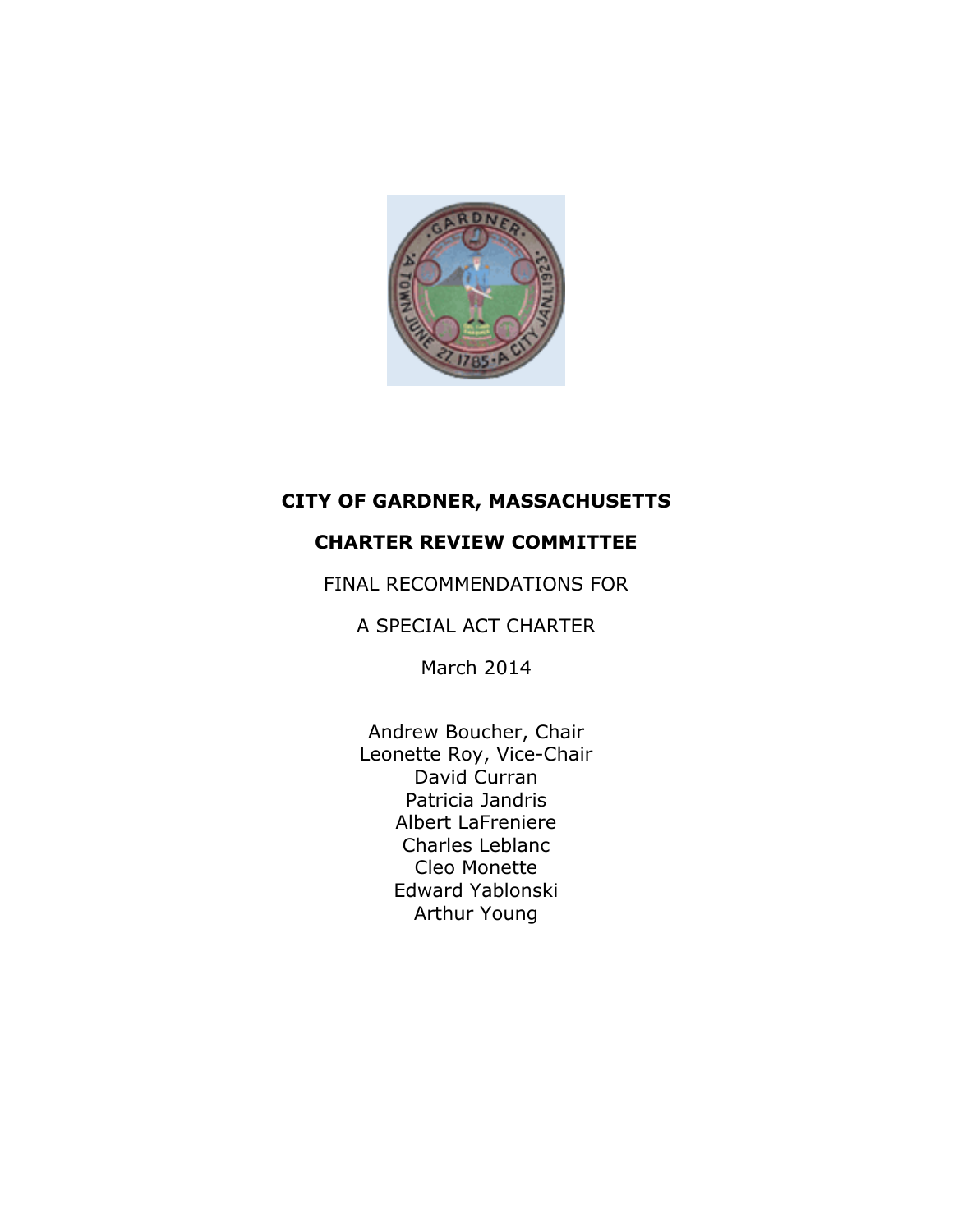- AN ACT REVISING THE CHARTER FOR THE CITY OF GARDNER. Be it enacted by the Senate and House of Representatives in General Court assembled, and by the authority of the same as follows: SECTION 1. The following shall be the charter for the city of Gardner. ARTICLE 1 INCORPORATION; SHORT TITLE; DEFINITIONS SECTION 1-1: INCORPORATION The inhabitants of the city of Gardner, within the territorial limits established by law, shall continue to be a municipal corporation, a body corporate and 14 politic, under the name "City of Gardner". SECTION 1-2: SHORT TITLE This instrument shall be known and may be cited as the city of Gardner charter. SECTION 1-3: DIVISION OF POWERS The administration of the fiscal, prudential and municipal affairs of the city of Gardner shall be vested in an executive branch headed by a mayor and a legislative branch consisting of a city council. The legislative branch shall
- never exercise any executive power and the executive branch shall never
- exercise any legislative power.
- 
- SECTION 1-4: POWERS OF THE CITY
- Subject only to express limitations on the exercise of any power or function
- by a municipal government in the constitution or General Laws, it is the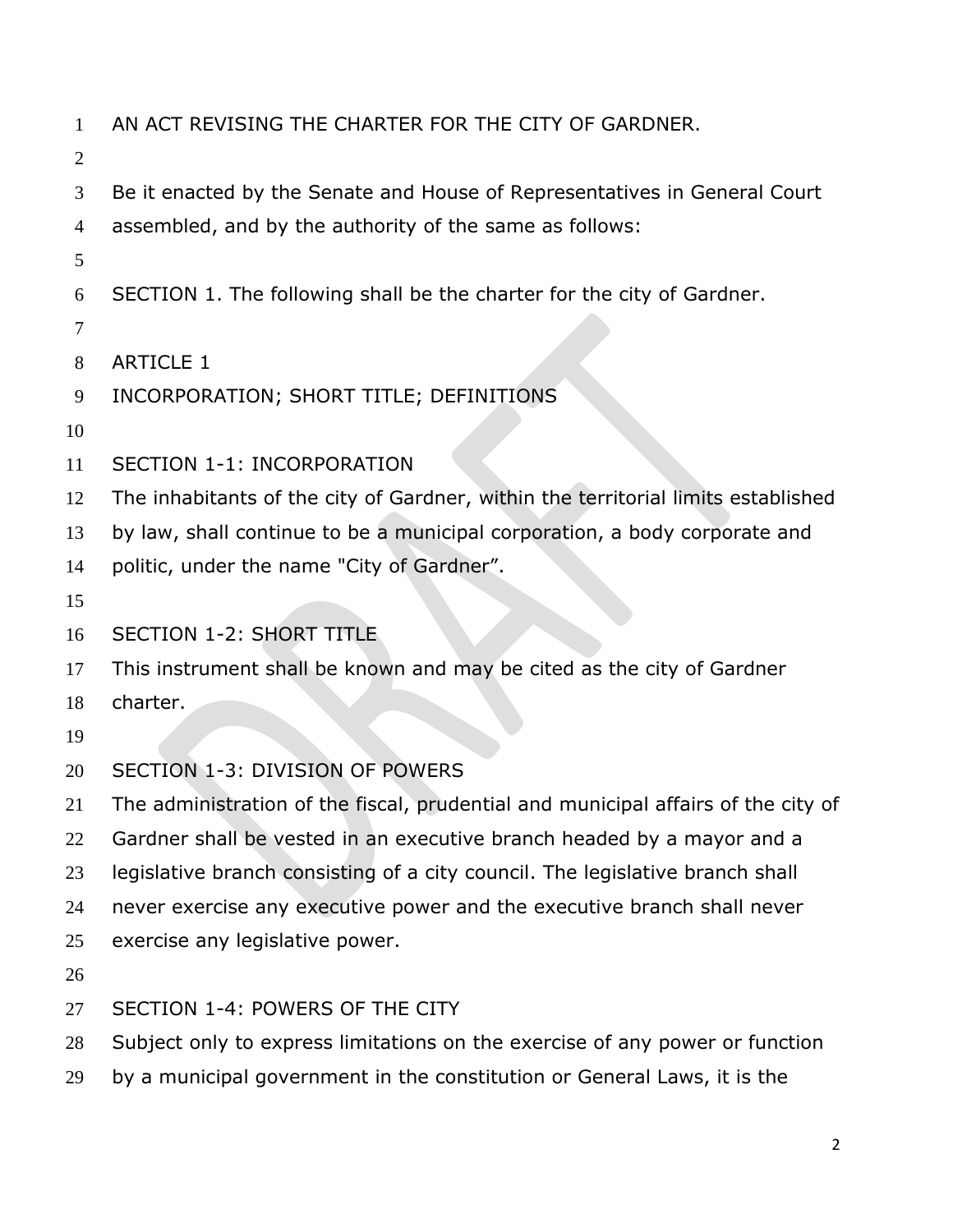intention and the purpose of the voters of Gardner, through the adoption of 2 this charter, to secure for themselves and their government all of the powers it is possible to secure as fully and as completely as though each power were specifically and individually enumerated in this charter.

## SECTION 1-5: CONSTRUCTION

- The powers of the city of Gardner under this charter are to be construed
- liberally in favor of the city, and the specific mention of any particular power
- is not intended to limit the general powers of the city as stated in section 1-
- 4.
- 
- SECTION 1-6: INTERGOVERNMENTAL RELATIONS
- Subject only to express limitations in the constitution or General Laws, the
- city of Gardner may exercise any of its powers or perform any of its
- functions and may participate in the financing thereof, jointly or in
- cooperation, by contract or otherwise, with the commonwealth or any of its
- agencies or political subdivisions, or with the United States government or
- any of its agencies.
- 
- SECTION 1-7: DEFINITIONS
- As used in this charter, the following words shall, unless the context clearly
- requires otherwise, have the following meanings:
- (1) "Charter", this charter and any adopted amendments to it.
- (2) "City", the city of Gardner.
- (3) "City agency", any multiple member body, any department, division, or office of the city of Gardner.
- (4) "City office or department head", a person having charge of a city office
- or department.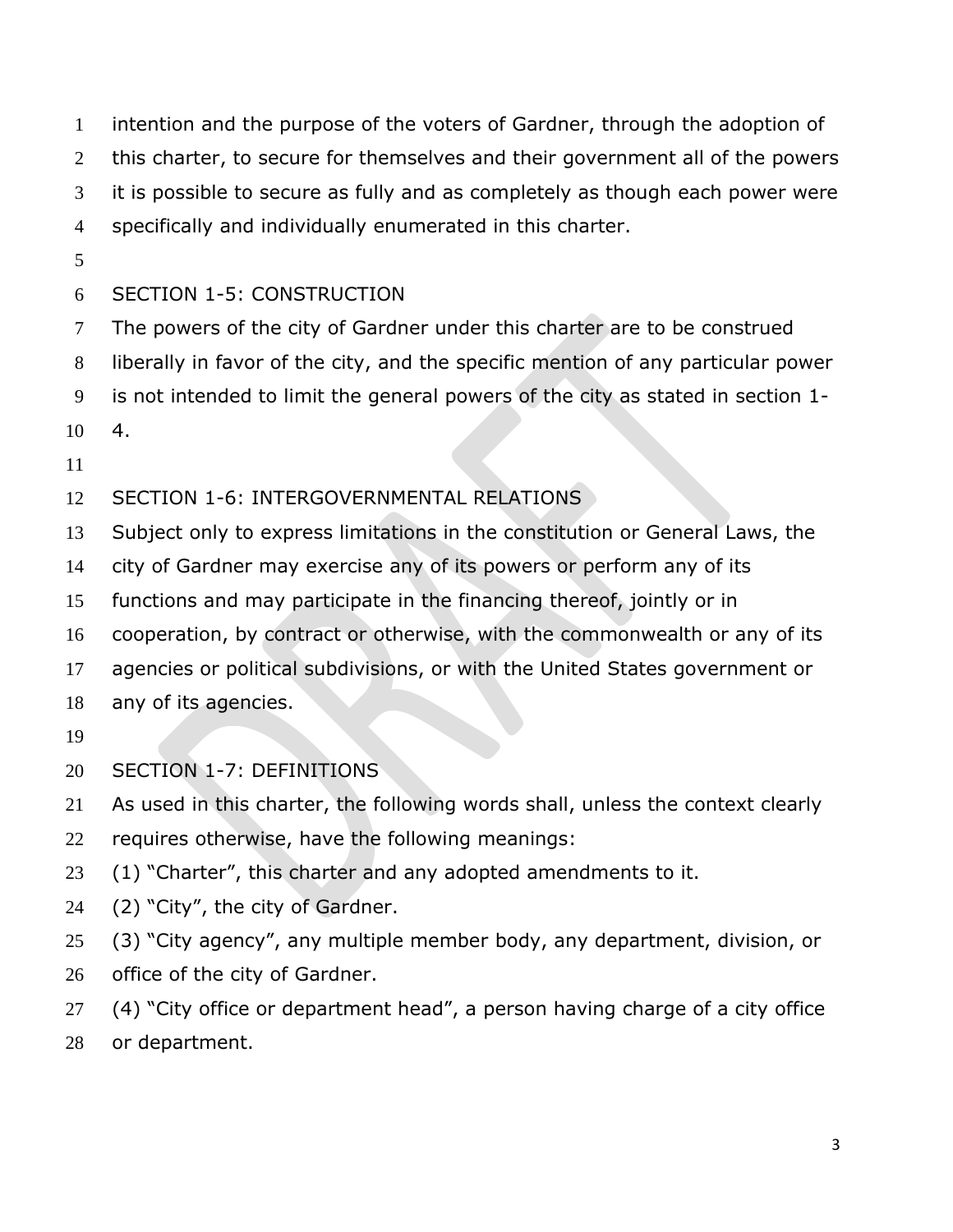- (5) "City website", a site established and maintained by the city as its online
- repository of municipal information, whether on the Internet or accessed
- through another comparable technology.
- (6) "Emergency", a sudden, generally unexpected occurrence or set of
- circumstances demanding immediate action.
- (7) "Full city council", the entire authorized membership of the city council,
- notwithstanding any vacancy which might exist.
- (8) "Full multiple member body", the entire authorized membership of a
- multiple member body, notwithstanding any vacancy that exists.
- (9) "Full school committee", the entire authorized membership of the school
- committee, notwithstanding any vacancy that exists.
- (10) "Initiative measure", a measure proposed by the voters through the
- initiative process provided under this charter.
- (11) "Local newspaper", a newspaper of general circulation within Gardner,
- with either a weekly or daily circulation.
- (12) "Majority vote", when used in connection with a meeting of a multiple
- member body, shall mean a majority of those present and voting, unless
- another provision is made by ordinance or by such body's own rules;
- provided, however, that General Laws related to any vote to meet in
- executive session shall always require a majority of the full multiple member
- body.
- (13) "Measure", any ordinance, order or other vote or proceeding adopted,
- 23 or which might be adopted, by the city council or the school committee.
- (14) "Multiple member body", any council, commission, committee,
- 25 subcommittee or other body consisting of 2 or more persons whether
- elected, appointed or otherwise constituted, but not including the city
- 27 council, the school committee or an advisory committee appointed by the
- mayor.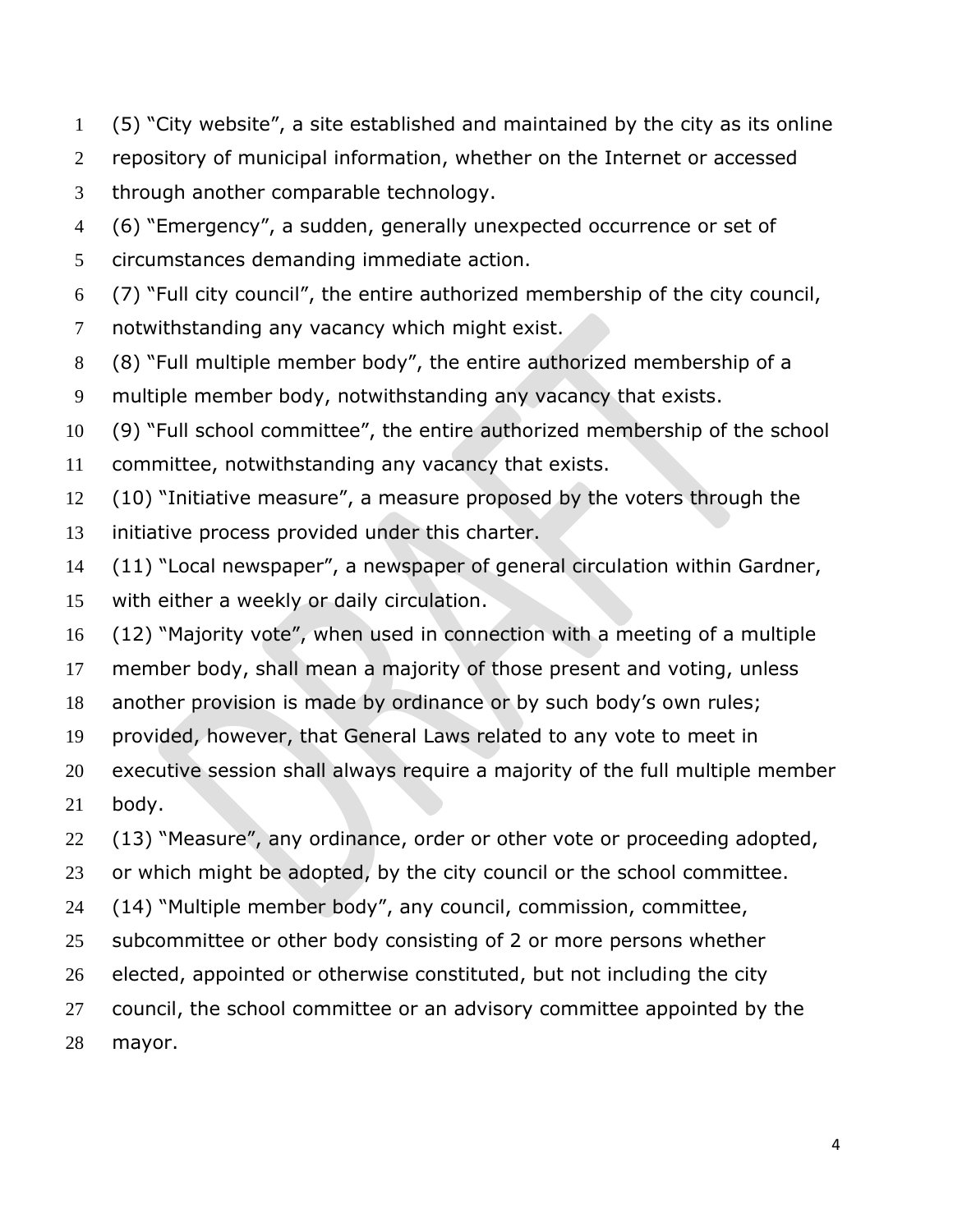- (15) "Organization or reorganization plan", a plan submitted by the mayor to
- 2 the city council which proposes a change in the organization or the
- administrative structure of the city organization or a change in the way in
- which any municipal service is delivered.
- (16) "Quorum", a majority of all voting members of a multiple member body
- unless some other number is required by law or by ordinance.
- (17) "Recall", an election to remove an elected official from office before the expiration of the term for which elected.
- (18) "Referendum measure", a measure adopted by the city council or the
- school committee that is protested under the referendum procedures of this charter.
- (19) "Remove from the city" or "remove from a ward", when a person
- ceases to be domiciled within the territorial limits of the city or a ward.
- (20) "Voters", registered voters of the city of Gardner.
- (21) "Year", a calendar year, unless otherwise specified.
- 
- ARTICLE 2
- LEGISLATIVE BRANCH
- 
- SECTION 2-1: COMPOSITION; TERM OF OFFICE; ELIGIBILITY
- (a) Composition There shall be a city council consisting of 11 members
- which shall exercise the legislative powers of the city. Six of these members,
- to be known as councilors-at-large, shall be nominated and elected by and
- from the voters at large. Five of these members, to be known as ward
- councilors, shall be nominated from and elected by the voters in each ward;
- 26 1 such ward councilor to be elected from each of the 5 wards into which the
- city is divided under section 8-6.
- (b) Term of Office The term of office for councilors shall be 2 years each,
- beginning on the first Monday in the January succeeding the councilor's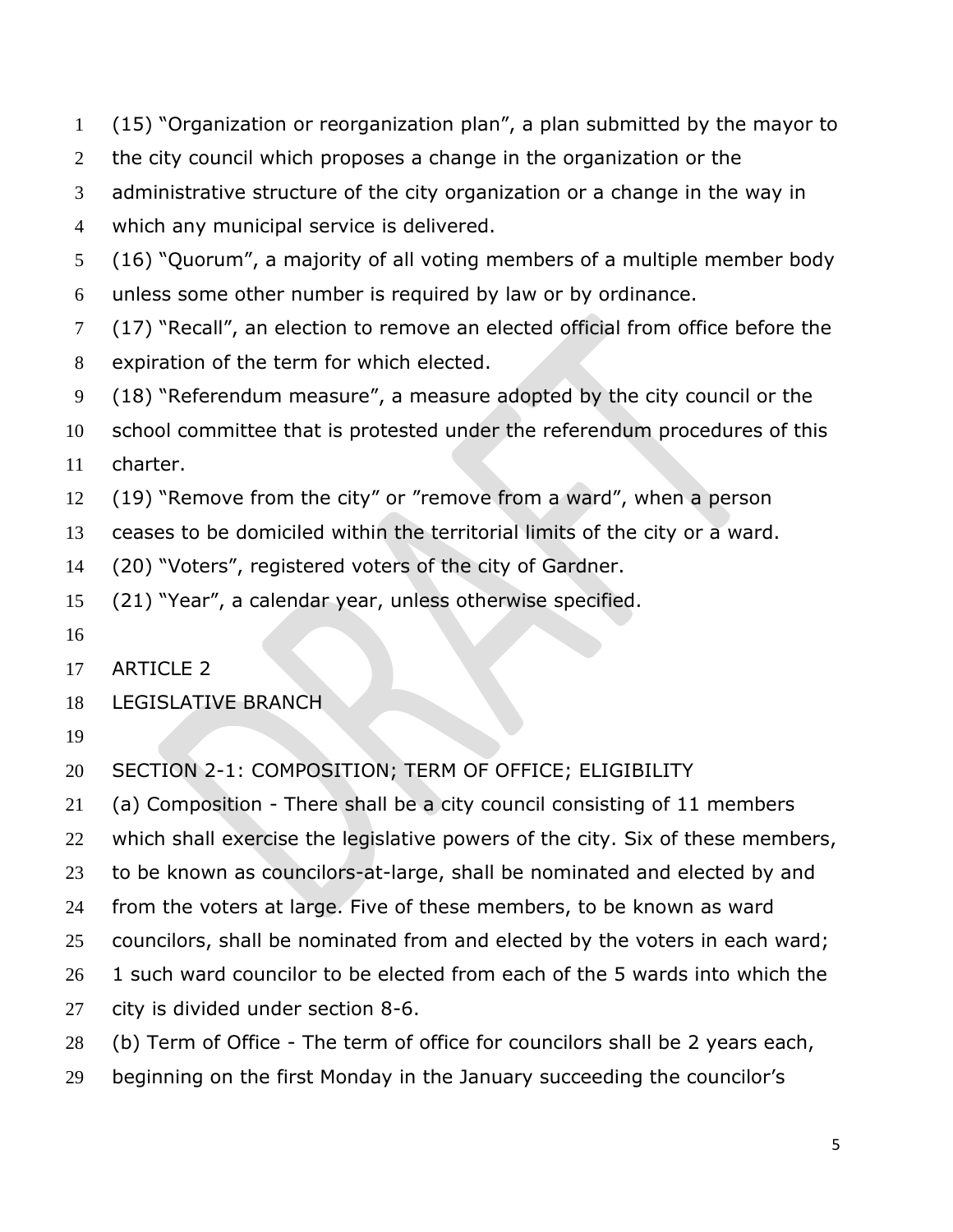election, except when that first Monday falls on a legal holiday, in which event the term shall begin on the following day**,** and until successors have been qualified.

 (c) Eligibility - Any voter shall be eligible to hold the office of councilor-at- large. A ward councilor shall be a voter in the ward from which election is sought. If a ward councilor or a councilor-at-large removes from the city during the councilor's term, that office shall immediately be deemed vacant and filled in the manner provided in section 2-11. A ward councilor who removes from the ward in which the councilor was elected and who remains a resident of the city may continue to serve during the term for which the councilor was elected. The city council shall determine whether a city councilor has removed from the city.

SECTION 2-2: PRESIDENT AND VICE-PRESIDENT, ELECTION; TERM;

POWERS

 (a) Election and Term - As soon as practicable after the councilors-elect have been qualified following each regular city election, as provided in section 9- 9, the members of the city council shall elect from among its members a president and vice-president who shall serve for 2 year terms. The method of election of the president and vice-president shall be prescribed within the rules of the city council. The rules of the city council in effect at the time of 22 the regular municipal election shall govern the election of the president and vice-president.

 (b) Powers and Duties - The president shall prepare the agenda for city council meetings. The president shall preside at all meetings of the city council, regulate its proceedings and decide all questions of order. The president shall appoint all members of committees of the city council, whether special or standing. The president shall have the same powers to 29 vote upon measures coming before the city council as any other member of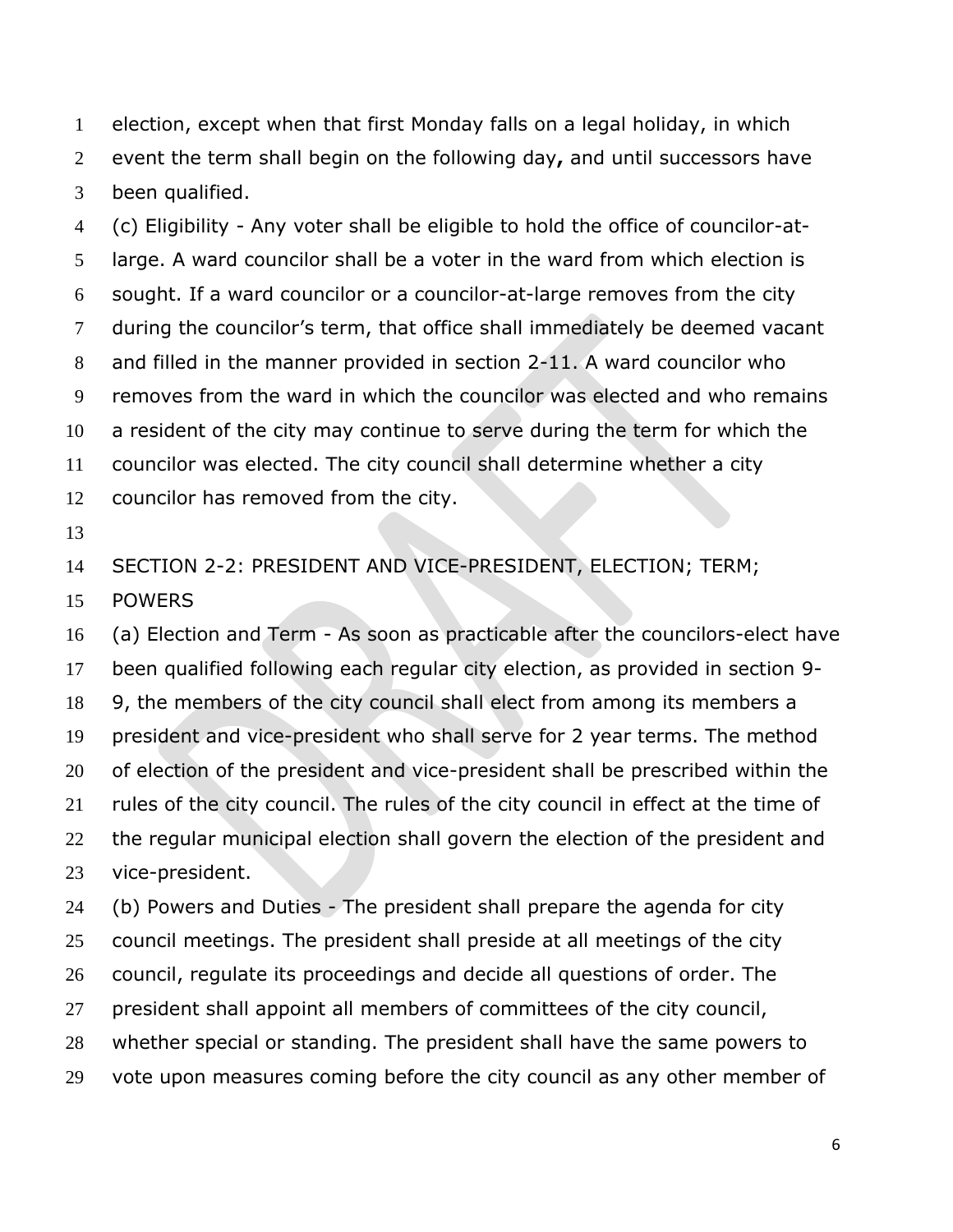the city council. The president shall perform any other duties consistent with 2 the office that are established by charter, ordinance or other vote of the city council. The vice-president shall preside in the absence of the president.

### SECTION 2-3: PROHIBITIONS

 (a) Holding Other City Position – Except as otherwise provide by the charter, no member of the city council shall hold any other compensated city office or position, whether elected or appointed. No former member of the city council shall hold any compensated appointed city position until 1 year following the date on which the former member's service on the city council has terminated. This section shall not prevent a city employee who vacated a position in order to serve as a member of the city council from returning to the same position upon the expiration of the term for which that person was elected.

 (b) Interference with Administration - No city council or any member of the city council shall give orders or directions to any employee of the city who is not appointed by the city council, either publicly or privately.

## SECTION 2-4: COMPENSATION

20 The members of the city council shall receive compensation for their services as set by ordinance. No ordinance increasing or reducing the compensation 22 of the members of the city council shall be effective unless it is adopted by a 23 2/3 vote of the full city council. No ordinance increasing or reducing the compensation of the members of the city council shall be effective unless it 25 is adopted during the first 18 months of the term for which the city council is elected and it provides that the compensation increase or reduction is to take effect upon the organization of the city government following the next regular city election.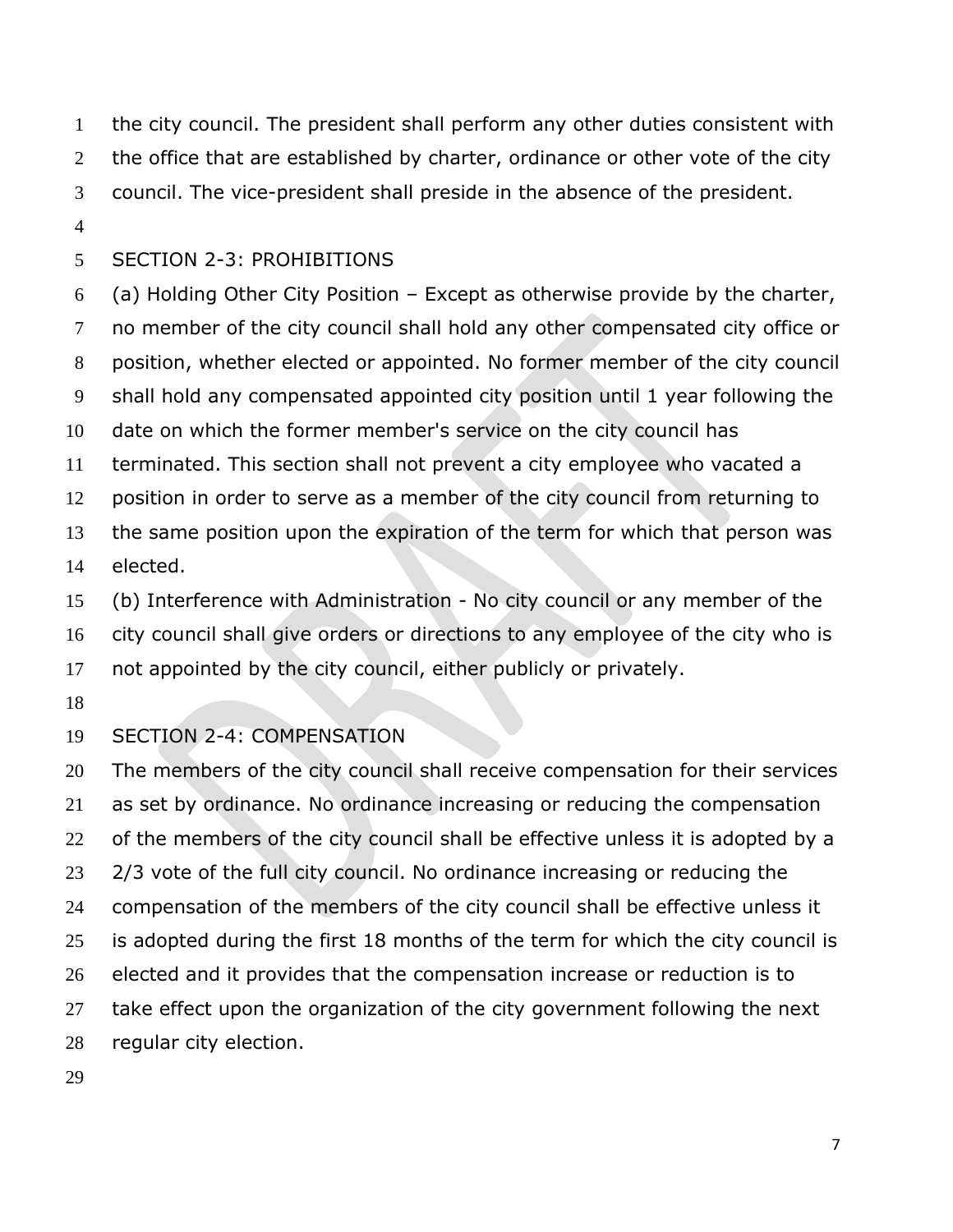- SECTION 2-5: GENERAL POWERS
- Except as otherwise provided by the General Laws or by this charter, all
- powers of the city shall be vested in the city council which shall provide for
- the performance of all duties and obligations imposed upon the city by law.
- SECTION 2-6: EXERCISE OF POWERS; QUORUM; RULES
- (a) Exercise of Powers Except as otherwise provided by General Laws or by
- this charter, the legislative powers of the city council may be exercised in a
- manner determined by the city council.
- (b) Quorum The presence of 6 members shall constitute a quorum for the
- transaction of business.
- (c) Rules of Procedure The city council shall adopt rules regulating the
- procedures of the city council, which shall include, but not be limited to, the
- following rules:
- (i) regular meetings of the city council shall be held at a time and place fixed by ordinance;
- (ii) special meetings of the city council shall be held at the call of the
- president or at the call of any 3 or more members, for any purpose;
- provided, however, that notice of the meeting shall, except in an emergency,
- which shall be designated by the president, be delivered to each member at
- least 48 weekday hours in advance of the time set and shall specify the
- 22 date, time and location of the meeting and the purposes for which the
- meeting is to be held; provided further, that a copy of each notice shall
- immediately be posted as the General Laws relative to such postings
- require;
- 26 (iii) all sessions of the city council and of every committee or subcommittee
- of the council shall, at all times, be open to the public, unless otherwise
- specified by law; and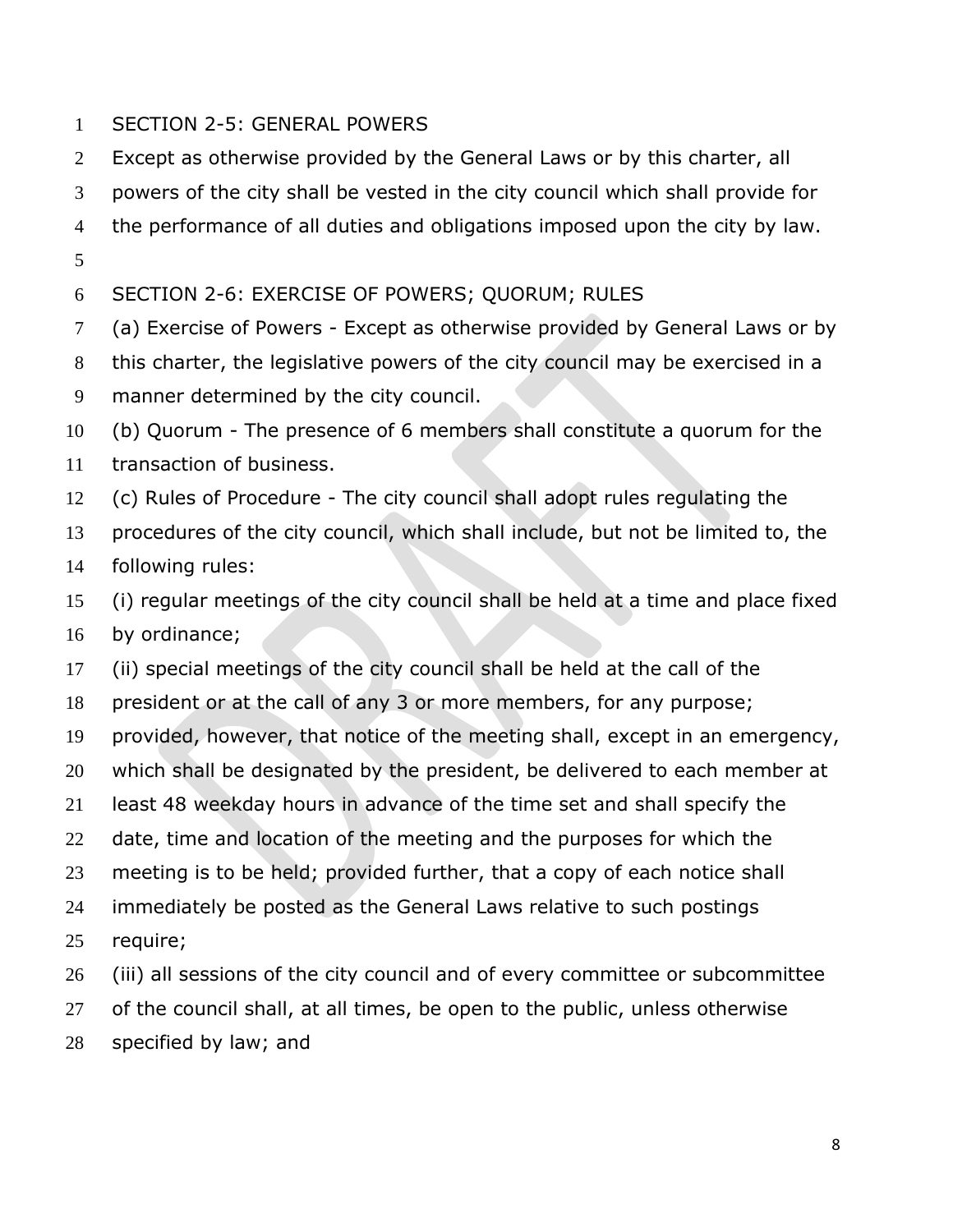(iv) a full, accurate, up-to-date account of the proceedings of the city council shall be maintained by the city clerk, which shall include a record of each vote taken and which shall be made available with reasonable promptness following each meeting, but not later than the next regularly scheduled meeting; provided, however, that unless otherwise provided by law, the minutes of an executive session shall be made available as soon as publication of the minutes would not defeat the purpose of the executive session.

#### SECTION 2-7: ACCESS TO INFORMATION

 (a) In General - The city council may make investigations into the affairs of the city and into the conduct and performance of any city agency. (b) Information Requests - The city council may require one or more members of a multiple-member body or city employee(s) to appear before the city council to give any information that the city council may require in relation to the municipal services, functions and powers or duties which are within the scope of responsibility of that person(s) and not within the jurisdiction of the school committee. The city council shall give a minimum of 7 days notice to any such persons it may require to appear before it under this section. The notice shall include specific questions on which the city council seeks information and no person called to appear before the city council under this section shall be required to respond to any question not relevant or related to those questions presented in advance and in writing. (c) Mayor - The city council may request specific information from the mayor on any municipal matter and may request that the mayor be present to answer written questions relating to that information at a meeting to be held not earlier than 7 days from the date the mayor receives the questions. The mayor shall personally, or through a designee, attend such meeting and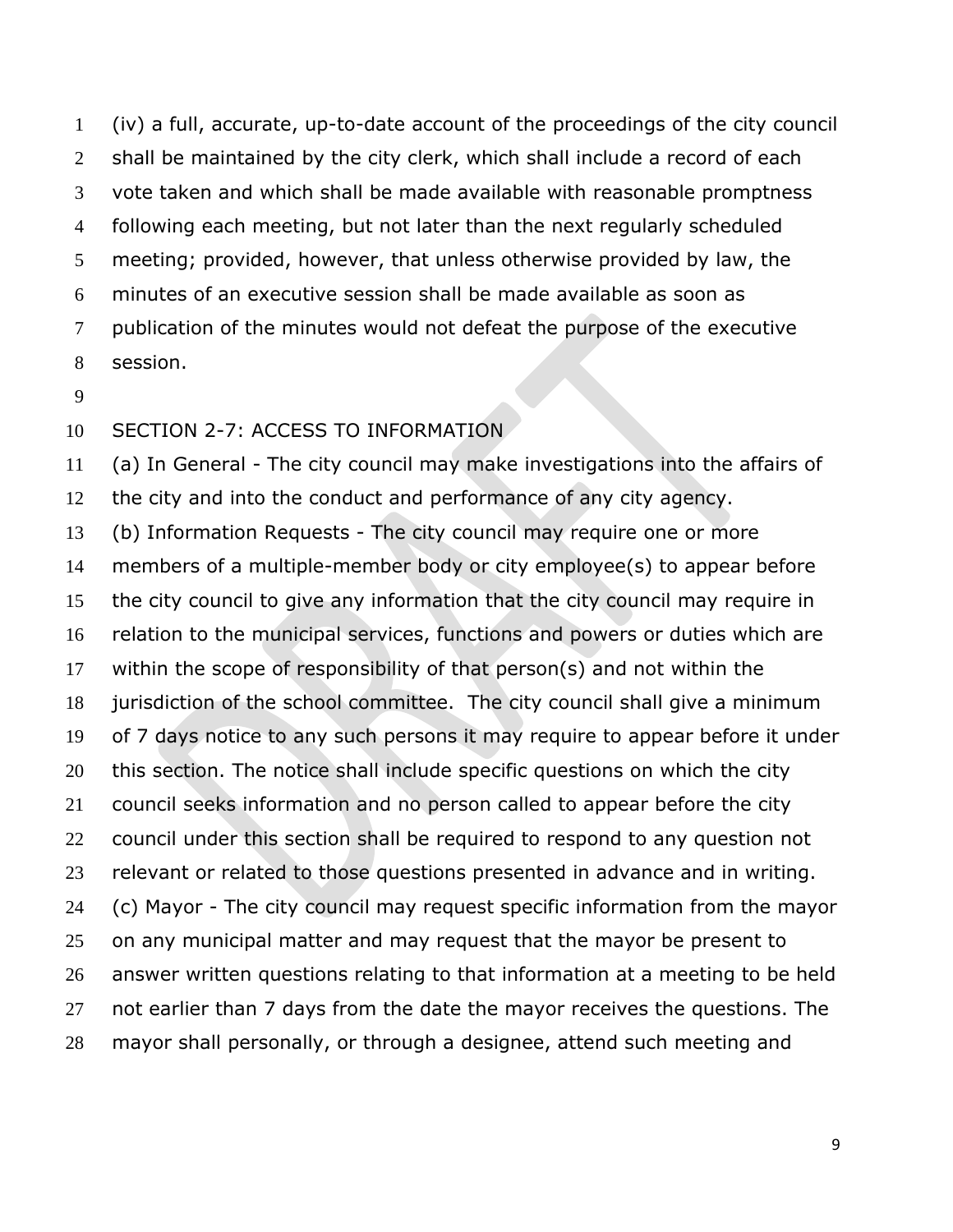respond to the questions. The mayor, or the person designated to attend,

- 2 shall not be required to answer questions relating to any other matter.
- 

### SECTION 2-8: APPOINTMENTS OF THE CITY COUNCIL

 The council shall, by a majority vote, elect a city clerk to hold office for 3 years and until said city clerk's successor is qualified. The city clerk shall have such powers and perform such duties as the council may prescribe, in addition to such duties as may be prescribed by law. Subject to appropriation, the city council may employ staff as it deems necessary.

## SECTION 2-9: ORDINANCES AND OTHER MEASURES

 (a) Measures- Except as otherwise provided by the charter, every adopted measure shall become effective at the expiration of 10 days after adoption or upon the signature of the mayor, whichever occurs first. No ordinance shall be amended or repealed except by another ordinance adopted in accordance with the charter, or as provided in the initiative and referendum procedures under article 8 of this charter.

 (b) Emergency Measures- An emergency measure shall be introduced in the form and manner prescribed for measures generally, except that it shall be 20 plainly designated as an emergency measure and shall contain statements after the enacting clause declaring that an emergency exists and describing 22 the scope and nature of the emergency in clear and specific terms. A preamble which declares and defines the emergency shall be separately voted on and shall require the affirmative vote of 2/3 of the full city council. 25 An emergency measure may be passed with an amendment or rejected at the meeting at which it is introduced. No measure making a grant, renewal or extension, whatever its kind or nature, or a franchise or special privilege shall be passed as an emergency measure. Except as provided by the General Laws, such grant, renewal or extension shall be made by ordinance.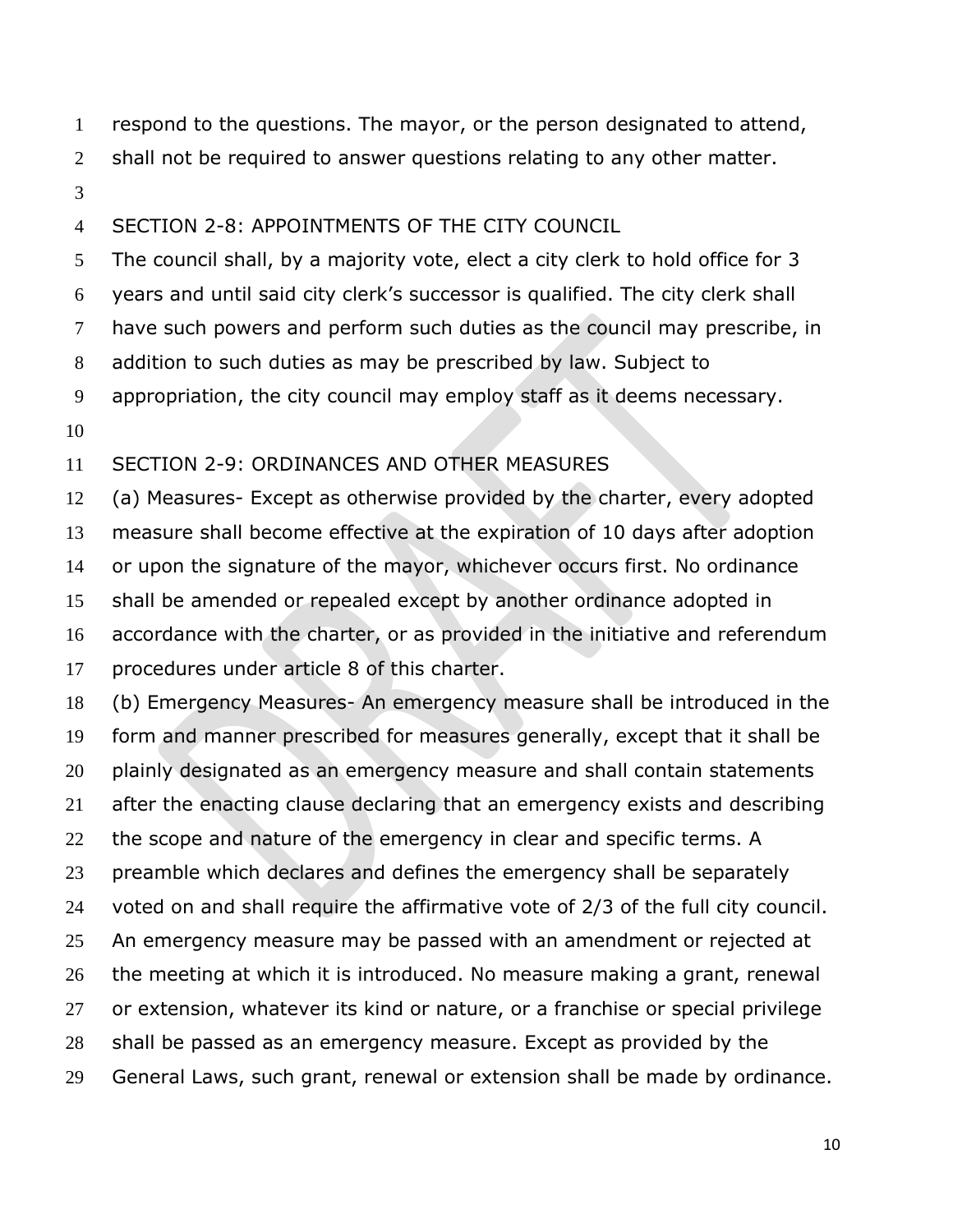An emergency measure shall become effective upon adoption or at such later time as it may specify.

 (c) Charter Objection- On the first occasion that the question on adoption of a measure is put to the city council, if a single member present objects to the taking of the vote, the vote shall be postponed until the next meeting of the city council, whether regular or special. If 3 members present object, such postponement shall be until the next regular meeting. If it is an emergency measure at least 5 members must object. This procedure shall not be used more than once for any specific matter notwithstanding an amendment to the original matter. A charter objection shall have privilege over all motions but must be raised prior to or at the call for a vote by the presiding officer and all debate shall cease.

 SECTION 2-10: CITY COUNCIL CONFIRMATION OF CERTAIN APPOINTMENTS The mayor shall refer to the city council and simultaneously file with the city clerk, the name of each person the mayor desires to appoint as a department head or as a member of a multiple-member body. Appointments made by the mayor shall become effective on the forty-fifth day after the date on which notice of the proposed appointment was filed with the city 20 clerk unless approved or rejected by the city council within the 45 days. 

#### SECTION 2-11: FILLING OF VACANCIES

23 Whenever a vacancy occurs on the city council, the president of the city council shall, within 30 days following the date of the vacancy, call a special meeting of the city council to fill the vacancy. The city council shall choose a person to fill the vacancy from among the voters entitled to vote for the office. Persons elected to fill a vacancy by the city council shall serve only until the next regular city election, when the office shall be filled by the voters. The candidate elected to an office filled by appointment prior to the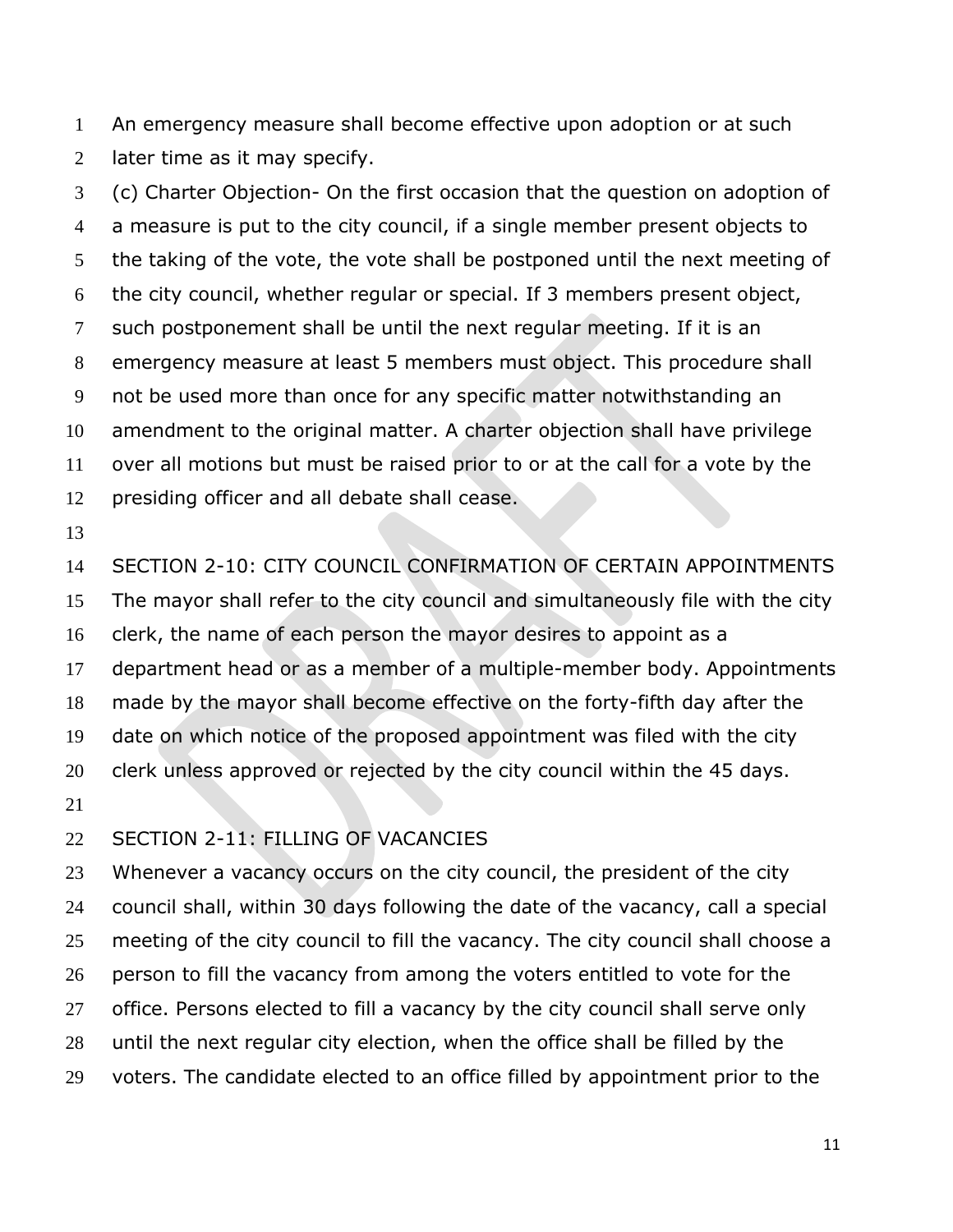election shall be sworn to the office immediately to complete the then unexpired term in addition to the term for which elected. No vacancy shall be filled under this section if a regular city election is to be held within 120 days following the date the vacancy is declared to exist. Persons serving as city councilors under this section shall not be entitled to have the words "candidate for reelection" printed with that person's name on the election ballot.

- 
- ARTICLE 3
- EXECUTIVE BRANCH
- 

SECTION 3-1: MAYOR: QUALIFICATIONS; TERM OF OFFICE;

- COMPENSATION; PROHIBITIONS
- (a) Mayor Qualifications The chief executive officer of the city shall be a

mayor, elected by the voters of the city at large. Any voter shall be eligible

to hold the office of mayor. The mayor shall devote full-time to the office

17 and shall not hold any other public office.

(b) Term of Office – The term of office of the mayor shall be 4 years,

beginning on the first Monday in the January succeeding the mayor's

election, except when that first Monday falls on a legal holiday, in which

event the term shall begin on the following day**,** and shall continue until a

successor has been qualified.

(c) Compensation – The city council shall, by ordinance, establish the

compensation for the mayor. No ordinance increasing or reducing the

compensation of the mayor shall be effective unless it has been adopted by

- a 2/3 vote of the full city council. No ordinance increasing or reducing the
- compensation of the mayor shall be effective unless it has been adopted
- during the first 18 months of the term for which the mayor is elected and
- unless it provides that the compensation increase or reduction is to take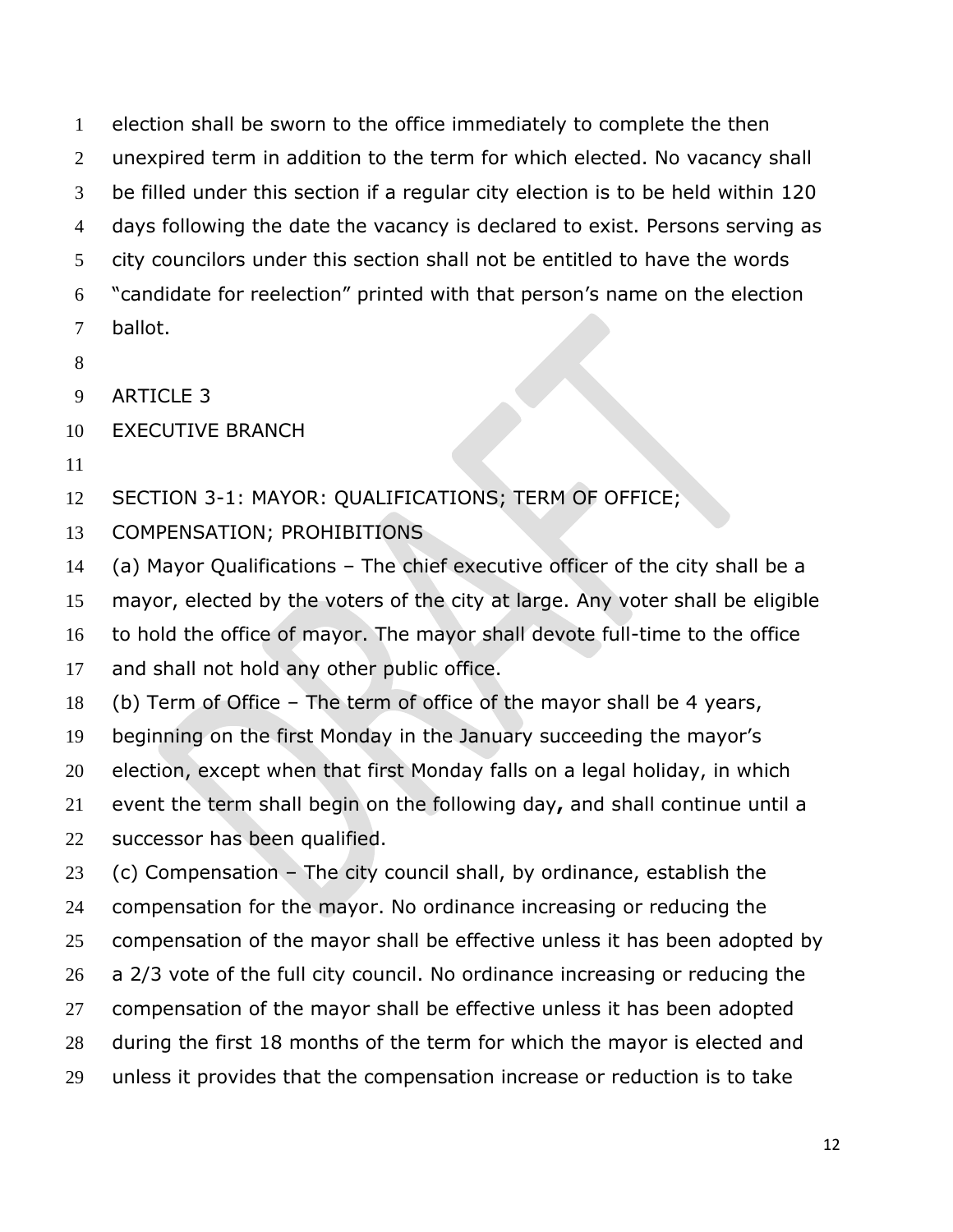effect upon the organization of the city government following the next regular city election.

 (d) Prohibitions – The mayor shall hold no other city position. No former mayor shall hold a compensated appointed city office or city employment until 1 year following the date on which the former mayor's city service has terminated. This subsection shall not prevent a city officer or other city employee who has vacated a position in order to serve as mayor from returning to the same office or other position of city employment held at the time such position was vacated; provided, however, that no such person shall be eligible for any other municipal position until at least 1 year following the termination of service as mayor. This prohibition shall not apply to persons covered by a leave of absence under section 37 of chapter 31 of the General Laws.

 SECTION 3-2: EXECUTIVE POWERS; ENFORCEMENT OF ORDINANCES The executive powers of the city shall be vested solely in the mayor and may be exercised by the mayor either personally or through the several city agencies under the general supervision and control of the office of the mayor. The mayor shall cause the charter, laws, ordinances and other orders of the city government to be enforced and shall cause a record of all official acts of the executive branch of the city government to be kept. The mayor shall exercise general supervision and direction over all city agencies, unless 23 otherwise provided by law or by this charter. Each city agency shall furnish to the mayor, upon request, any information or materials the mayor may 25 request and as the needs of the office of mayor and the interest of the city may require. The mayor shall supervise, direct and be responsible for the efficient administration of all city activities and functions placed under the control of the mayor by law or by this charter. The mayor shall be responsible for the efficient and effective coordination of the activities of all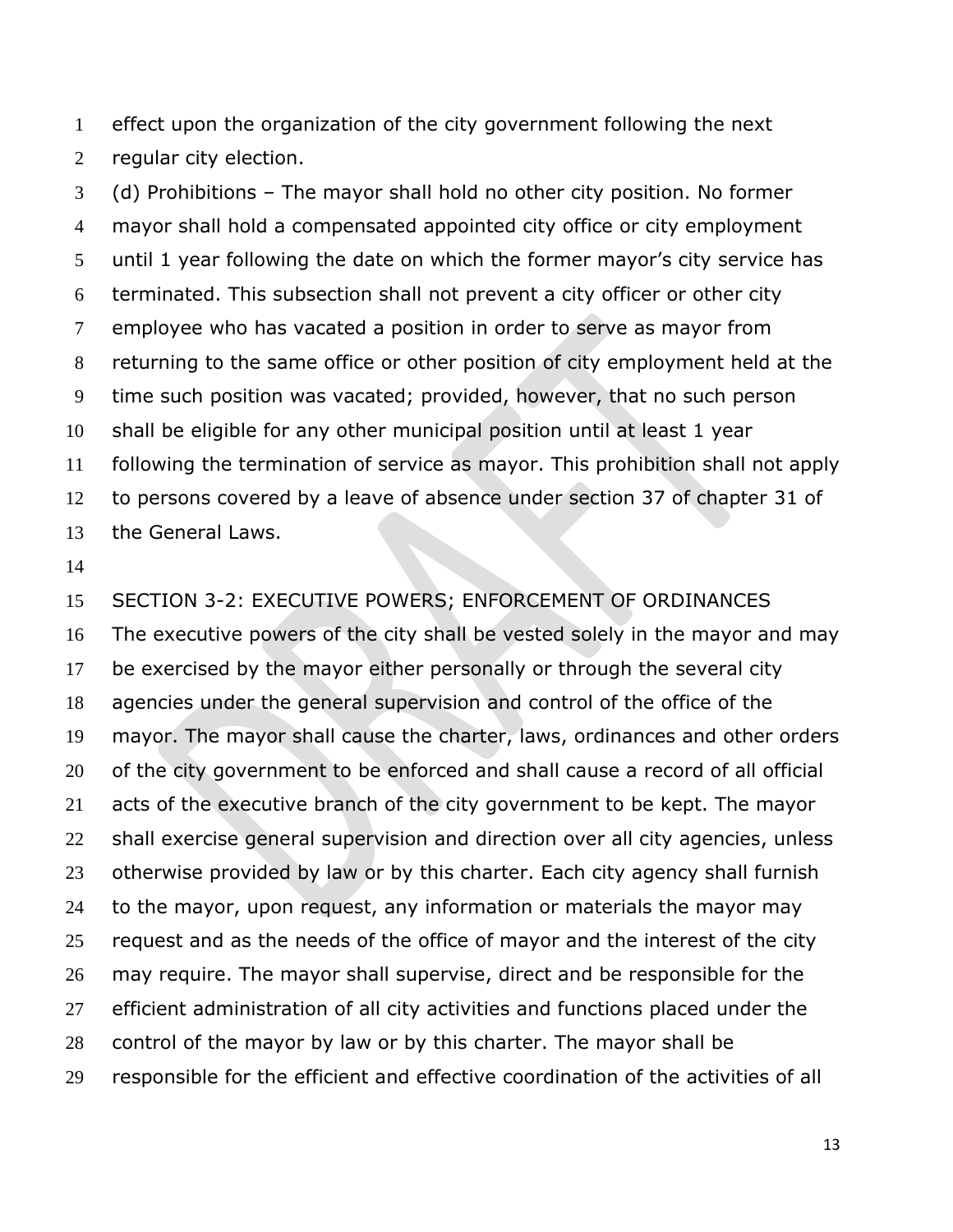agencies of the city and may call together for consultation, conference and 2 discussion, at reasonable times, all persons serving the city, whether elected directly by the voters, chosen by persons elected directly by the voters or otherwise. The mayor shall be, by virtue of the office, a member of every appointed multiple-member body of the city. The mayor may, as such ex officio member, attend a meeting of an appointed multiple-member body of the city, at any time, including, so called executive sessions, to participate in the discussions of that body, but shall not have the right to vote.

### SECTION 3-3: APPOINTMENTS BY THE MAYOR

 The mayor shall appoint, subject to confirmation by the city council under section 2-10, all department heads and the members of multiple-member bodies for whom no other method of appointment or selection is provided by the charter; provided, however, that this shall not include persons serving under the school committee and persons serving under the city council. All appointments to multiple-member bodies shall be for terms established under article 5. Upon the expiration of the term of any member of a multiple-member body, a successor shall be appointed under article 5. The mayor shall fill a vacancy for the remainder of the unexpired term of any member of a multiple-member body. The method of appointment for all 21 other city employees shall be prescribed by administrative order under article 5.

#### SECTION 3-4: TEMPORARY APPOINTMENTS TO CITY OFFICES

 Whenever a vacancy, either temporary or permanent, occurs in a city office and the needs of the city require that such office be filled, the mayor may designate a person to perform the duties of the office on a temporary basis until the position can be filled as provided by law or by this charter. When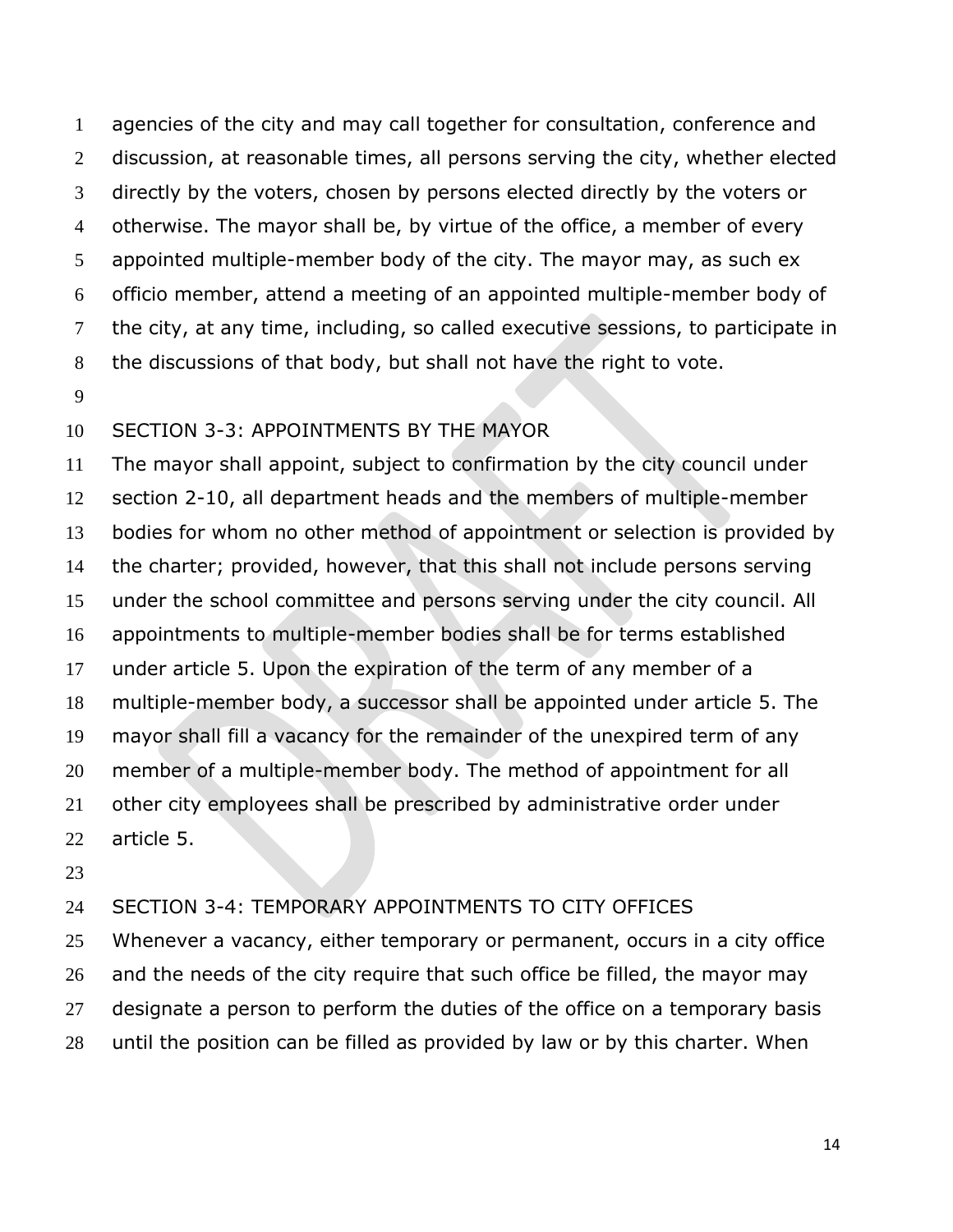the mayor designates a person under this section, the mayor shall file a certificate with the city clerk in substantially the following form: I designate (name of person) to perform the duties of the office of (designate office in which vacancy exists) on a temporary basis until the office can be filled by (here set out the regular procedure for filling the vacancy, or when the regular officer shall return). I certify that this person is qualified to perform the duties which will be required and that I make this designation solely in the interests of the city of Gardner. Persons serving as temporary officers under this section shall have only those powers of the office indispensable and essential to the performance of the duties of the office during the period of temporary appointment and no others. Notwithstanding any general or special law to the contrary, no temporary appointment shall be for more than 90 days; provided, however, that not more than 2 extensions of a temporary appointment, which shall not exceed a total of 60 days, may be made when a permanent vacancy exists in the office.

#### SECTION 3-5: COMMUNICATIONS; SPECIAL MEETINGS

 (a) Communications to the City Council - The mayor shall, by written communications, recommend to the city council for its consideration measures as, in the judgment of the mayor, the needs of the city require. 22 The mayor shall, by written communication, keep the city council fully informed of the financial and administrative condition of the city and shall specifically indicate in any such reports any fiscal, financial or administrative issues facing the city.

(b) Special Meetings of the City Council - The mayor may call a special

27 meeting of the city council for any purpose. Notice of the meeting shall,

except in an emergency, which shall be designated by the mayor, be

delivered at least 48 weekday hours in advance of the time set and shall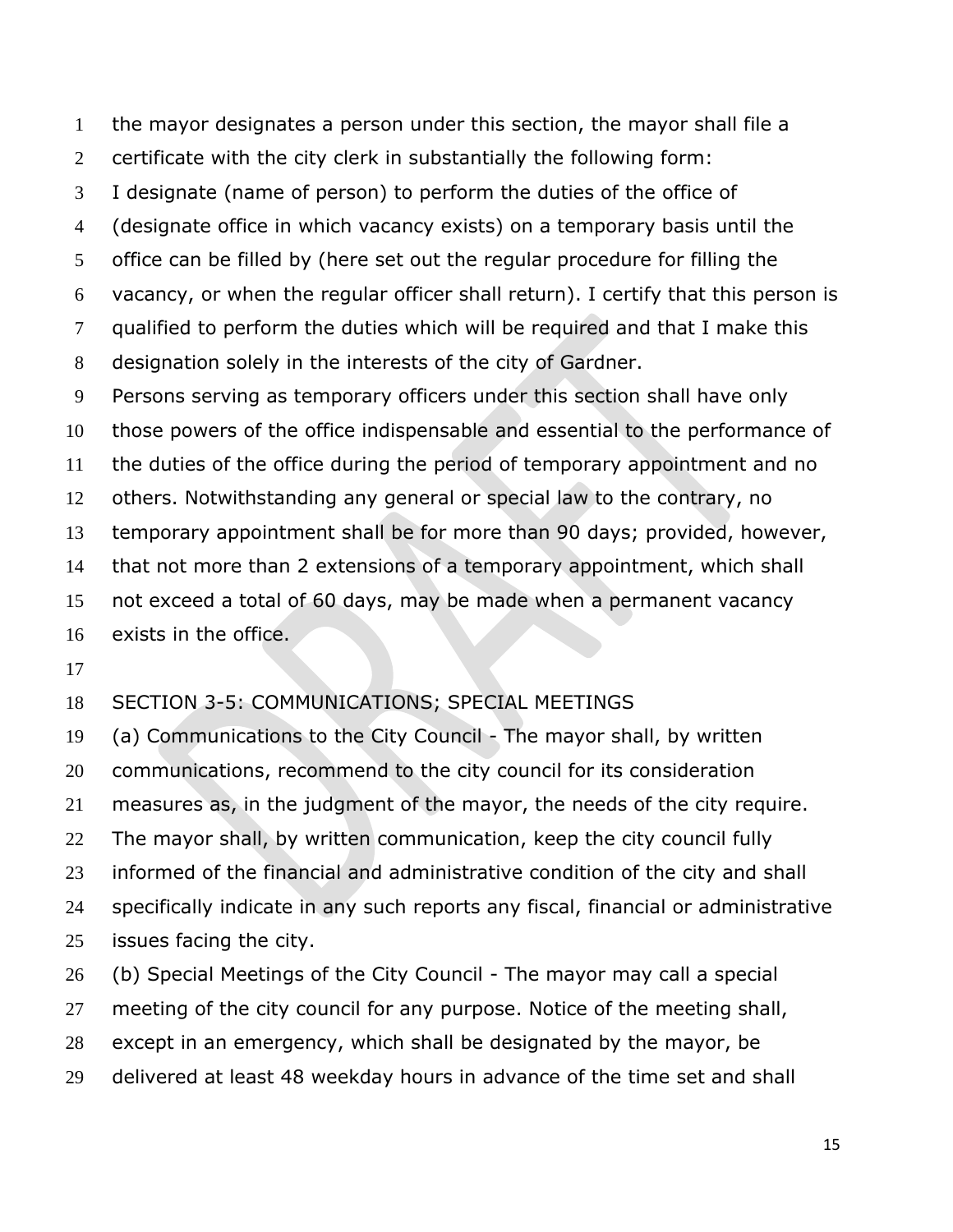specify the date, time and location of the meeting and the purpose for which the meeting is to be held. A copy of the notice shall be posted immediately or as required by the General Laws relative to such a posting.

#### SECTION 3-6: APPROVAL OF MAYOR, VETO

 Every order, ordinance, resolution or vote adopted or passed by the city council relative to the affairs of the city, except memorial resolutions, the selection of city officers by the city council and any matters relating to the internal affairs of the city council, shall be presented to the mayor for approval within 3 business days of such adoption or passage. If the mayor approves of the measure, the mayor shall sign it; if the mayor disapproves of the measure, the mayor shall return the measure with the specific reason for such disapproval attached to the measure in writing to the city council. The city council shall enter the objections of the mayor on its records and not less than 10 business days nor more than 30 days from the date of its return to the city council, shall again consider the same measure. If the city council, notwithstanding such disapproval by the mayor, shall again pass the order, ordinance, resolution or vote by a 2/3 vote of the full council, it shall then be deemed in force, notwithstanding the failure of the mayor to approve the same. If the mayor has neither signed a measure nor returned it to the city council within 10 days following the date it was presented to the mayor, the measure shall be deemed approved and in force.

#### SECTION 3-7: TEMPORARY ABSENCE OF THE MAYOR

 (a) Acting Mayor – Whenever, by reason of sickness or other cause, the mayor is unable to perform the duties of the office, the president of the city council shall be the acting mayor. The city council, by the affirmative vote of 8 members, shall determine whether the mayor is unable to perform the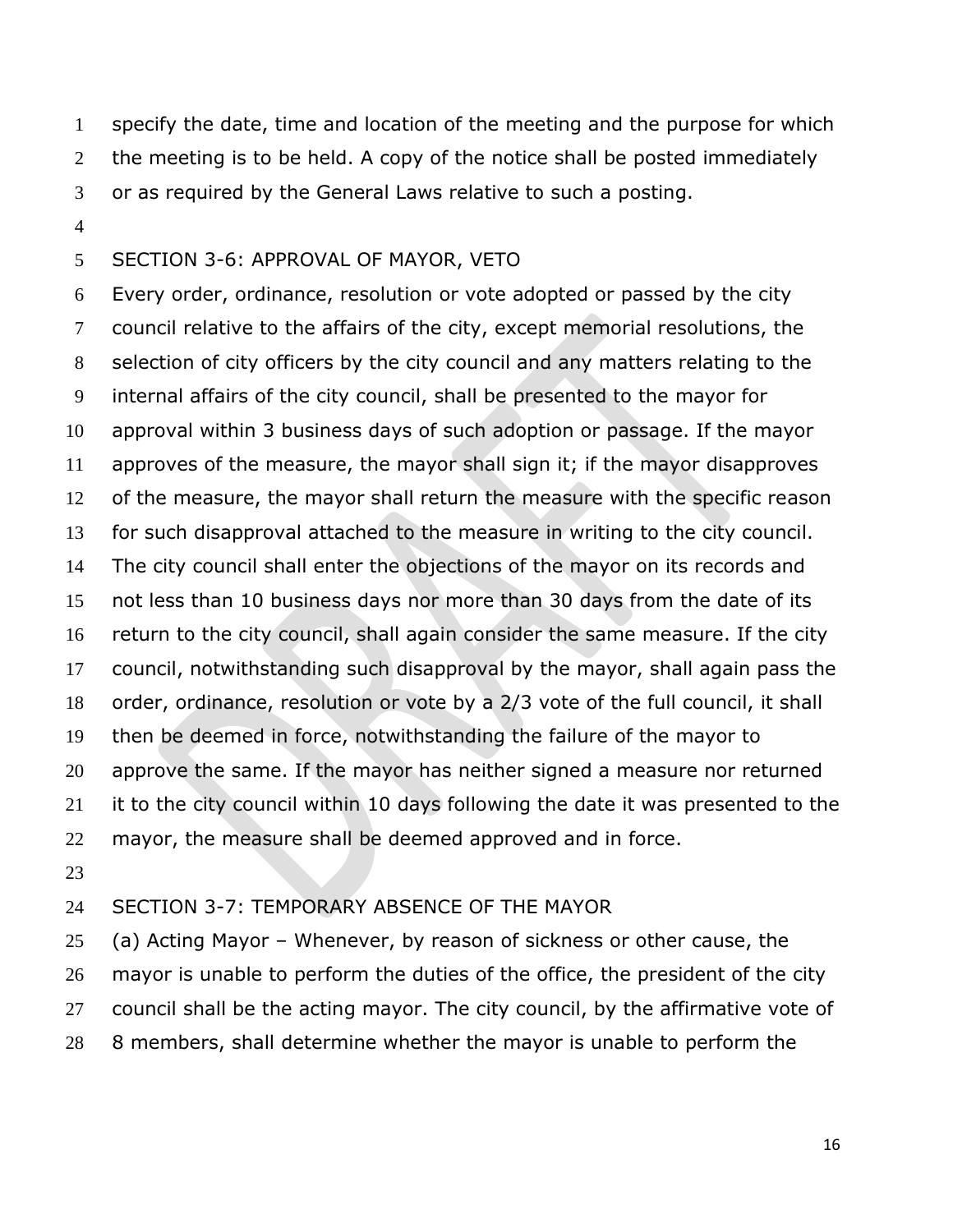duties of the office. Notwithstanding any general or special law to the contrary, the vote shall be taken in public session by a roll call vote. (b) Powers of Acting Mayor – The acting mayor shall have only those powers of the mayor as are indispensable and essential to conduct the business of the city in an orderly and efficient manner and on which action may not be delayed. The acting mayor shall have no authority to make a permanent appointment or removal from city service unless the disability or absence of the mayor shall extend beyond 60 days nor shall an acting mayor approve or disapprove of any measure adopted by the city council unless the time within which the mayor must act would expire before the return of the mayor. The city council president serving as acting mayor shall not vote as a member of the city council. (c) In the event that the city council president is unable to serve as acting mayor under this section, the city council shall elect, from among its

membership, a city councilor to serve as acting mayor.

# SECTION 3-8: DELEGATION OF AUTHORITY BY MAYOR

 The mayor may authorize a subordinate officer or employee of the city to exercise a power or perform a function or a duty which is assigned by this charter, or otherwise, to the mayor and the mayor may rescind or revoke an authorization previously made; provided, however, that all acts performed under any such delegation of authority during the period of authorization shall be and remain the acts of the mayor. Nothing in this section shall be construed to authorize a mayor to delegate the powers and duties of a 25 school committee member, the power of appointment to city office or employment or to sign or return measures approved by the city council. 

- 
-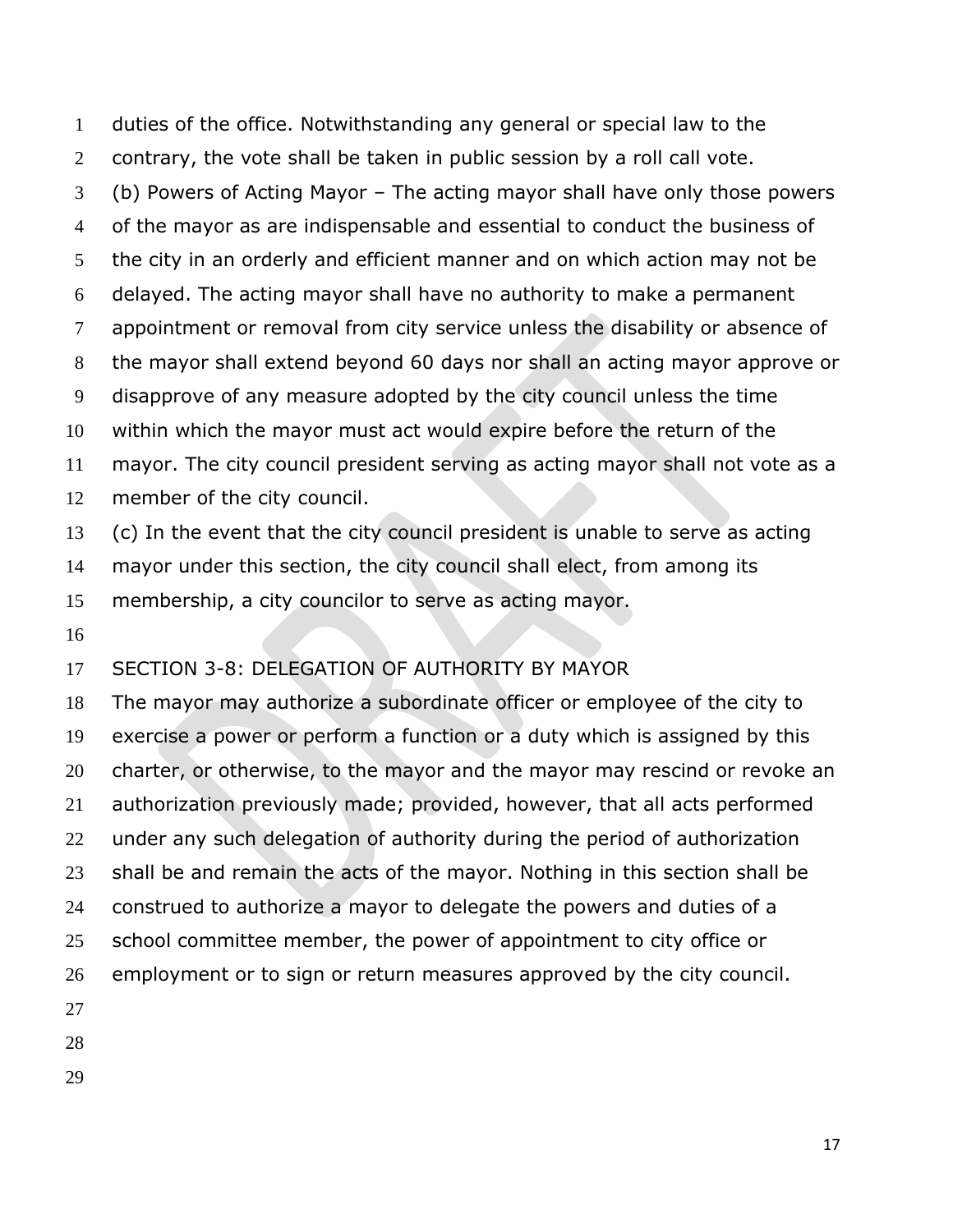#### SECTION 3-9: VACANCY IN OFFICE OF MAYOR

 Whenever a vacancy occurs in the office of mayor by death, removal, resignation or any other reason during the first through the 41st month of the term for which the mayor was elected, the city council shall call a special election to be held within 90 days following the date the vacancy is created to fill the vacancy for the remainder of the unexpired term. The city council president shall serve as acting mayor until the vacancy is filled. If a regular city election is to be held within 150 days after the date the vacancy is created, a special election need not be held and the position shall be filled by vote at the regular city election and the person elected shall serve for the remainder of the unexpired term.

 If a vacancy occurs during the 42nd month through the end of the term for which the mayor was elected, the president of the city council shall become acting mayor, shall exercise all the rights and powers of the mayor and shall be sworn to the faithful discharge of the mayoral duties. In the event that the city council president is unable or unwilling to serve, a special meeting of the city council shall be called by the president and the council shall elect, by majority vote, 1 of its members to serve as acting mayor for the remainder of the unexpired term. The individual serving as acting mayor under this 20 section shall not be entitled to have the words "candidate for reelection" printed with that person's name on the election ballot. Any person serving as mayor under this section shall receive the compensation then in effect for the position of mayor.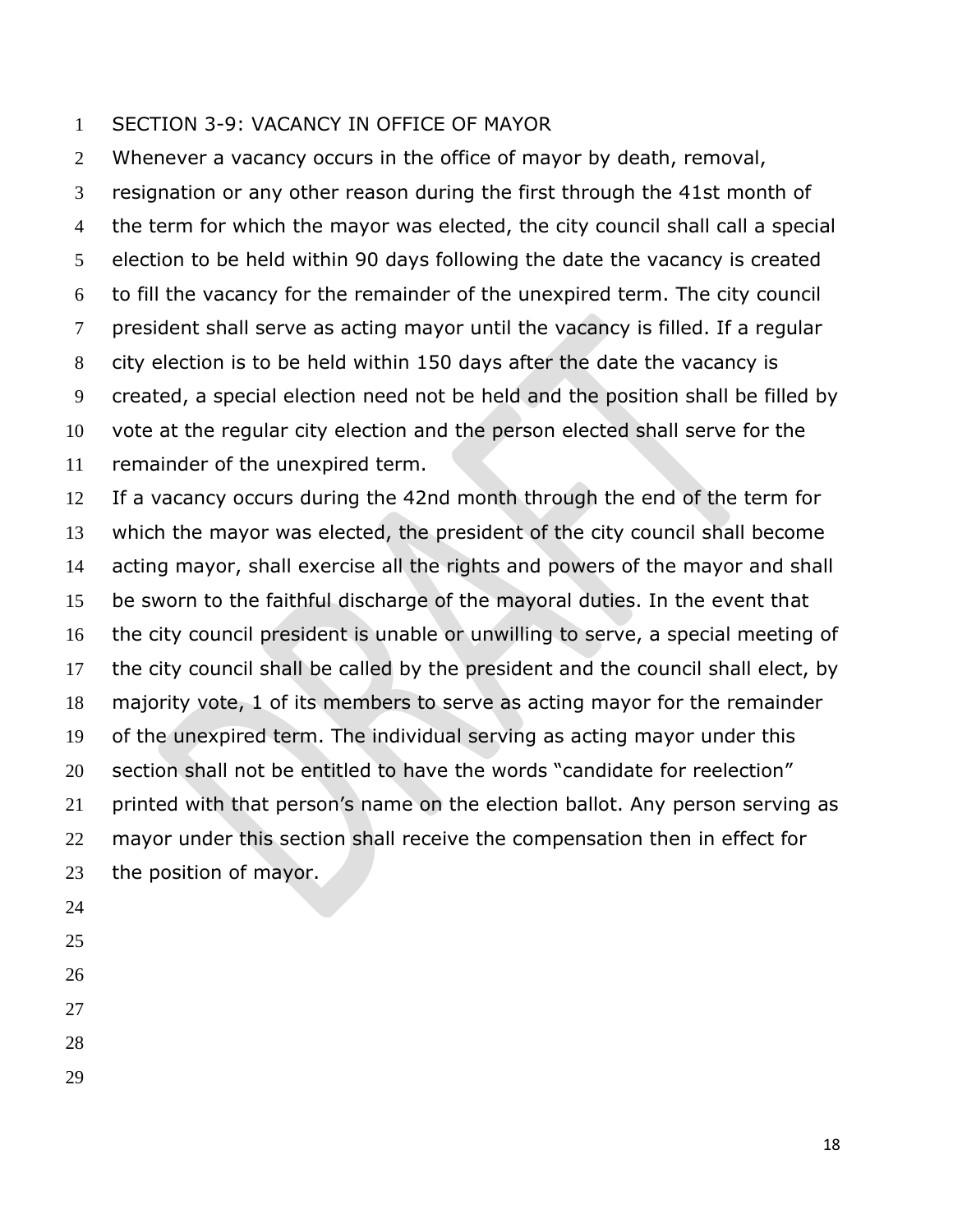ARTICLE 4

### SCHOOL COMMITTEE

## SECTION 4-1: COMPOSITION; TERM OF OFFICE; ELIGIBILITY

 (a) Composition – There shall be a school committee which shall consist of 7 members. Six of these members shall be nominated and elected by the voters of the city at large. The mayor shall serve, by virtue of the office, as the chair of the school committee with all of the same powers and duties as the members elected by the voters as school committee members. (b) Term of Office – The term of office for elected school committee members shall be 4 years each so arranged that 3 members shall be elected at each regular city election. Said terms shall begin on the first Monday in the January succeeding the elected school committee member's election, except when that first Monday falls on a legal holiday, in which event the term shall begin on the following day**,** and until successors have been qualified. (c) Eligibility – A school committee member shall, at the time of election, be a voter. If a school committee member removes from the city during the term for which that person was elected, that office shall immediately be deemed vacant and filled in the manner provided in section 4-6.

 SECTION 4-2: SCHOOL COMMITTEE CHAIR, VICE CHAIR, SECRETARY (a) Vice-Chair and Secretary Election and Term - As soon as practicable after school committee members-elect have been qualified following each regular city election, as provided in section 9-9, the members of the school committee shall elect from among its members a vice-chair and a secretary who shall serve for a 2-year term.

- (b) Chair, Vice-Chair and Secretary Powers and Duties The chair shall
- prepare the agenda for school committee meetings. The chair shall preside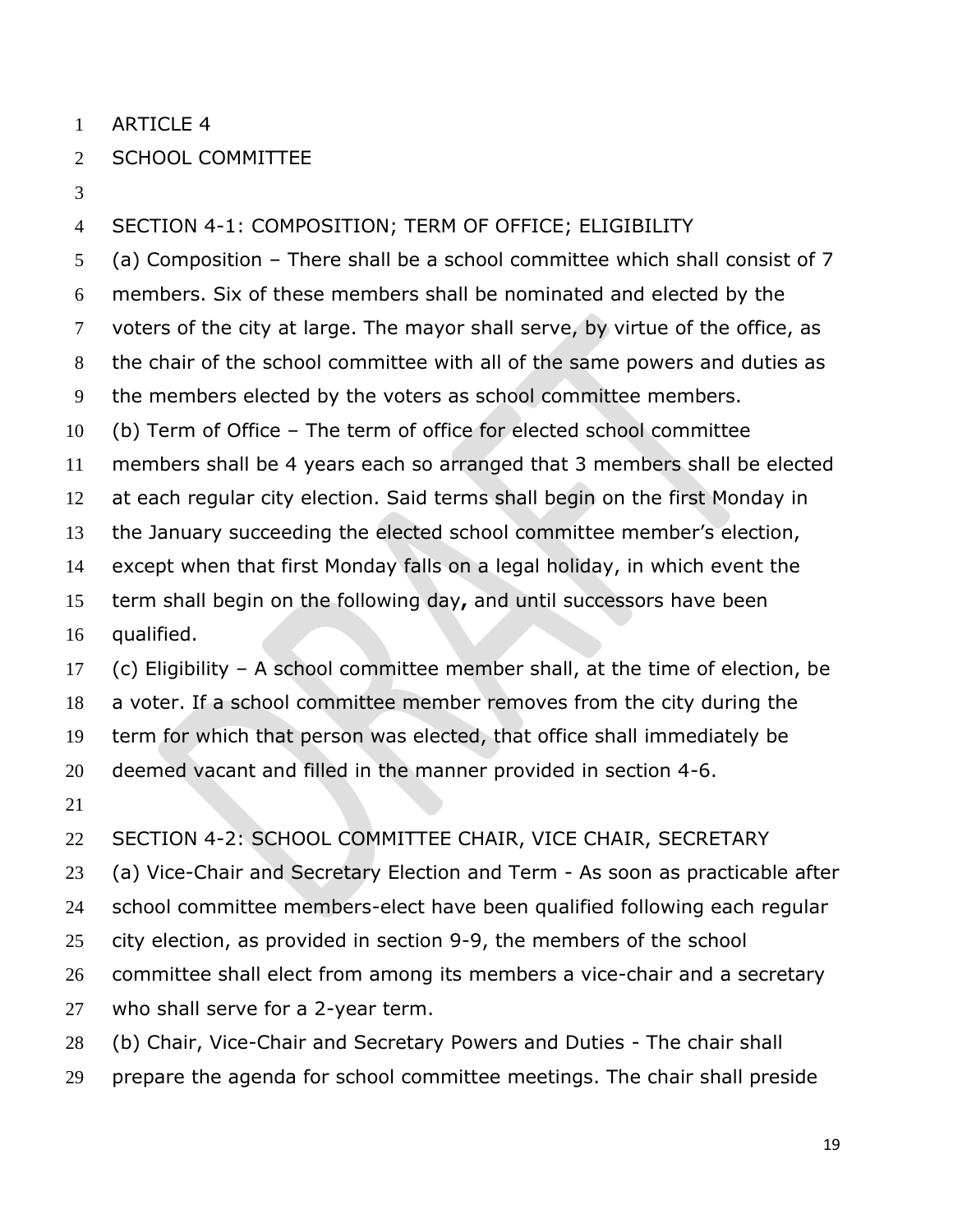at all meetings of the school committee, regulate its proceedings and decide all questions of order. The chair shall appoint all members of committees of the school committee, whether special or standing. The chair shall have the same powers to vote upon measures coming before the school committee as any other member of the school committee. The chair shall perform any other duties consistent with the office that are established by charter, ordinance or other vote of the school committee. The vice-chair shall preside in the absence of the chair. The secretary shall cause the records of the school committee to be kept in accordance with the law.

#### SECTION 4-3: PROHIBITIONS

 No member of the school committee shall hold any other city position. No former member of the school committee shall hold any compensated appointed city office or city employment until 1 year following the date on which that member's service on the school committee terminated. This section shall not prevent a city officer or other city employee who has vacated a position in order to serve as a member of the school committee from returning to the same office or other position of city employment held at the time the position was vacated; provided, however, that no such person shall be eligible for any other municipal position until at least 1 year following the termination of service as a member of the school committee. 

#### SECTION 4-4: COMPENSATION

 The city council may, by ordinance, establish the compensation for the 25 elected members of the school committee. No ordinance increasing or 26 reducing the compensation of elected members of the school committee shall be effective unless it has been adopted by a 2/3 vote of the full city council. No ordinance increasing or reducing the compensation of the elected members of the school committee shall be effective unless it has been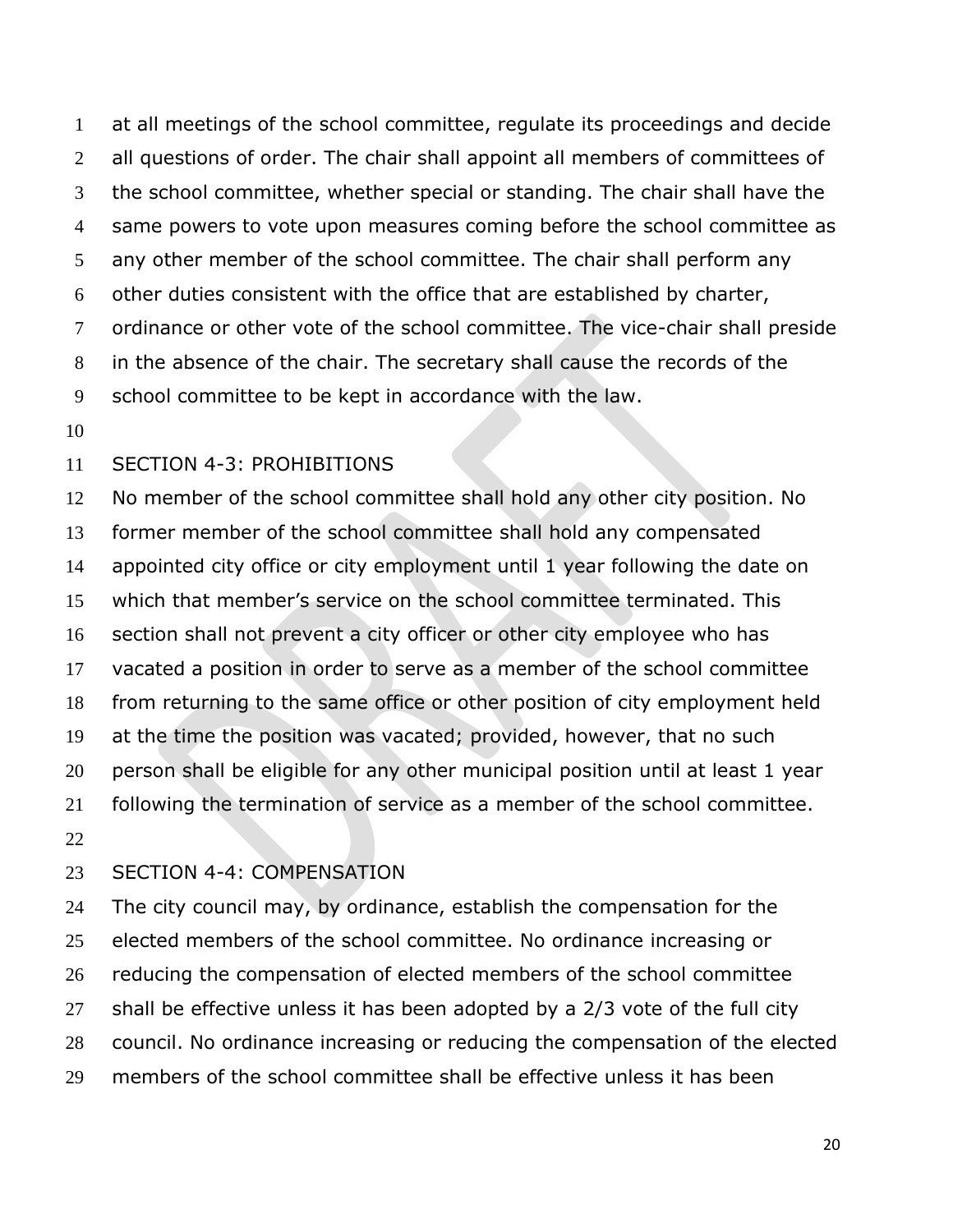adopted during the first 18 months of the term for which elected school

committee members are elected and unless it provides that the

compensation increase or reduction is to take effect upon the organization of

the city government following the next regular city election.

# SECTION 4-5: SCHOOL COMMITTEE POWERS AND DUTIES

 The school committee shall have all powers which are conferred on school committees by the General Laws and the additional powers and duties provided by charter, ordinance or otherwise and not inconsistent with the General Laws. The powers and duties of the school committee shall include: (i) selecting and removing a superintendent of the schools who shall be charged with the administration of the school system, subject only to policy guidelines and directives adopted by the school committee and, upon the recommendation of the superintendent, to establish and appoint assistant or associate superintendents as authorized by the General Laws; (ii) making all reasonable rules and regulations for the management of the public school system and for conducting the business of the school committee as deemed necessary or desirable; and (iii) adopting and overseeing the administration of an annual operating 20 budget for the school department, subject to appropriation by the city council; provided, however, that the school committee shall have general charge and superintendence of all school buildings and grounds and shall furnish all school buildings with proper fixtures, furniture and equipment; provided further, that the school committee shall provide ordinary maintenance of all school buildings and grounds, unless a central municipal maintenance department, which may include maintenance of school buildings and grounds, is established; provided further, that whenever the school committee shall determine that additional classrooms are necessary to meet the educational needs of the community, at least 1 member of the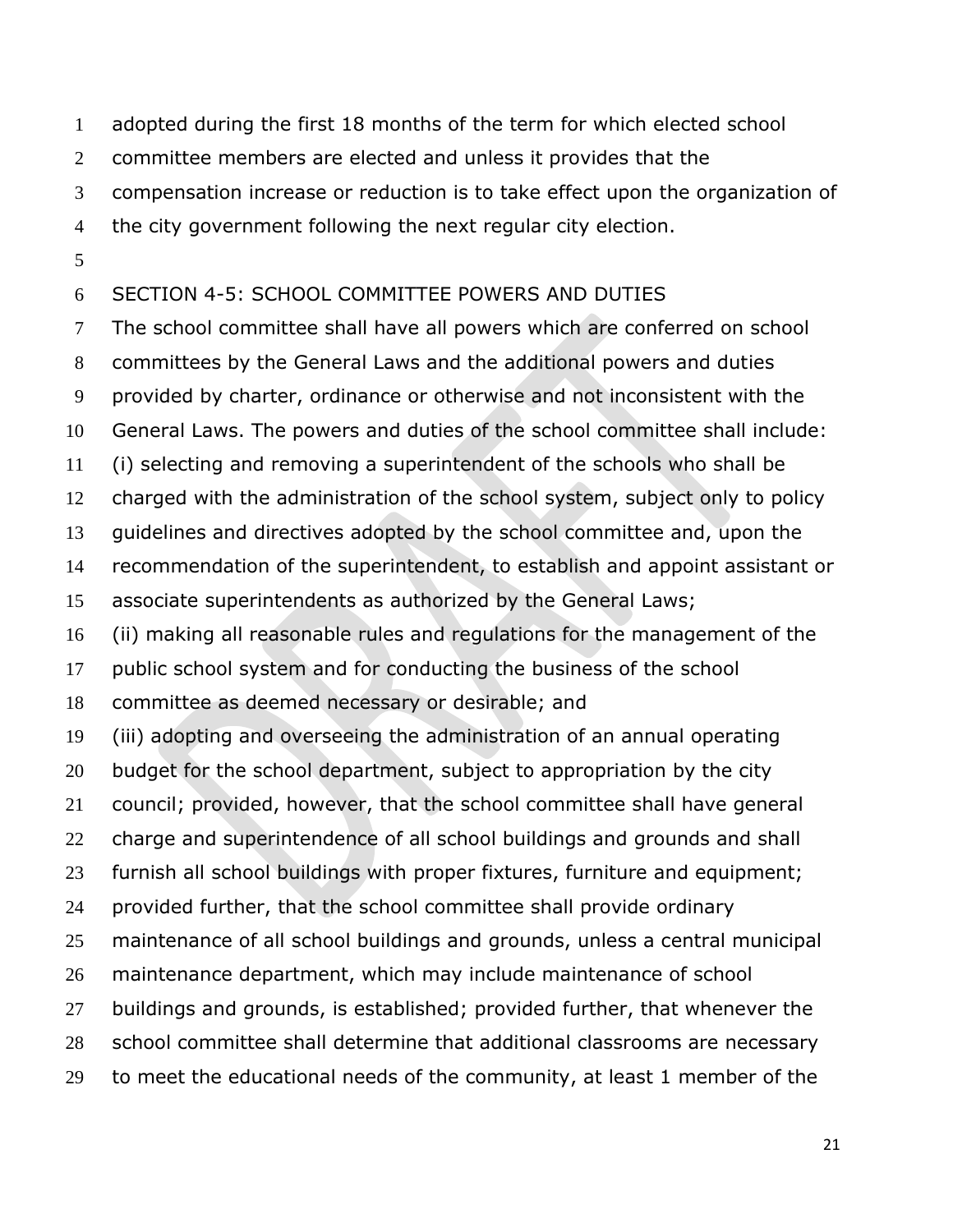school committee, or a designee of the school committee, shall serve on the 2 agency, board or committee for the planning or construction of the new, remodeled or renovated school building.

### SECTION 4-6: FILLING OF VACANCIES

 Whenever an elected member vacancy occurs on the school committee, the president of the city council shall, within 30 days following the date of the vacancy, call a joint meeting of the city council and the school committee to fill the vacancy. The city council and school committee shall choose a person to fill the vacancy from among the voters entitled to vote for the office. Persons elected to fill a vacancy by the city council and school committee shall serve only until the next regular city election, when the office shall be filled by the voters. The candidate elected to an office filled by appointment prior to the election shall be sworn to the office immediately to complete the then unexpired term in addition to the term for which elected. No vacancy shall be filled under this section if a regular city election is to be held within 120 days following the date the vacancy is declared to exist. Persons serving as school committee members under this section shall not be entitled to have the words "candidate for reelection" printed with that person's name on the election ballot.

- 
- ARTICLE 5

#### ADMINISTRATIVE ORGANIZATION

#### SECTION 5-1: ORGANIZATION OF CITY AGENCIES

The organization of the city into agencies to provide services and administer

27 the government may be accomplished only through an administrative order

- submitted to the city council by the mayor. No administrative order may
- originate with the city council. The mayor may, subject only to express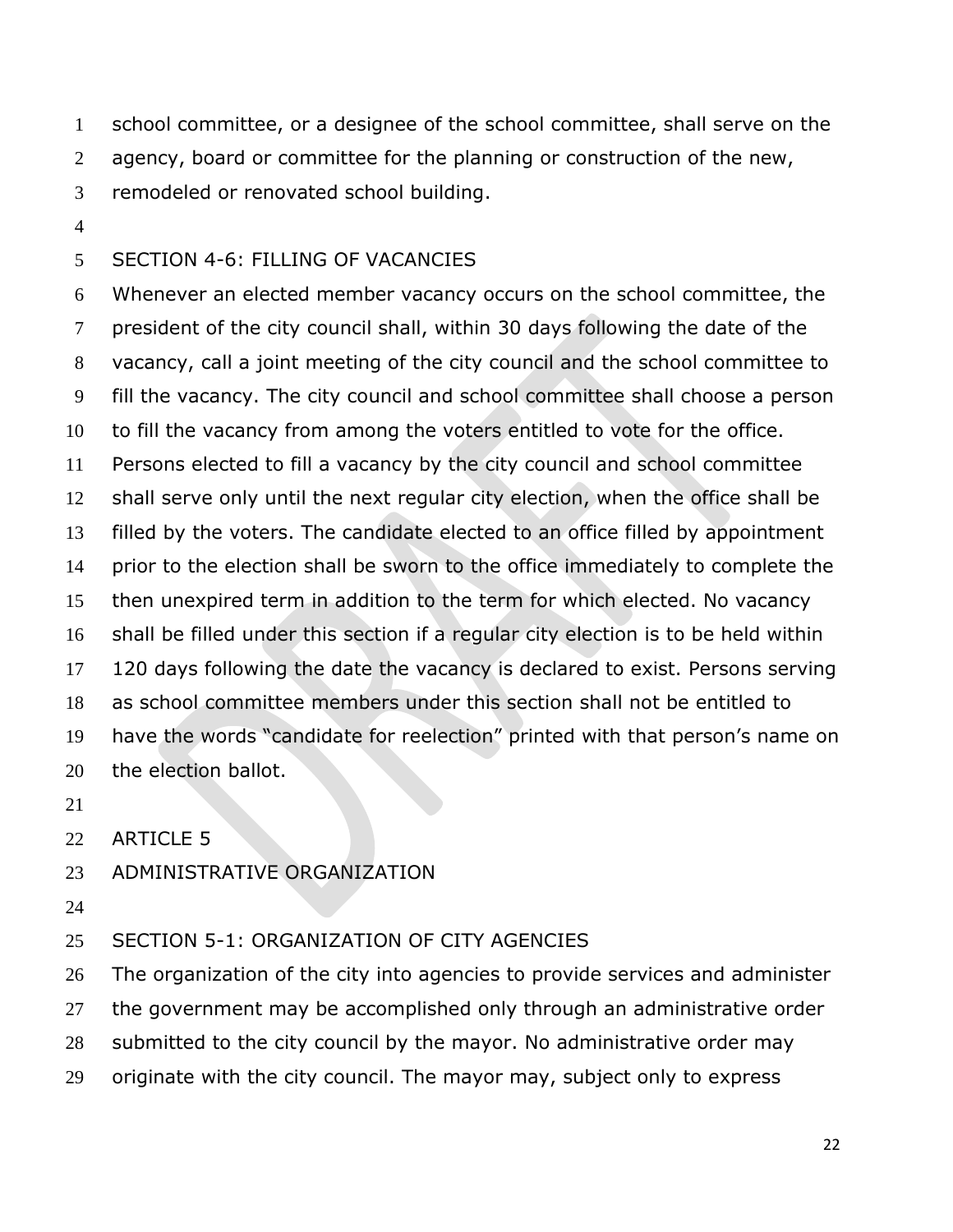prohibitions of a general law or this charter, submit proposals to reorganize, consolidate or abolish any agency, in whole or in part, or to establish a new agency as is deemed necessary, establish terms of office and prescribe the functions and administrative procedures to be followed by all such agencies. No function assigned by this charter to a particular agency may be discontinued or assigned to any other agency unless specified by this charter. The mayor may prepare and submit to the city council, administrative orders that establish agencies for the orderly, efficient or convenient conduct of the business of the city. These administrative orders shall be accompanied by a message from the mayor which explains the expected benefits and advises the city council if an administrative order shall require amendments, insertions, revisions, repeal or otherwise of existing ordinances. Whenever the mayor proposes an administrative order, the city council shall hold 1 or more public hearings on the proposal giving notice by publication in a local newspaper, which notice shall describe the scope of the proposal and the time and place at which the public hearing will be held, not less than 7 nor more than 14 days following the publication. An organization or reorganization plan shall become effective at the expiration of 60 days following the date the proposal is submitted to the city council unless the city council shall, by a majority vote, within that 60 day period, vote to disapprove the plan. The city council may vote only to approve or to disapprove the plan and may not vote to amend or to alter it. 

#### SECTION 5-2: MERIT PRINCIPLES

25 All appointments and promotions of city officers and employees shall be made on the basis of merit and fitness demonstrated by examination, past 27 performance or by other evidence of competence and suitability. Each person appointed to fill an office or position shall be a person especially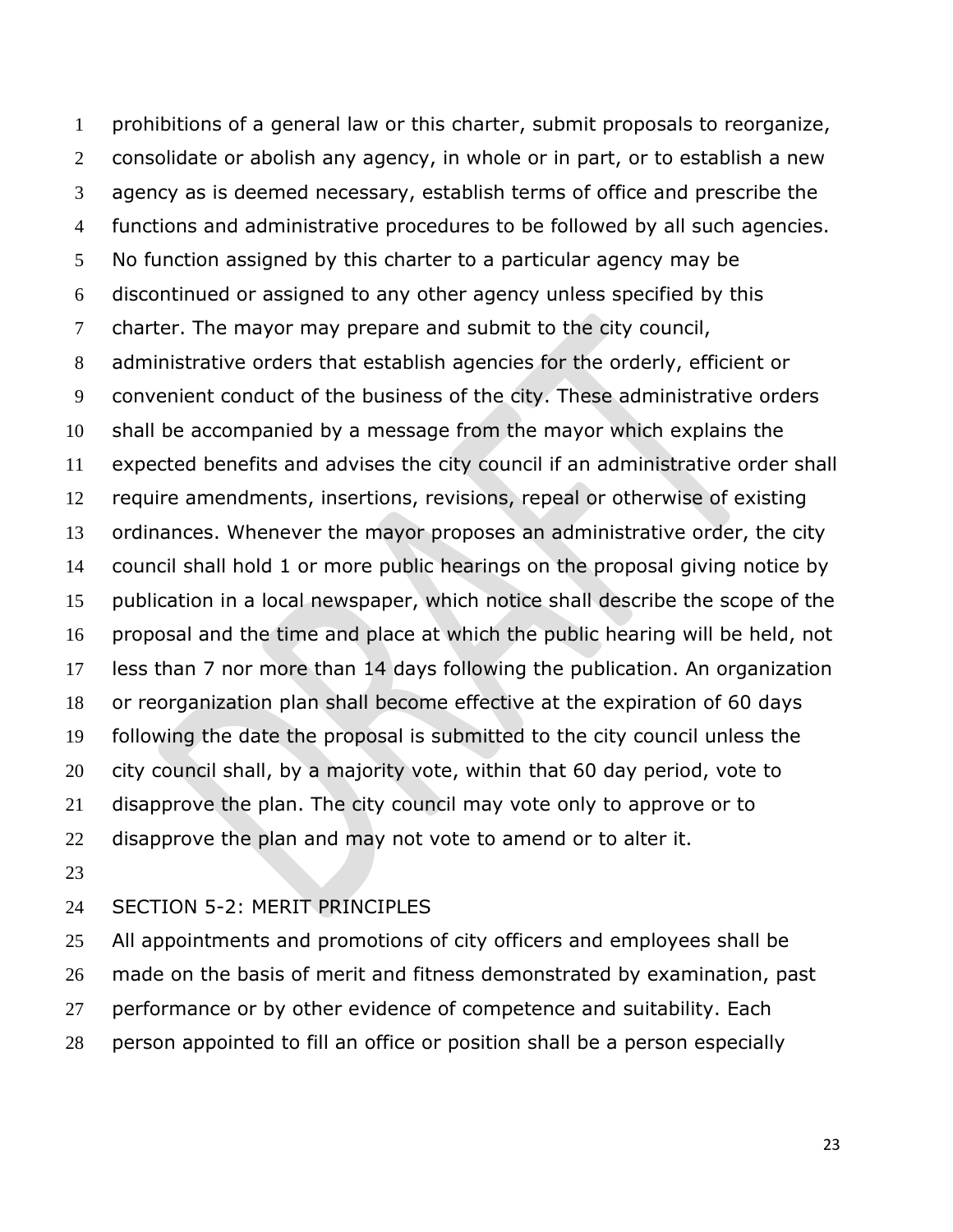fitted by education, training and previous work experience to perform the 2 duties of the office or position.

- 
- ARTICLE 6

### FINANCE AND FISCAL PROCEDURES

- 
- SECTION 6-1: FISCAL YEAR
- The fiscal year of the city shall begin on July 1 and shall end on June 30,

unless another period is required by the General Laws.

SECTION 6-2: ANNUAL BUDGET MEETING

At least 60 days before the beginning of the fiscal year, the mayor shall call

a joint meeting of the city council and school committee, including the

superintendent of schools, to review the financial condition of the city,

revenue and expenditure forecasts and other relevant information prepared

by the mayor in order to develop a coordinated budget.

SECTION 6-3: SUBMISSION OF OPERATING BUDGET; BUDGET MESSAGE

At least 45 days before the beginning of the fiscal year, the mayor shall

submit to the city council a proposed operating budget for all city agencies,

which shall include the school department, for the ensuing fiscal year with an

accompanying budget message and supporting documents. The budget

message submitted by the mayor shall explain the operating budget in fiscal

terms and in terms of work programs for all city agencies. It shall outline the

proposed fiscal policies of the city for the ensuing fiscal year, describe

important features of the proposed operating budget and include any major

- 27 variations from the current operating budget, fiscal policies, revenues and
- expenditures together with reasons for these changes. The proposed
- operating budget shall provide a complete fiscal plan of all city funds and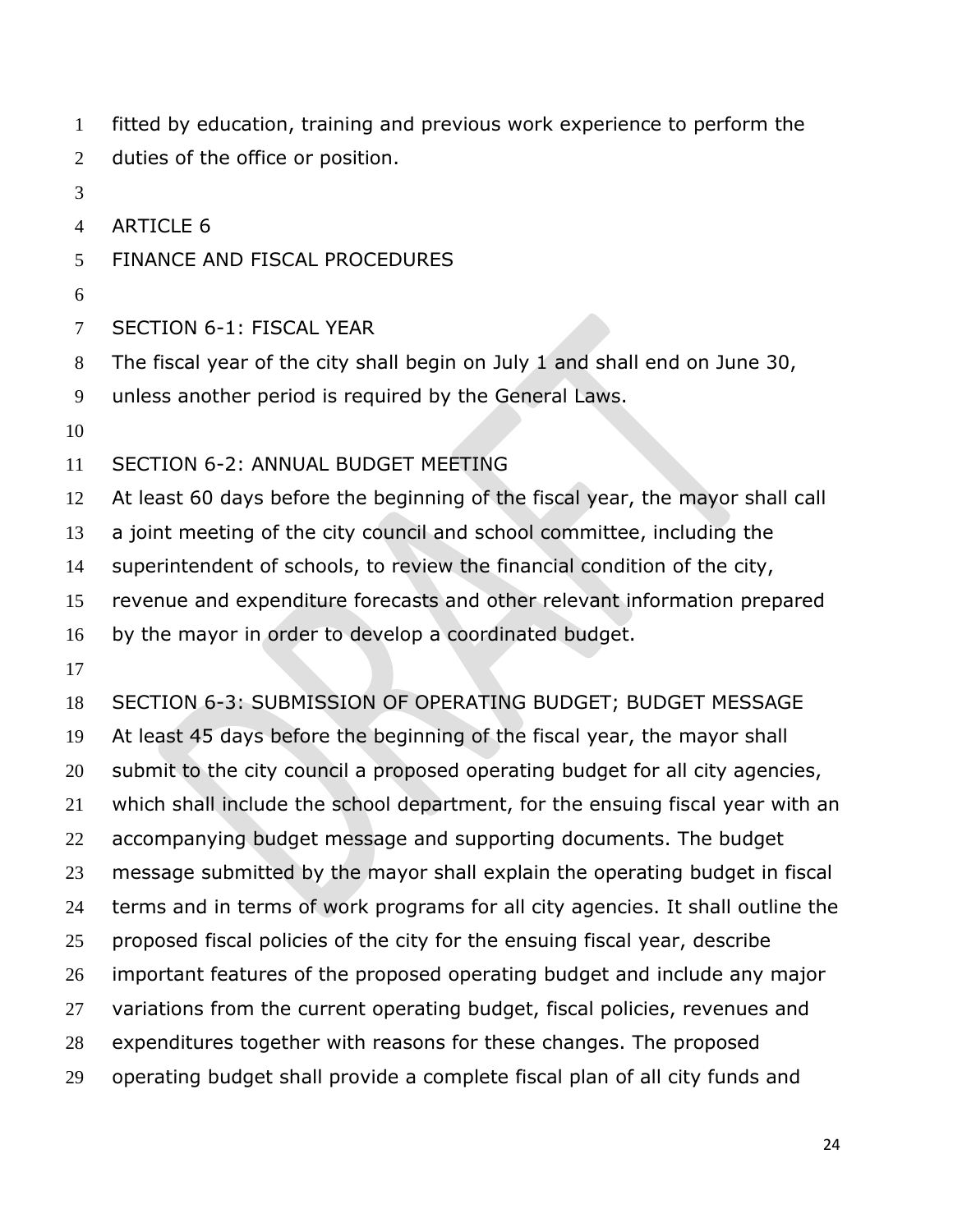activities and shall be in the form the mayor deems desirable; provided, 2 however, that the budget shall identify the cost of compensation and the cost of benefits for elected officials. The school budget, as adopted by the school committee shall be submitted to the mayor at least 30 days before the submission of the proposed operating budget to the city council. The mayor shall notify the school committee of the date by which the proposed budget of the school committee shall be submitted to the mayor. The mayor and the superintendent of schools shall coordinate the dates and times of the school committee's budget process under the General Laws.

### SECTION 6-4: ACTION ON THE OPERATING BUDGET

 (a) Public Hearing - The city council shall publish in at least 1 local newspaper a notice of the proposed operating budget as submitted by the mayor. The notice shall state: (i) the times and places where copies of the entire proposed operating budget are available for inspection by the public; and (ii) the date, time and place when a public hearing on the proposed operating budget will be held by the city council, not less than 14 days after publication of the notice.

 (b) Adoption of the Budget - The city council shall adopt the proposed operating budget, which may have amendments, within 45 days following the date the proposed budget is filed with the city clerk. In amending the proposed operating budget, the city council may delete or decrease amounts except expenditures required by law; provided, however, that except on the recommendation of the mayor, the city council shall not increase any item in or the total of the proposed operating budget, unless otherwise authorized by the General Laws. If the city council fails to take action on an item in the proposed operating budget within 45 days after its receipt, that amount shall, without any action by the city council, become a part of the appropriations for the year and be available for the purposes specified.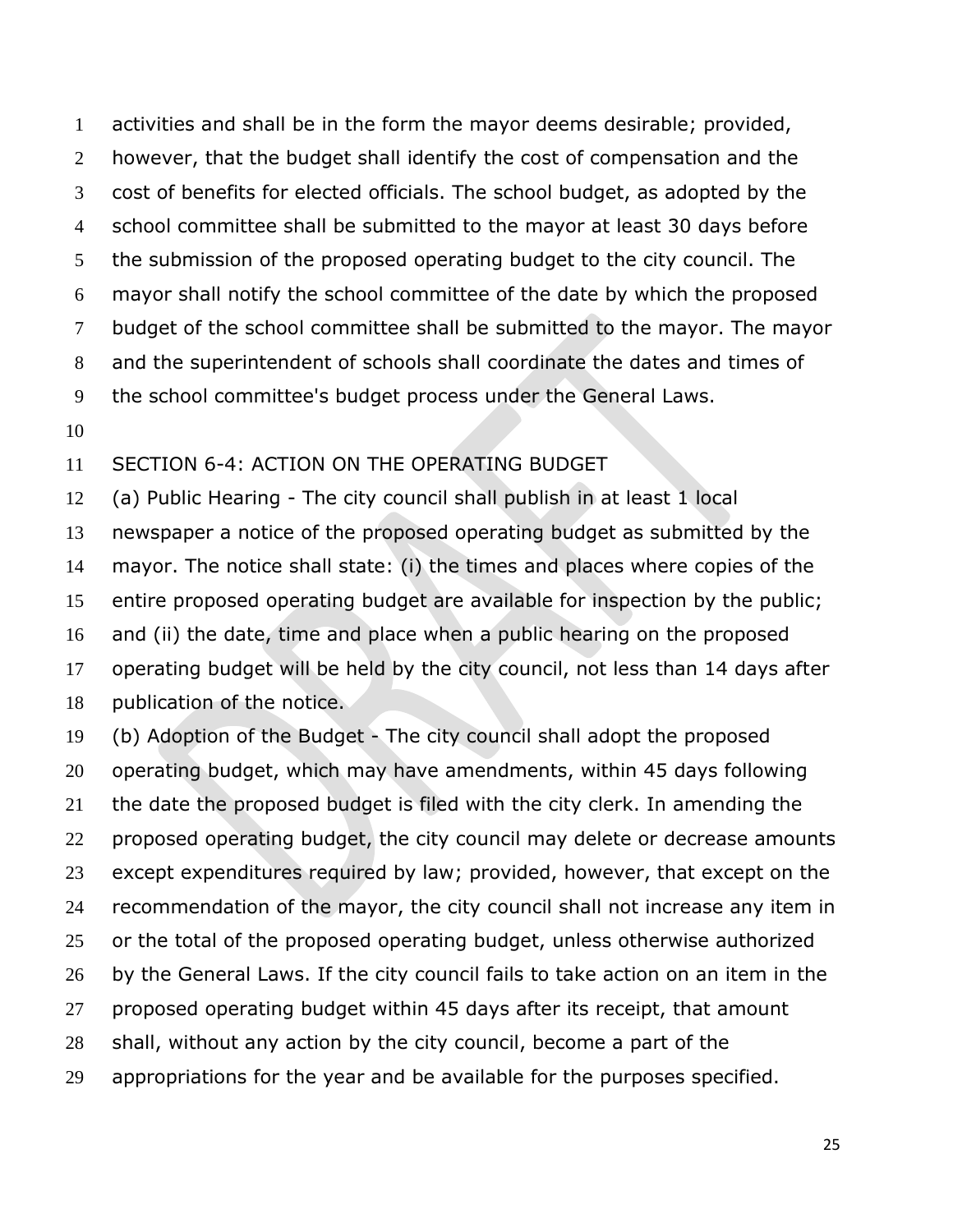(c) Availability of the Operating Budget – In addition to any other posting requirements under law, immediately after the submission of the proposed budget to the city council, the mayor shall cause the entire budget document to be posted on the city's website. Said proposed budget document shall remain posted during the city council review process contained in this article. After the enactment of the budget, it shall be posted on the city's website and shall remain there throughout the fiscal year for which it is in effect. Said budget document shall reflect any amendments made by the city council and approved by the mayor and shall indicate that it is the final budget of the city. SECTION 6-5: CAPITAL IMPROVEMENT PROGRAM

- (a) Submission The mayor shall submit a capital improvement program to
- the city council at least 120 days before the start of each fiscal year. The
- capital improvement program shall include:
- (1) a general summary of its contents;
- (2) a list of all capital improvements proposed to be undertaken during the
- next 5 years, with supporting information as to the need for each capital
- improvement;
- (3) cost estimates, methods of financing and recommended time schedules
- for each improvement; and
- (4) the estimated annual cost of operating and maintaining each facility and
- piece of major equipment involved.
- This information shall be annually revised by the mayor with regard to the
- 25 capital improvements still pending or in the process of being acquired,
- improved or constructed.
- (b) Public Hearing The city council shall publish in at least 1 newspaper of
- general circulation in the city a notice stating: (i) the times and places where
- entire copies of the capital improvements program are available for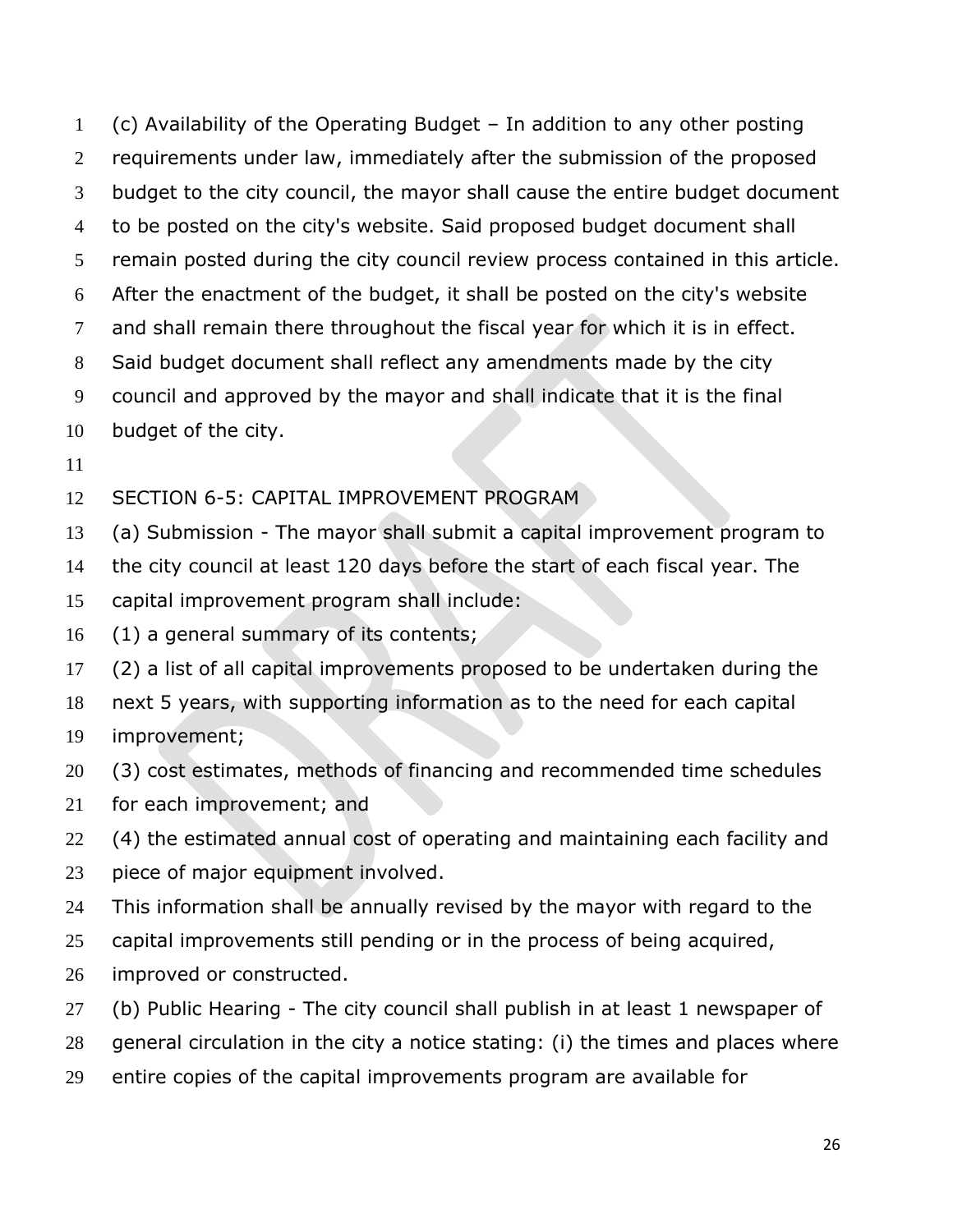inspection by the public; and, (ii) the date, time and place of a public 2 hearing on the plan to be held by the city council not less than 14 days after publication of the notice.

 (c) Adoption - At any time after the public hearing but before the last day of the last month of the current fiscal year, the city council shall by resolution adopt the capital improvements program, which may be amended, provided that each amendment shall be voted on separately and that an increase in the capital improvements program as submitted shall clearly identify the method of financing to accomplish the proposed increase.

### SECTION 6-6: INDEPENDENT AUDIT

 The city council shall annually provide for an outside audit of the books and accounts of the city to be conducted by a certified public accountant or a firm of certified public accountants, which has no personal interest, direct or indirect, in the fiscal affairs of the city or any of its officers. The mayor shall annually provide to the city council a sum of money sufficient to satisfy the estimated cost of conducting the audit as presented to the mayor, in writing, by the city council. The award of a contract to audit shall be made by the city council on or before September 15 of each year. The report of the audit shall be filed in final form with the city council not later than March 1 in the year following its award. At least every 5 years, the city council shall conduct 22 a competitive procurement process to retain these auditing services. 

#### SECTION 6-7: EXPENDITURES IN EXCESS OF APPROPRIATIONS

 Except as otherwise provided by law, no official of the city of Gardner shall knowingly or intentionally expend in a fiscal year sums in excess of the appropriations, awards, grants or gifts duly made in accordance with law or involve the city in any contract for the future payment of money in excess of such appropriations, awards, grants or gifts. It is the intention of this section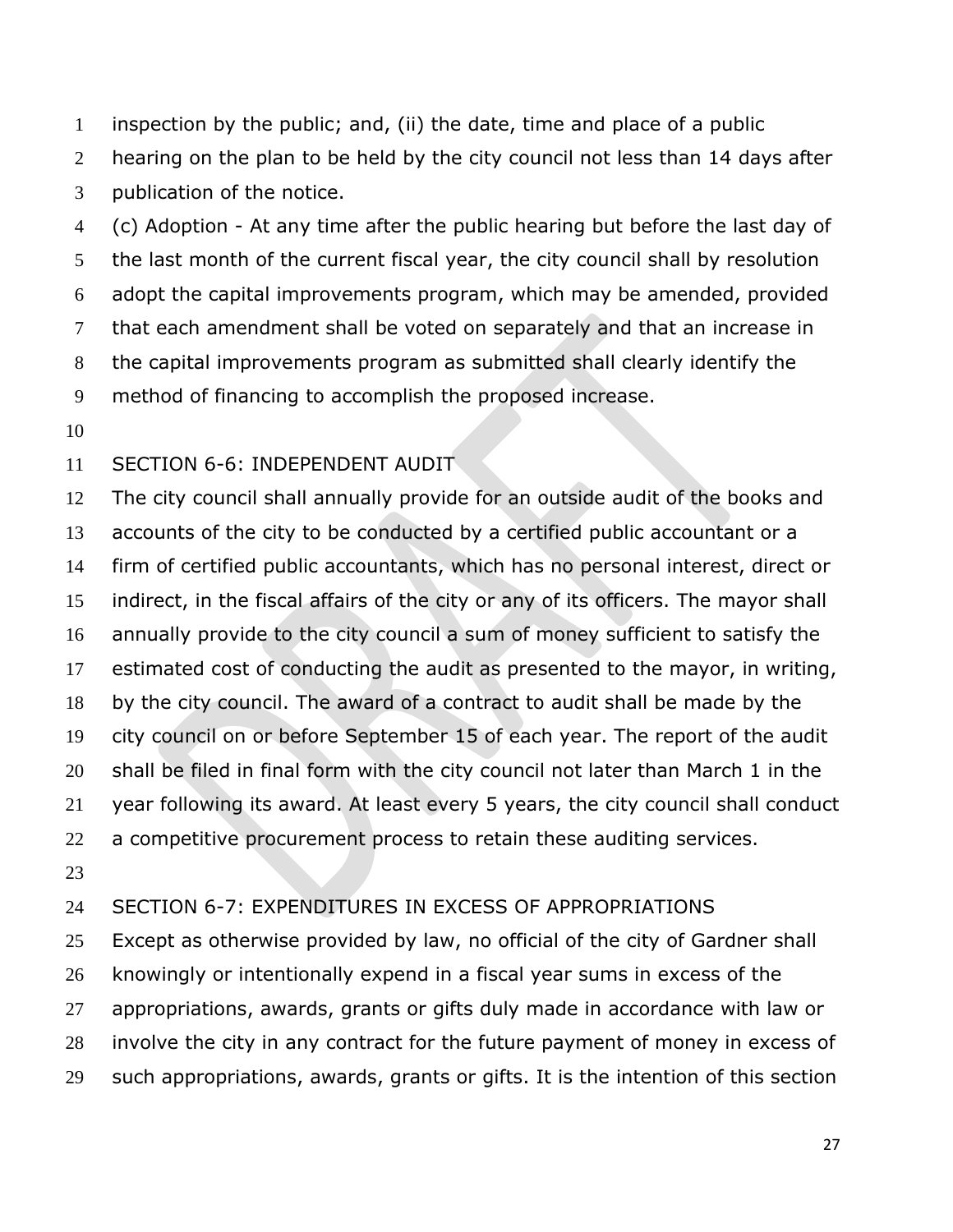that section 31 of chapter 44 of the General Laws shall be strictly enforced. Any official who violates this section shall be personally liable to the city for any amounts so expended to the extent that the city does not recover these amounts from the person to whom the sums were paid.

- 
- ARTICLE 7
- ELECTIONS
- 
- SECTION 7-1: PRELIMINARY ELECTIONS

 A preliminary election to nominate candidates for mayor, councilor-at-large, ward city councilor, and school committee members shall be held on the third Tuesday in September in each odd-numbered year in which the candidates are to be elected, but the city clerk may, with the approval of the city council, reschedule the preliminary election to the fourth Tuesday in September to avoid a conflict with any civil or religious holiday. Whenever a special election to fill a vacancy is to be held, a preliminary election shall be conducted, if necessary, 28 days before the date established for the special election; provided, however, that a preliminary election to fill a vacancy for ward councilor shall be held only in the affected ward.

# SECTION 7-2: PRELIMINARY ELECTION PROCEDURES

 (a) Signature Requirements - The number of signatures of voters required to place the name of a candidate on the official ballot to be used at a preliminary election shall be as follows: for the office of mayor, not less than 25 200 certified signatures; for councilor at-large or school committee member, 26 not less than 100 certified signatures; for the office of ward city councilor, not less than 75 certified signatures. Signatures of voters shall be made on a form prescribed by the registrars of voters and shall be made available not earlier than April 2 in each preliminary election year and those forms shall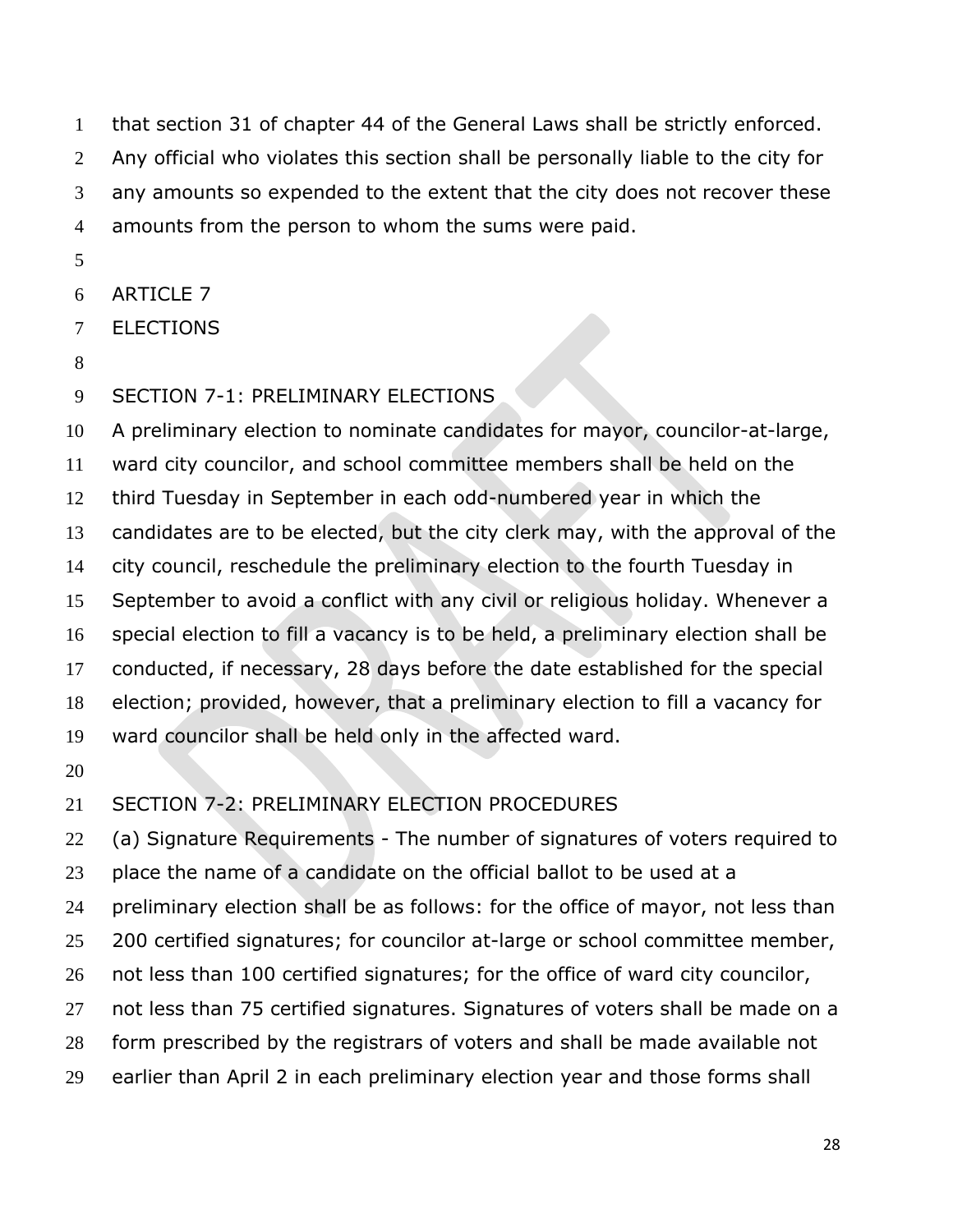be submitted to the registrars of voters for certification of the names on or 2 before the fourteenth day preceding the date fixed for submission to the city clerk. The forms shall be submitted to the city clerk on or before the close of business on the forty-fifth day prior to the declared date of the preliminary election. An individual may appear on the ballot for only 1 office at any preliminary, regular or special city election.

 (b) Ballot Position - The order in which names of candidates for each office appear on the ballot shall be determined by a drawing, by lot, conducted by the city clerk at least 40 days before the preliminary election. The drawing shall be open to the public.

 (c) Determination of Candidates - The 2 people who receive the highest number of votes for nomination for an office at the preliminary election shall, except as provided by subsection (d), be the sole candidates for that office whose names shall be printed on the official ballot to be used at the regular or special city election at which the office is to be voted upon and no acceptance of a nomination shall be necessary to its validity. If 2 or more persons are to be elected to the same office at the regular or special city election, the several persons equal in number to twice the number to be elected, receiving at such preliminary election the highest number of votes for nomination for that office shall, except as provided by subsection (d), be the sole candidates for that office whose names shall be printed on the official ballot. If the preliminary election results in a tie vote among candidates for nomination receiving the lowest number of votes which would entitle a person receiving the same to have that person's name printed on the official ballot for the election, all candidates participating in the tie vote shall have their names printed on the official ballots, although in consequence thereof there shall be printed on the ballots the names of candidates exceeding twice the number to be elected.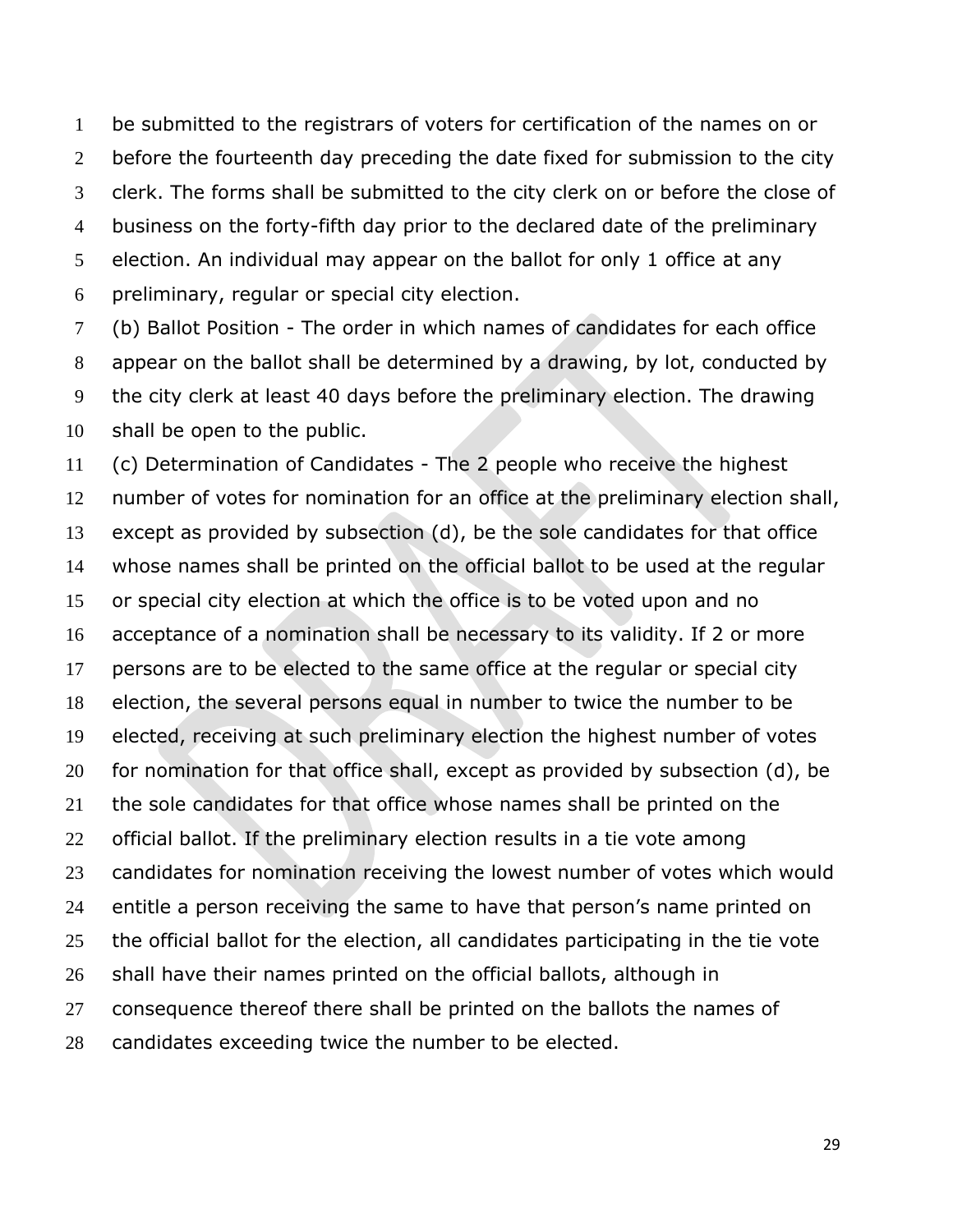(d) Condition Making Preliminary Unnecessary - If at the expiration of the time for filing statements of candidates for offices to be voted for at any preliminary election, not more than twice as many such statements have been filed with the city clerk for an office as are to be elected to such office, the candidates whose statements have thus been filed shall be deemed to have been nominated to the office and those candidates shall be voted on for such office at the succeeding regular or special city election and the city clerk shall not print those names on the ballot to be used at the preliminary election and no other nomination to the office shall be made. If in consequence it shall appear that no names are to be printed upon the official ballot to be used at a preliminary election in the city, no preliminary election shall be held. 

SECTION 7-3 REGULAR CITY ELECTION

 The regular city election shall be held on the first Tuesday following the first Monday in November in each odd-numbered year.

SECTION 7-4: BALLOT POSITION, REGULAR CITY ELECTION

 The order in which names of candidates for each office appear on the ballot shall be determined by a drawing, by lot, conducted by the city clerk not later than 7 days after the certification of the preliminary election results. In 22 the event that there is no preliminary election in advance of the regular city election, the drawing shall be conducted on the fourth Tuesday in September prior to the regular city election. In the event that there is no preliminary election in advance of a special city election, the drawing shall be conducted 26 on the sixth Tuesday prior to the special city election. The drawing shall be open to the public.

- 
-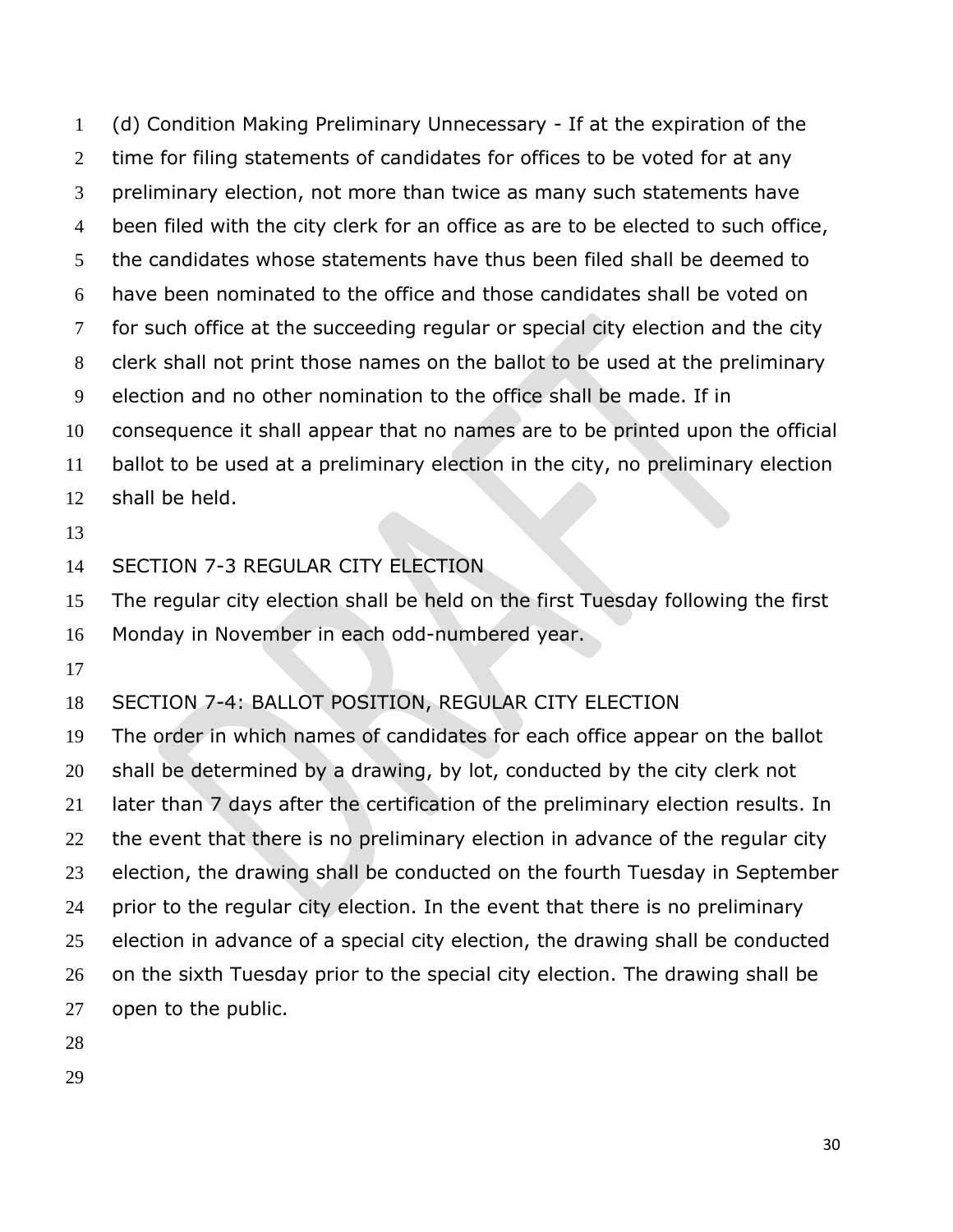## SECTION 7-5: NON-PARTISAN ELECTIONS

- All elections for city offices shall be non-partisan and election ballots shall be
- printed without any party mark, emblem or other political designation.
- 

# SECTION 7-6: WARDS

 The territory of the city shall be divided into 5 wards by the city clerk to consist of nearly an equal number of inhabitants as it is possible to achieve based on compact and contiguous territory, bounded as far as possible by the center line of known streets or ways or by other well-defined limits. Each ward shall be composed of voting precincts established under the General Laws. The city council shall review these wards to ensure uniformity in the number of inhabitants at least once every 10 years.

# SECTION 7-7: APPLICATION OF STATE GENERAL LAWS

Except as otherwise expressly provided in this charter and authorized by

law, all city elections shall be governed by the General Laws relating to the

right to vote, the registration of voters, the nomination of candidates, voting

places, the conduct of preliminary, regular and special city elections, the

submission of charters, charter amendments and other propositions to the

voters, the counting of votes, the recounting of votes and the determination

- of results.
- 
- ARTICLE 8
- CITIZEN PARTICIPATION MECHANISMS
- 

# SECTION 8-1: CITIZEN INITIATIVE MEASURES

(a) Commencement - Initiative procedures shall be started by the filing of a

- proposed initiative petition with the city clerk or the secretary of the school
- committee. The petition shall be addressed to the city council or to the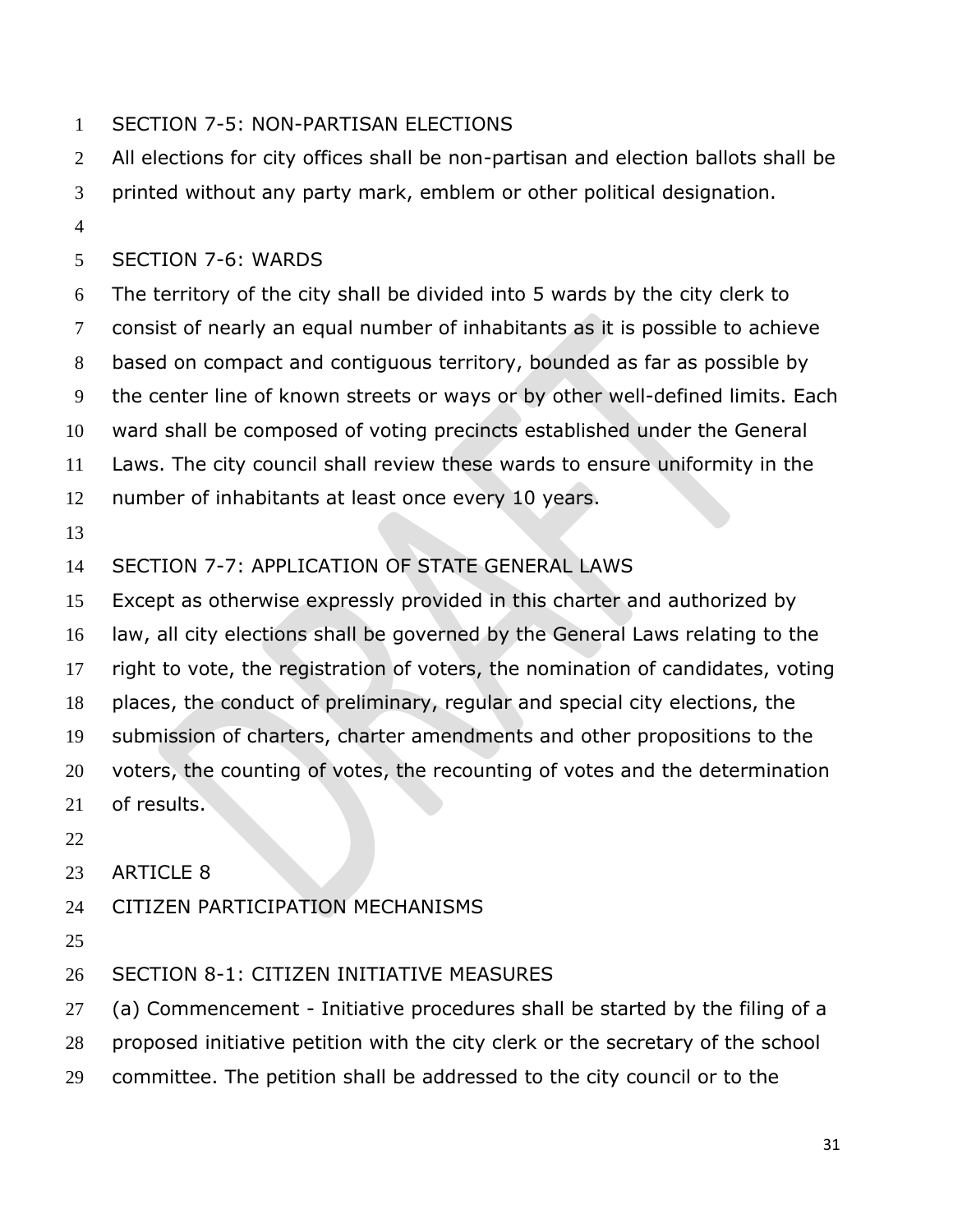school committee, shall contain a request for the passage of a particular measure which shall be set forth in full in the petition and shall be signed by at least 250 voters. At least 25 signatures must be certified from each ward. The petition shall be accompanied by an affidavit signed by 10 voters and containing their residential address stating those voters will constitute the petitioners committee and be responsible for circulating the petition and filing it in proper form.

 (b) Referral to City Solicitor - The city clerk or the secretary of the school committee shall, immediately following receipt of a proposed petition, deliver a copy of the petition to the city solicitor. The city solicitor shall, within 15 days following receipt of a copy of the petition, in writing, advise the city council or the school committee and the city clerk whether the measure as proposed may lawfully be proposed by the initiative process and whether, in its present form, it may lawfully be adopted by the city council or the school committee. If the opinion of the city solicitor is that the measure is not in proper form, the reply shall state the reasons for this opinion, in full. A copy of the opinion of the city solicitor shall be mailed to the members of the petitioners committee.

 (c) Submission to City Clerk - If the city solicitor determines that the petition is in a proper form, the city clerk shall provide blank forms for the use of subsequent signers and shall print at the top of each blank form a fair, concise summary of the proposed measure, as determined by the city solicitor, together with the names and addresses of the first 10 voters who signed the originating petition. The city clerk shall notify the first 10 voters that the blank forms are issued. Within 30 days following the date of the notice, the petition shall be returned and filed with the city clerk signed by at 27 least 10 per cent of the total number of registered voters as of the date of the most recent regular city election. Signatures to an initiative petition need not all be on 1 paper, but all papers pertaining to any 1 measure shall be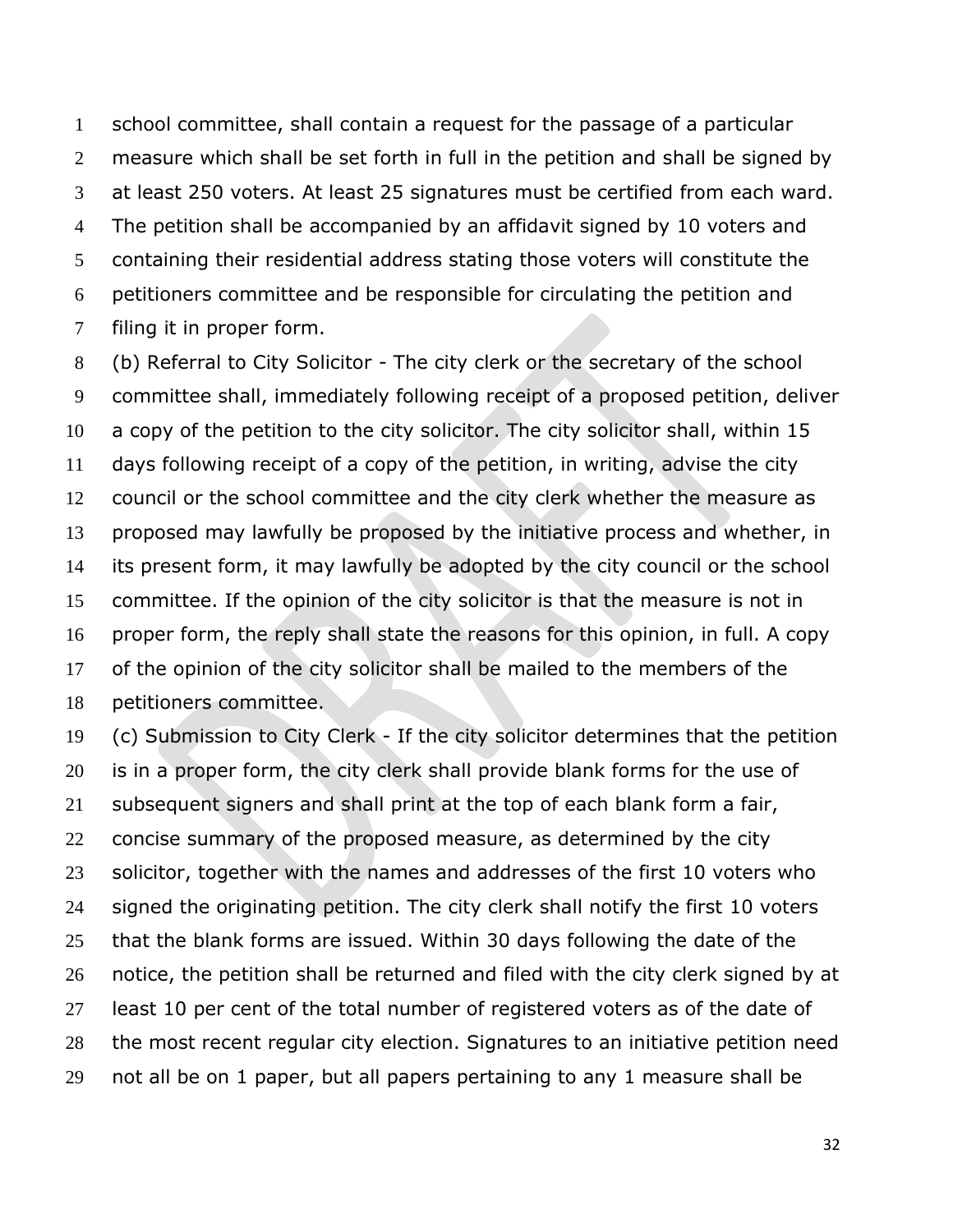fastened together and shall be filed as a single instrument, with the endorsement on it of the name and address of the person designated as filing the papers. With each signature on the petition there shall also appear the street and number of the residence of each signer. Within 10 days following the filing of the petition, the registrars of voters shall ascertain the number of voters that signed the petition and the percentage that number is of the total number of voters as of the date of the most recent regular city election. The registrars of voters shall attach to the petition a certificate showing the results of its examination and shall return the petition to the city clerk or the secretary of the school committee, depending on how the petition is addressed. A copy of the registrars of voters' certificate shall also be mailed to the members of the petitioners committee.

 (d) Action on Petitions - Within 30 days following the date a petition has been returned to the city clerk or the secretary of the school committee and after publication under subsection (f), the city council or the school committee shall act with respect to each initiative petition by passing it without change, by passing a measure which is stated to be in lieu of the initiative measure or by rejecting it. The passage of a measure which is in lieu of an initiative measure shall be deemed to be a rejection of the 20 initiative measure. If the city council or the school committee fails to act within 30 days following the date the measure is returned to it, the measure shall be deemed to have been rejected on the thirtieth day. If an initiative measure is rejected, the city clerk or the secretary of the school committee 24 shall promptly give notice of that fact to the petitioners committee by certified mail.

 (e) Supplementary Petitions - Within 60 days following the date an initiative petition has been rejected, a supplemental initiative petition may be filed with the city clerk or the secretary of the school committee, but only by persons constituting the original petitioners committee. The supplemental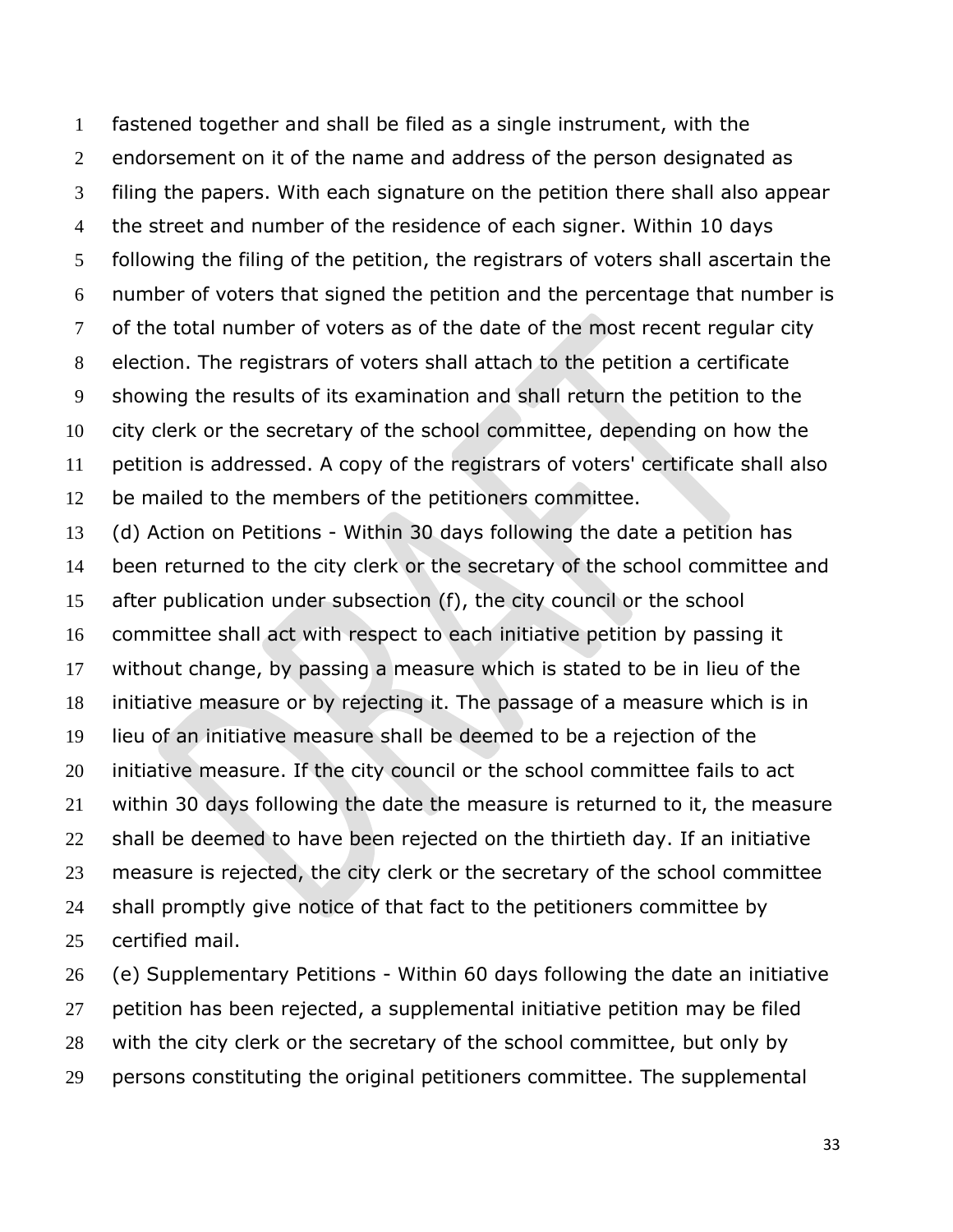initiative petition shall be signed by a number of additional voters equal to at least 5 per cent of the total number of registered voters as of the date of the most recent regular city election. The signatures on the initial petition filed under subsection (c) and the signatures on the supplemental petition filed under this subsection, taken together, shall contain the signatures of at least 15 per cent of the total number of registered voters as of the date of the most recent regular city election. If the number of signatures to this supplemental petition is found to be sufficient by the city clerk, the city council shall call a special election to be held on a date not less than 35 nor more than 90 days following the date of the certificate of the city clerk that a sufficient number of registered voters have signed the supplemental initiative petition and shall submit the proposed measure, without alteration, to the voters for determination, but if a city election is to be held within 120 days following the date of the certificate, the city council may omit calling the special election and cause the question to appear on the election ballot 16 at the approaching election for determination by the voters. (f) Publication - The full text of an initiative measure which is submitted to the voters shall be published in at least 1 local newspaper not less than 7 nor more than 14 days preceding the date of the election at which the question is to be voted upon. Additional copies of the full text shall be available for distribution to the public in the office of the city clerk. (g) Form of Question - The ballots used when voting on a measure proposed by the voters under this section shall contain a question in substantially the following form: 25 Shall the following measure which was proposed by an initiative petition take effect? 27 (Here insert the fair, concise summary of the proposed measure, as

- determined by the city solicitor as referenced in subsection (c)).
- o YES o NO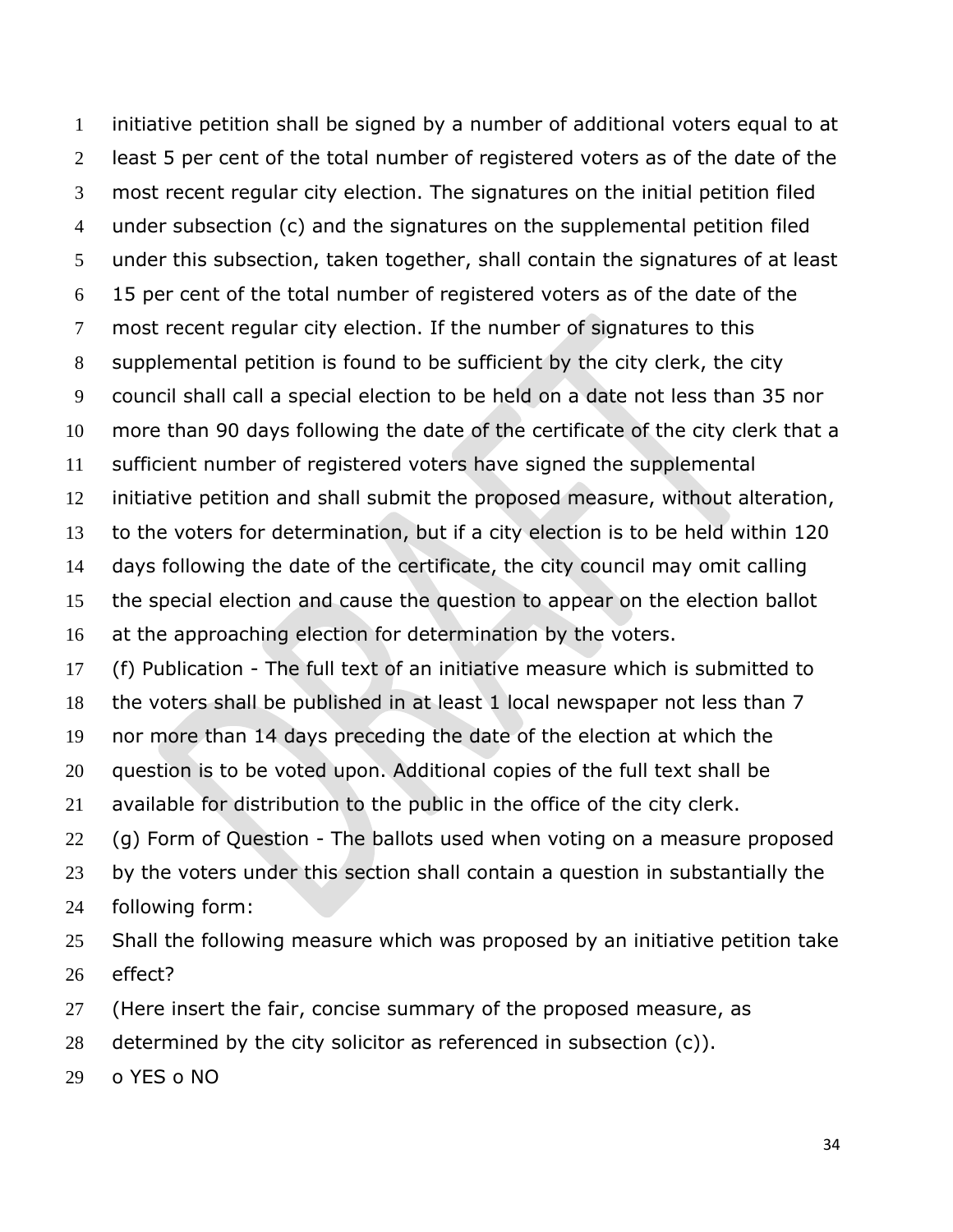(h) Time of Taking Effect – Subject to section 9-4, if a majority of the votes cast on the question is in the affirmative, the measure shall be deemed to be effective immediately, unless a later date is specified in the measure.

#### SECTION 8-2: CITIZEN REFERENDUM PROCEDURES

 (a) Petition, Effect on Final Vote - If, within 21 days following the date on which the city council or the school committee has voted finally to approve any measure, a petition signed by a number of voters equal to at least 15 per cent of the total number of voters as of the date of the most recent regular city election and addressed to the city council or to the school committee, protesting against the measure or any part of it is filed with the secretary of the school committee or city clerk, the effective date of that measure shall be temporarily suspended. The school committee or the city council shall immediately reconsider its vote on the measure or part of it and, if the measure is not rescinded, the city council shall provide for the submission of the question for a determination by the voters either at a special election, which it may call at its convenience, within such time as may be requested by the school committee or at the next regular city election; provided, however, that pending this submission and 20 determination, the effect of the measure shall continue to be suspended. (b) Certain Initiative Provisions to Apply - The petition described in this section shall be termed a referendum petition and section 9-1, as the section relates to the filing and certification of signatures, shall apply to such referendum petitions, except that the words "measure or part thereof protested against" shall be deemed to replace the word "measure" and the word "referendum" shall be deemed to replace the word "initiative". Subject to section 9-5, the measure or part thereof protested against shall be null and void unless a majority of those voting on the question shall vote in favor 29 of the measure or part thereof protested against at the election.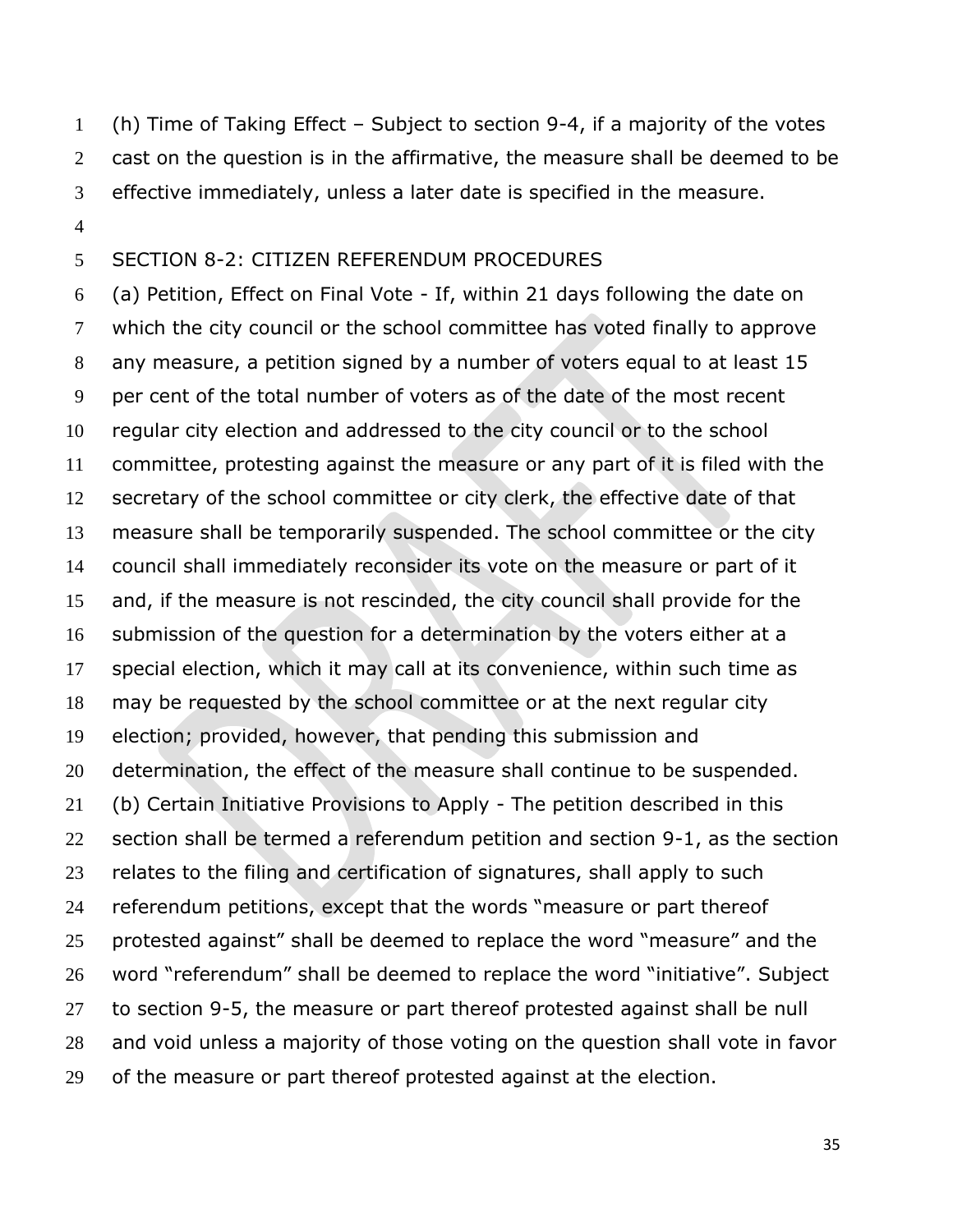- SECTION 8-3: INELIGIBLE MEASURES
- None of the following shall be subject to the initiative or the referendum
- procedures:
- (1) proceedings relating to the internal organization or operation of the city
- council or of the school committee;
- (2) an emergency measure adopted under the charter;
- (3) the city budget or the school committee budget as a whole;
- (4) any appropriation for the payment of the city's debt or debt service;
- (5) an appropriation of funds to implement a collective bargaining
- agreement;
- (6) proceedings relating to the appointment, removal, discharge,
- employment, promotion, transfer, demotion or other personnel action;
- (7) any proceedings repealing or rescinding a measure or part of it which is
- protested by referendum procedures;
- (8) any proceedings providing for the submission or referral to the voters at
- an election; and
- (9) resolutions and other votes constituting ordinary, routine matters not suitable as the subject of a referendum petition.
- 

## SECTION 8-4 RECALL

 (a) Application - Any holder of an elected office in the city, with more than 6 months remaining in the term of office for which the officer was elected, may be recalled therefrom by the voters of the city in the manner provided in this section. No recall petition shall be filed against an officer within 6 months after taking office.

- (b) Recall Petition A recall petition may be initiated by the filing of an
- 27 affidavit containing the name of the officer sought to be recalled and a
- statement of the grounds for recall, provided that the affidavit is signed by
- at least 500 voters for the office of mayor or councilor-at-large and at least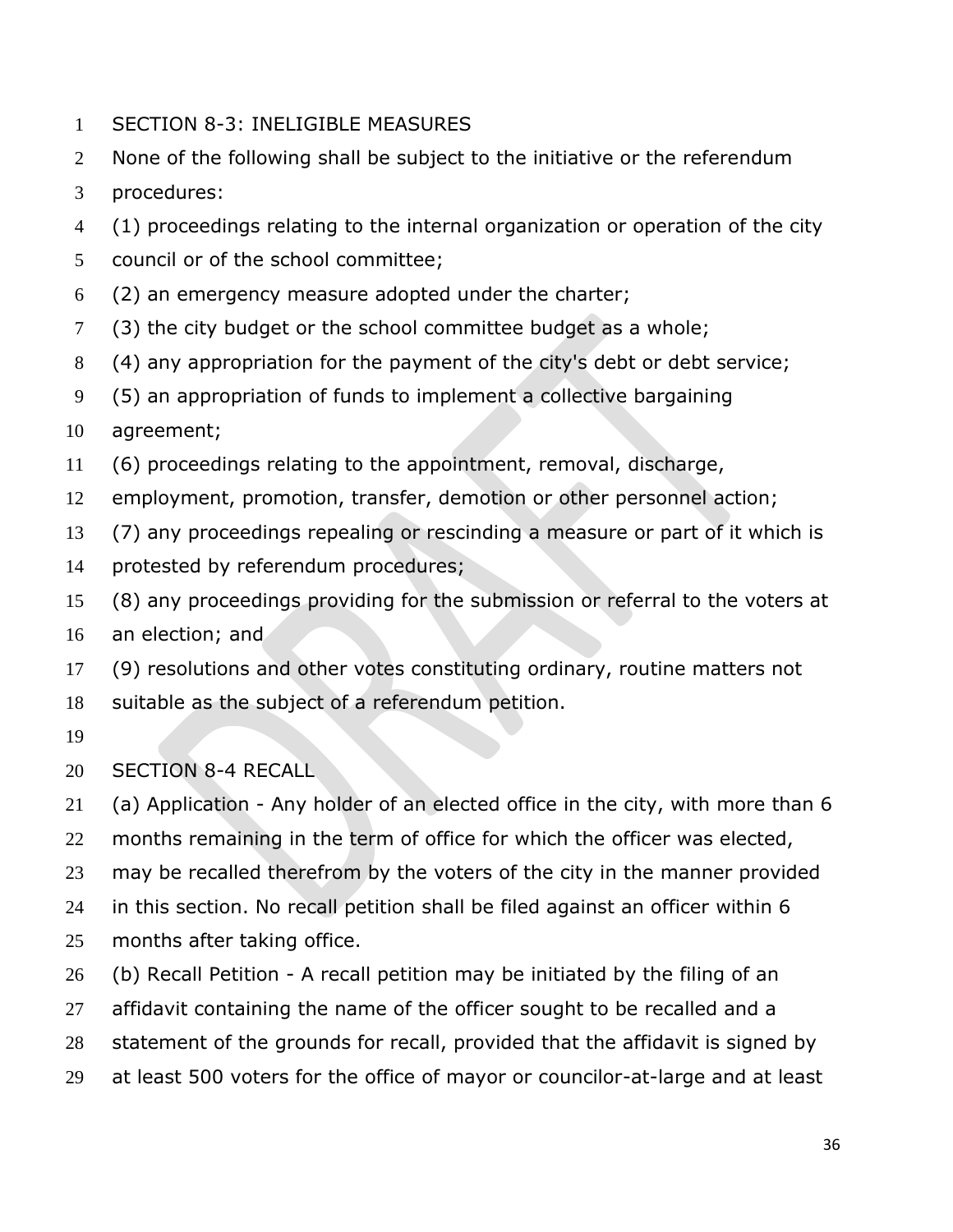300 voters for any other elected official. The city clerk shall thereupon 2 deliver to those voters making the affidavit, copies of petition blanks demanding such recall, copies of which printed forms the city clerk shall keep available. The blanks shall be issued by the city clerk, with signature and official seal attached thereto. The blanks shall be dated, shall be addressed to the city council and shall contain the names of all the persons to whom the blanks are issued, the number of blanks so issued, the name of the person whose recall is sought, the office from which removal is sought and the grounds of recall as stated in the affidavit. A copy of the petition shall be entered in a record book to be kept in the office of the city clerk. Said recall petition shall be returned and filed with the city clerk within 28 days after the filing of the affidavit, and shall have been signed by at least 20 percent of the voters of the city for any officer elected at large and signed by at least 20 percent of the voters of the ward for an officer elected by ward. The city clerk shall submit the petition to the registrars of voters and the registrars shall, within 5 days, certify thereon the number of signatures which are names of voters.

 (c) Recall Election - If the petition shall be found and certified by the city clerk to be sufficient, the city clerk shall submit the same with such certificate to the city council within 5 days, and the city council shall give written notice of the receipt of the certificate to the officer sought to be recalled and shall, if the officer does not resign within 5 days thereafter, 23 order an election to be held on a date fixed by the city council not less than 64 days and not more than 90 days after the date of the city clerk's certificate that a sufficient petition has been filed; provided, however, that if any other city election is to occur within 120 days after the date of the 27 certificate, the city council shall postpone the holding of the recall election to the date of such other election. If a vacancy occurs in said office after a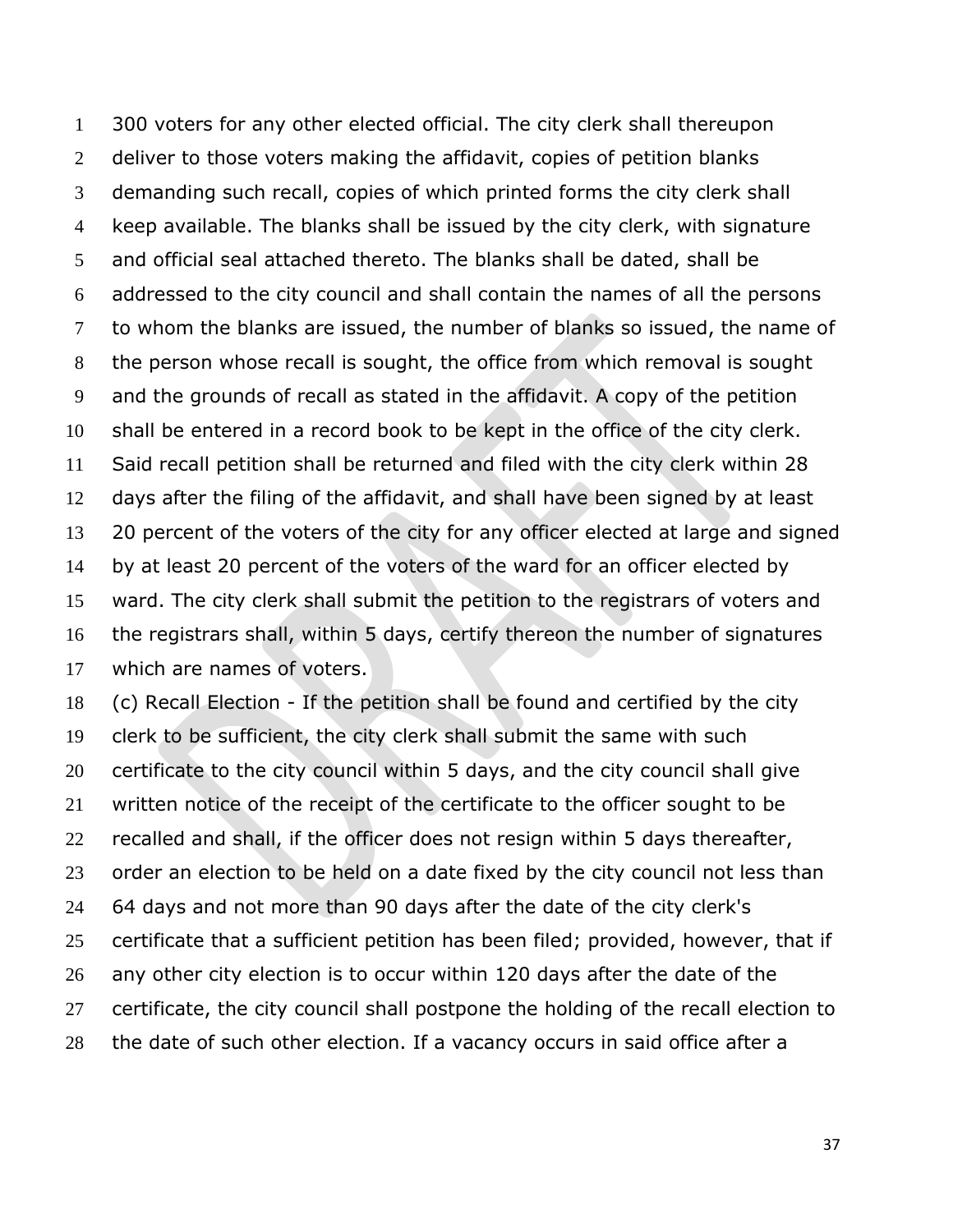recall election has been ordered, the election shall not proceed as provided

in this section.

 (d) Office Holder - The incumbent shall continue to perform the duties of the office until the recall election. If said incumbent is not recalled, the incumbent shall continue in office for the remainder of the unexpired term subject to recall as provided in (f) below. If recalled, the officer shall be deemed removed and the office vacant. The vacancy created thereby shall be filled under articles 2, 3, and 4 of this charter for filling vacancies in such office. A person chosen to fill the vacancy caused by a recall shall hold office until the next regular city election. Should the person be a candidate in the subsequent election, that person will not be allowed to have "candidate for re-election" appear on the ballot at such election. (e) Ballot Proposition - The form of the question to be voted upon shall be substantially as follows: "Shall [here insert the name and title of the elective officer whose recall is sought] be recalled?" Yes No

If a majority of the votes cast upon the question of recall is in the

affirmative, such elected officer shall be recalled.

(f) Repeat of Recall - In the case of an officer subjected to a recall election

and not recalled thereby, no recall petition shall be filed against such officer

until at least 270 days after the election at which the officer's recall was

submitted to the voters of the city.

(g) Office Holder Recalled - No person who has been recalled from an office

or who has resigned from office while recall proceedings were pending

against such person, shall be appointed to any city office within 2 years after

25 such recall or such resignation.

SECTION 8-5: REQUIRED VOTER PARTICIPATION

For any measure to be effective under initiative procedure and for any

measure to be declared null and void under a referendum procedure and for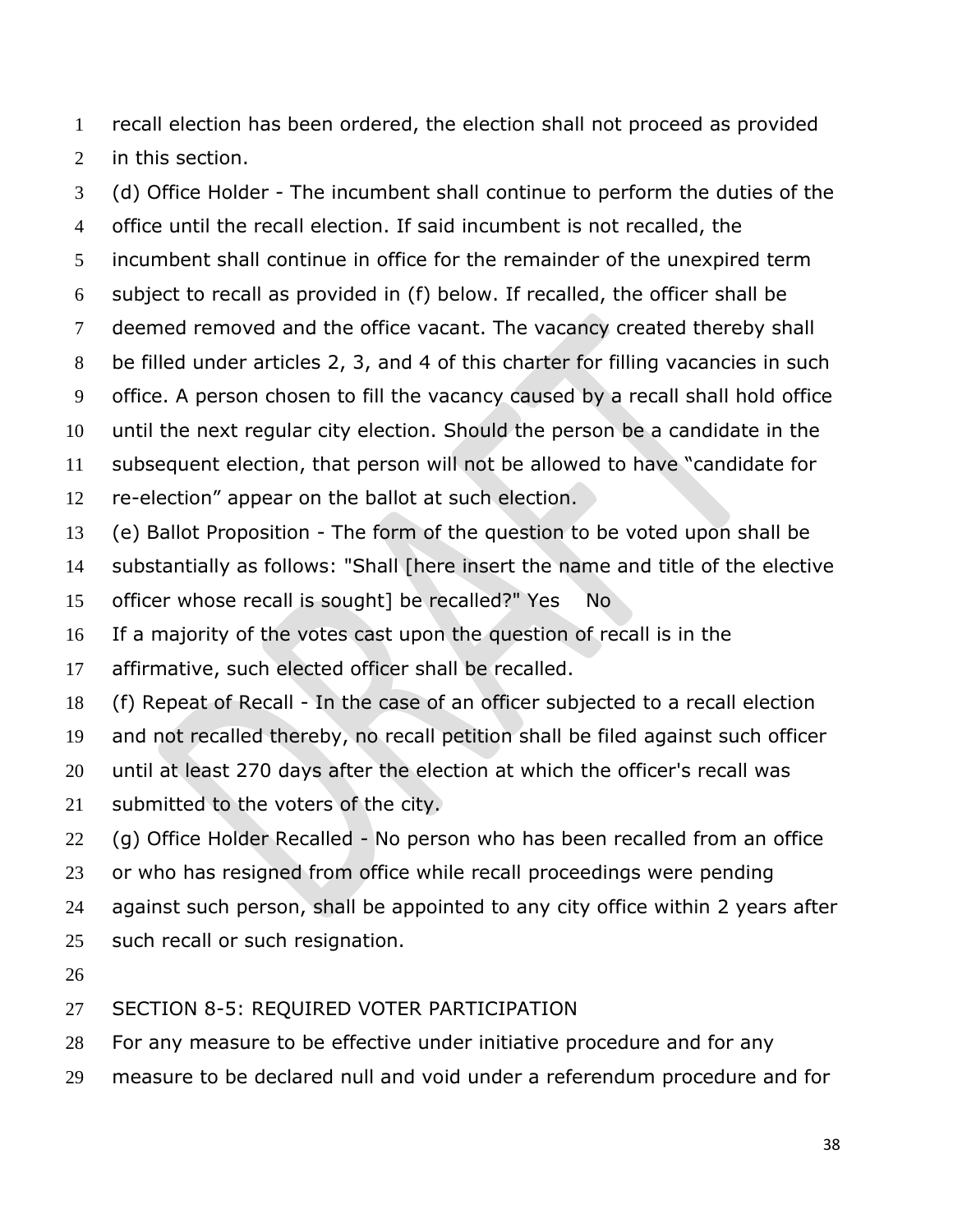any recall election, at least 20 per cent of the voters as of the most recent regular city election must vote at an election that includes on the ballot submission to the voters of 1 or more initiative or referendum or recall questions. For recall of a ward councilor, 20 per cent of the affected ward's voters must vote.

## SECTION 8-6: SUBMISSION OF OTHER MATTERS TO VOTERS

The city council may on its own motion and shall at the request of the school

committee, if a measure originates with that body and pertains to affairs

under its jurisdiction, submit to the voters at a regular city election for

adoption or rejection a measure in the same manner and with the same

force and effect as are provided for submission by initiative or referendum

petitions.

## SECTION 8-7: CONFLICTING PROVISIONS

If 2 or more measures passed at the same election contain conflicting

- provisions, only the 1 receiving the greatest number of affirmative votes
- shall take effect.
- 
- ARTICLE 9
- GENERAL PROVISIONS
- 
- SECTION 9-1: CHARTER CHANGES

24 This charter may be replaced, revised or amended in accordance with any

- procedure made available under the state constitution or by the General
- Laws.
- 
- 
-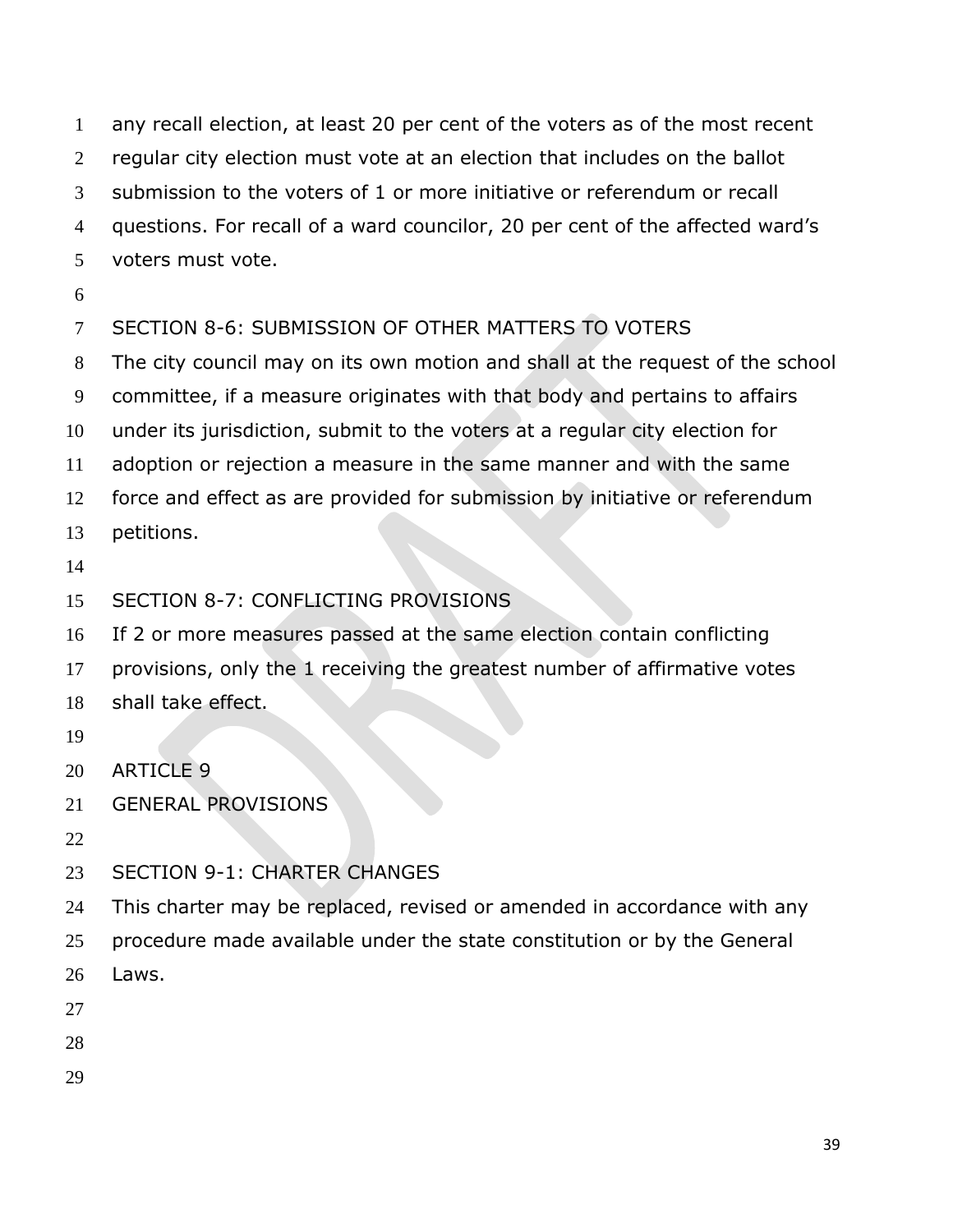SECTION 9-2: SPECIFIC PROVISION TO PREVAIL

2 To the extent that a specific provision of this charter conflicts with any provision expressed in general terms, the specific provision of the charter shall prevail.

### SECTION 9-3: RULES AND REGULATIONS

 A copy of all rules and regulations adopted by a city agency shall be placed on file in the office of the city clerk not later than the effective date of the rule or regulation and shall be available for review by any person who requests such information at any reasonable time. Unless an emergency

exists, as determined by the mayor, no rule or regulation adopted by a city

- agency shall become effective until at least 5 days following the date it is
- filed.
- 

## SECTION 9-4: PERIODIC REVIEW OF ORDINANCES

Not later than July 1, at 5-year intervals, in each year ending in a 5 or in a

0, the mayor and city council shall provide for a review to be made of some

or all of the ordinances of the city to prepare a proposed revision or

recodification of them. This review shall be made by a special committee to

be established by ordinance. All members of the committee shall be voters

of the city. The special committee shall file its report with the city clerk at a

22 date specified by ordinance. The review of city ordinances shall be under the supervision of the city solicitor.

#### SECTION 9-5: PERIODIC REVIEW OF CHARTER

Not later than July 1, at 10-year intervals, in each year ending in a 3, the

27 mayor and city council shall provide for a review to be made of the city

charter. This review shall be made by a special committee whose

composition and term shall be determined by ordinance, provided however,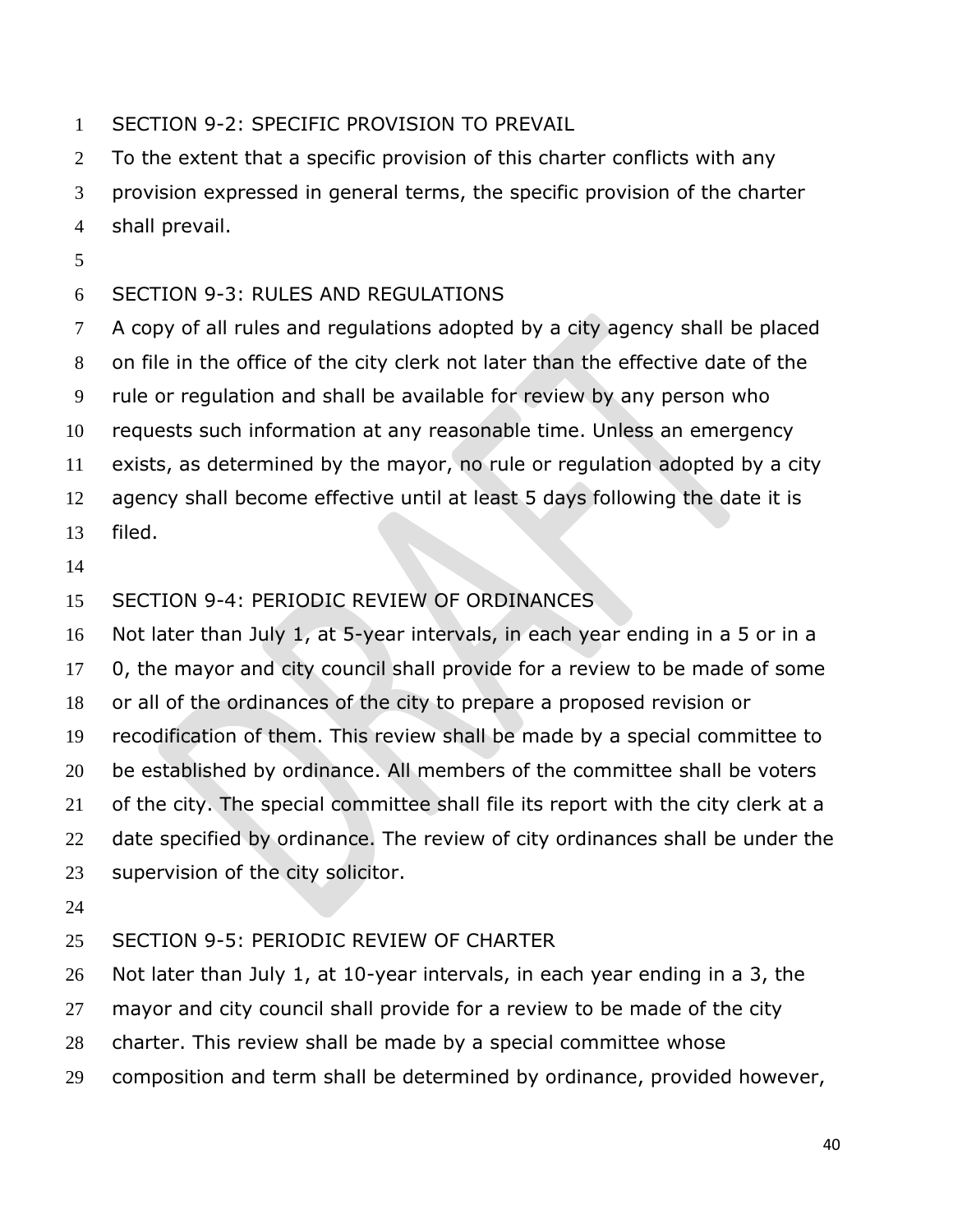that members of the committee shall be voters of the city but shall not hold 2 any elected or appointed office or position within the city. The special committee shall file its report with the city clerk at a date specified by ordinance. Copies of any recommendations shall be made available to the public at a cost not to exceed the actual cost of the reproduction.

SECTION 9-6: UNIFORM PROCEDURES GOVERNING MULTIPLE-MEMBER

BODIES

(a) Officers – All appointed multiple-member bodies shall elect a chair, a

vice-chair and a secretary and any other officer it deems necessary.

(b) Meetings - All appointed multiple-member bodies of the city shall meet

regularly at the times and places that the multiple-member body, by the

body's own rules, prescribe. Special meetings of any multiple-member body

shall be held at the call of the chair or by a majority of the members of the

body. Notice of the meeting shall be posted as required by law. Except as

may otherwise be authorized by law, all meetings of all multiple-member

bodies shall at all times be open to the public.

(c) Meeting Documents and Submissions - Each appointed multiple-member

body shall determine its own rules and order of business. Each multiple-

member body shall provide for the keeping of agendas, minutes and related

submissions of its proceedings. All such documents shall be a public record

22 and certified copies shall be placed on file in the office of the city clerk within

a reasonable period from the date of approval.

(d) Voting - If requested by a member, or as otherwise required, a vote of

25 an appointed multiple-member body shall be taken by a roll call vote and the

26 vote of each member shall be recorded in the minutes, but if the vote is

unanimous, only that fact need be recorded.

(e) Quorum - A majority of the members of an appointed multiple-member

body shall constitute a quorum. Unless some other provision is made by the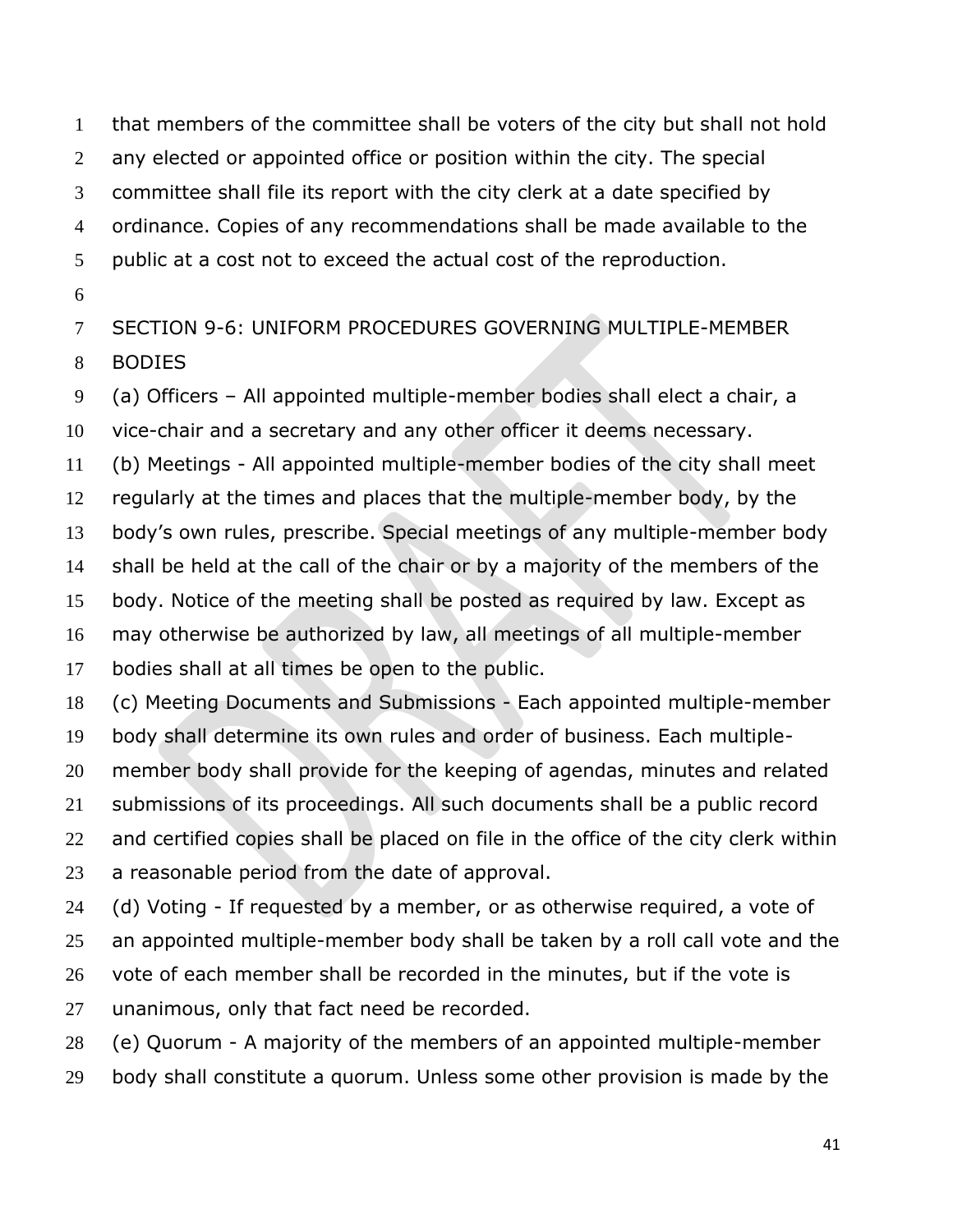multiple-member body's own rules while a quorum is present, except on procedural matters, a majority of the full membership of the body shall be required to vote on any matter representing an exercise of the powers of the multiple-member body. General Laws related to a vote to meet in "executive session" shall always require a majority of members of the body.

# SECTION 9-7: REFERENCES TO GENERAL LAWS

All references to General Laws contained in the charter refer to the General

Laws of the commonwealth and are intended to refer to and to include any

amendments or revisions to such chapters or sections or to the

corresponding chapters and sections of any rearrangement, revision or

recodification of such statutes enacted or adopted subsequent to the

adoption of this charter.

# SECTION 9-8: COMPUTATION OF TIME

In computing time under this charter the day of the act or event after which

 the designated period of time begins to run shall not be included. The last day of the period shall be included, unless it is a Saturday, Sunday or legal

holiday, in which event the period shall be extended to the next day which is

not a Saturday, Sunday or legal holiday. When the period of time designated

is fewer than 7 days, intermediate Saturdays, Sundays and legal holidays

shall not be included, when the period is 7 days or more, Saturdays,

Sundays and legal holidays shall be included.

 SECTION 9-9: OATHS OR AFFIRMATIONS FOR THE OFFICE OF MAYOR, CITY COUNCIL, SCHOOL COMMITTEE, CITY CLERK

A mayor-elect, the city council members-elect, and the school committee

members-elect shall, on the first Monday in the January of each even-

numbered year, meet and take an oath or affirmation to the faithful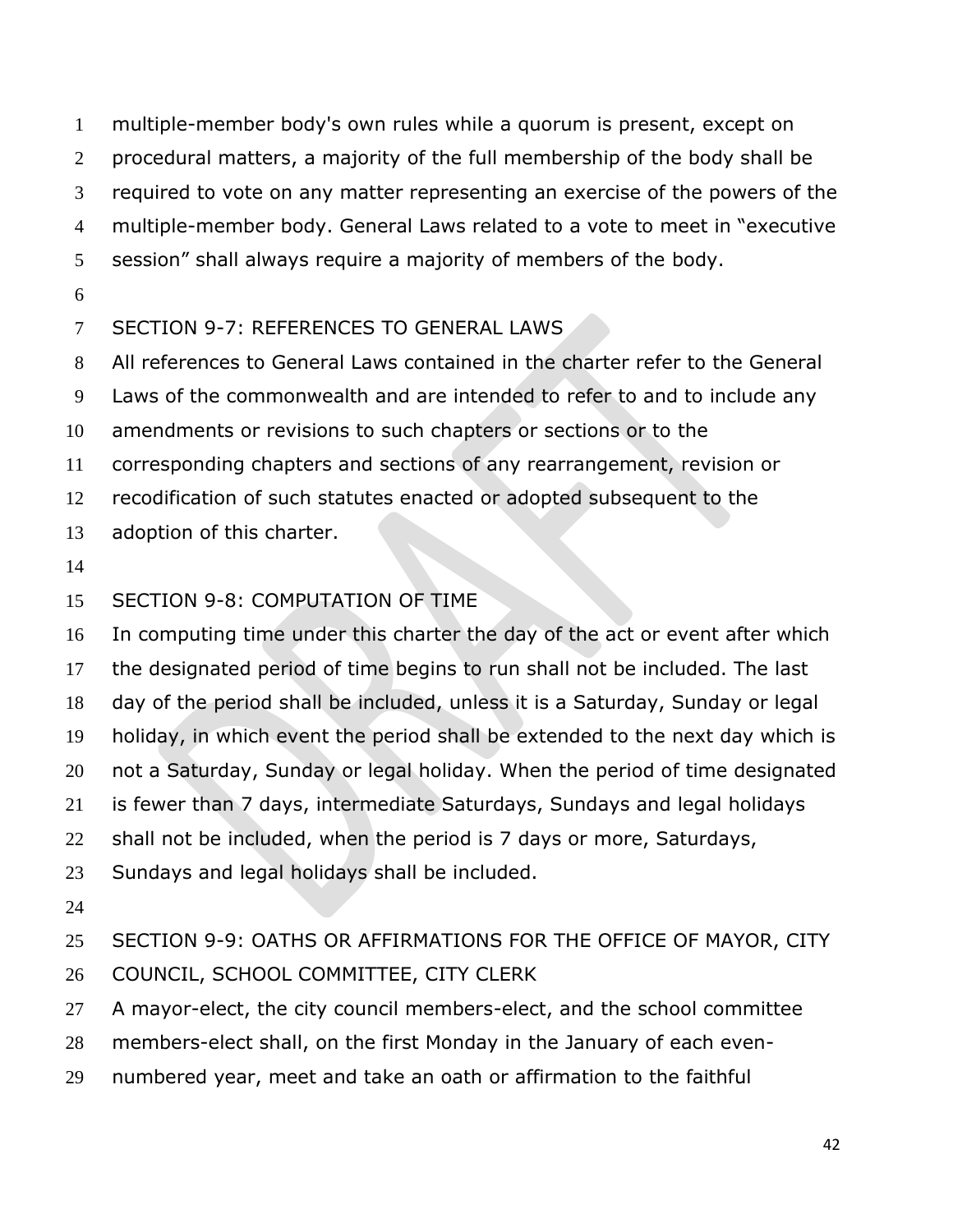discharge of the duties of their office by the city clerk. If the first Monday in January of such even-numbered years falls on a legal holiday, the oaths or affirmations shall be taken on the following day. Upon receiving the oath or affirmation, each official shall document the same by signing an oath or affirmation that shall be kept in a bound book maintained by the city clerk. In the case of the absence of the mayor-elect or any member-elect of the 7 city council or school committee on the day the oath is administered, the oath or affirmation may at any time thereafter be administered to that person by the city clerk, the assistant city clerk, a judge of a court of record or by a justice of the peace. Modifications to this section may be prescribed by ordinance.

### SECTION 9-10: CERTIFICATE OF ELECTION OR APPOINTMENT

 Every person who is elected or appointed to an office or as a member of a multiple-member body shall receive a certificate of that election or appointment from the city clerk. Except as otherwise provided by law, every person who is elected or appointed to an office or as a member of a multiple-member body, before performing any act under this election or appointment, shall take and subscribe to an oath or affirmation to qualify to enter upon the duties. A record of this oath or affirmation shall be kept by the city clerk.

#### SECTION 9-11: LIMITATION ON OFFICE HOLDING

Unless otherwise allowed by law or this charter, no person shall

simultaneously hold more than 1 city office or position of employment. This

section may be waived by the mayor upon the appointment of a person to

an additional office or position of employment by filing a notice of the waiver

with an explanation and justification with the city clerk.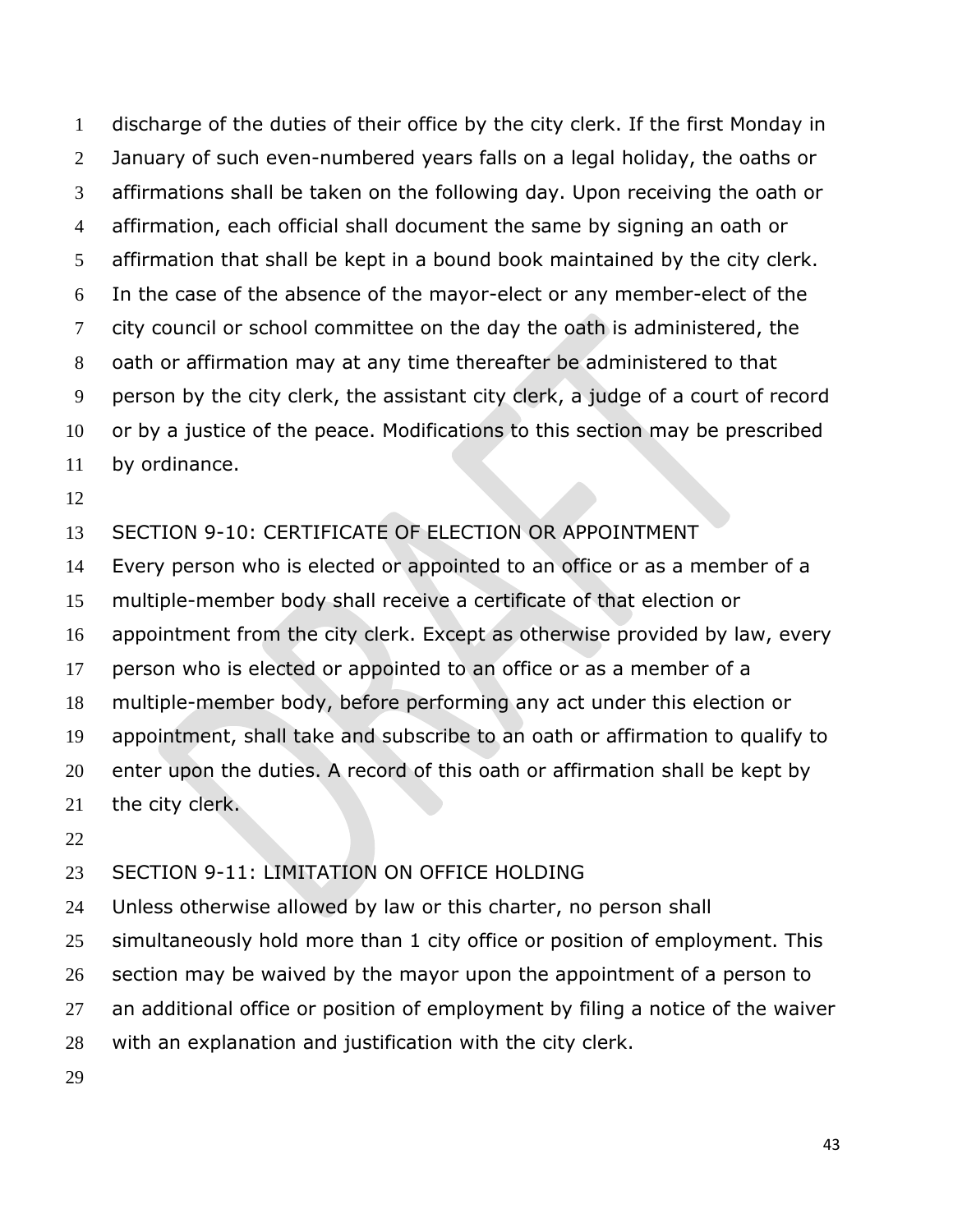### SECTION 9-12: FELONY CONVICTION

An elected official who has been convicted of a state or federal felony while

- holding office shall be deemed to have vacated the office.
- 

# SECTION 9-13: ENFORCEMENT OF CHARTER PROVISIONS

 It shall be the duty of the mayor to see that the charter is faithfully followed and complied with by all city agencies and city employees. Whenever it appears to the mayor that a city agency or city employee is failing to follow this charter the mayor shall, in writing, cause notice to be given to that agency or employee directing compliance with the charter. If it shall appear to the city council that the mayor personally is not following the charter the city council shall, by resolution, direct the attention of the mayor to those areas in which it believes there is a failure to comply with the charter. The procedures made available in chapter 231A of the General Laws may be used to determine the rights, duties, status or other legal relations arising under this charter, including any question of construction or validity which may be involved in such determination.

- 
- ARTICLE 10
- TRANSITIONAL PROVISIONS
- 

## SECTION 10-1: CONTINUATION OF EXISTING LAWS

 All general or special laws, city ordinances and rules and regulations of or pertaining to the city of Gardner, including special acts creating regional entities and arrangements of which the city is a member, that are in force when this charter takes effect, and not specifically or by implication repealed by this charter, shall continue in full force and effect until amended or repealed, rescinded by law or until they expire by their own limitation. In any case in which this charter is found to be inconsistent with any general or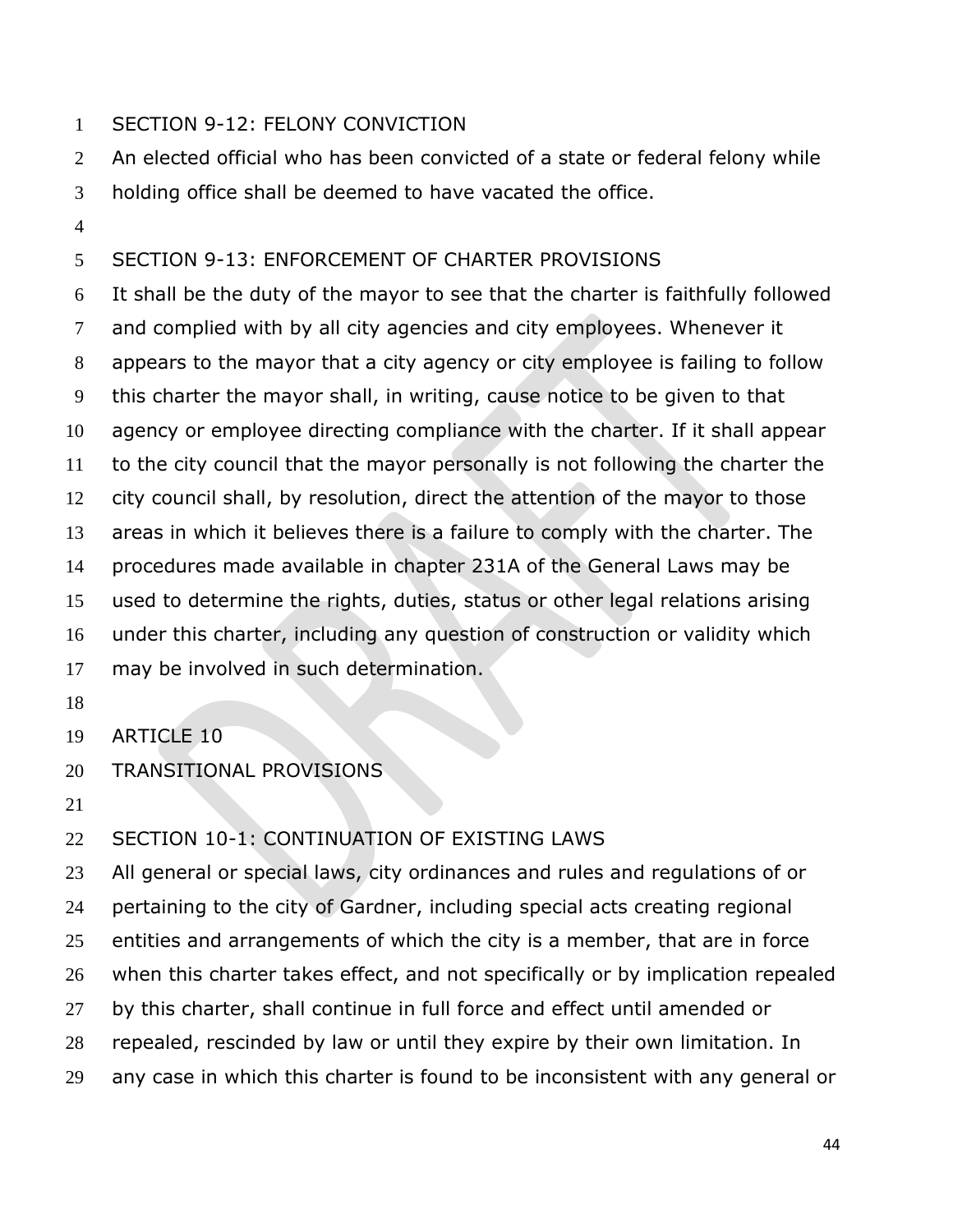special law that would otherwise be applicable, this charter shall be deemed to prevail. Every inconsistency between the prior law and this charter shall be decided in favor of this charter.

SECTION 10-2: CONTINUATION OF GOVERNMENT AND ADMINISTRATION

Except as specifically provided for in this charter, all city agencies shall

continue to perform the duties of the agency until re-elected, reappointed or

until successors to the respective positions are duly appointed or elected or

until the duties have been transferred and assumed by another city agency.

SECTION 10-3: TRANSFER OF RECORDS AND PROPERTY

All records, property and equipment of a city agency, or part thereof, the

powers and duties of which are assigned in whole or in part to another city

agency, shall be transferred immediately to that agency.

# SECTION 10-4: EFFECT ON OBLIGATIONS

 All official bonds, recognizance, obligations, contracts and other instruments entered into or executed by or to the city before the adoption of this charter and all taxes, assessments, fines, penalties and forfeitures, incurred or imposed, due or owing to the city, shall be enforced and collected and all writs, prosecutions, actions and causes of action, except as otherwise provided in this charter, shall continue without abatement and remain unaffected by the charter. No legal act done by or in favor of the city shall be rendered invalid by reason of the adoption of this charter. 

 SECTION XX. This charter shall take effect upon its ratification by the voters and in accordance with the following schedule: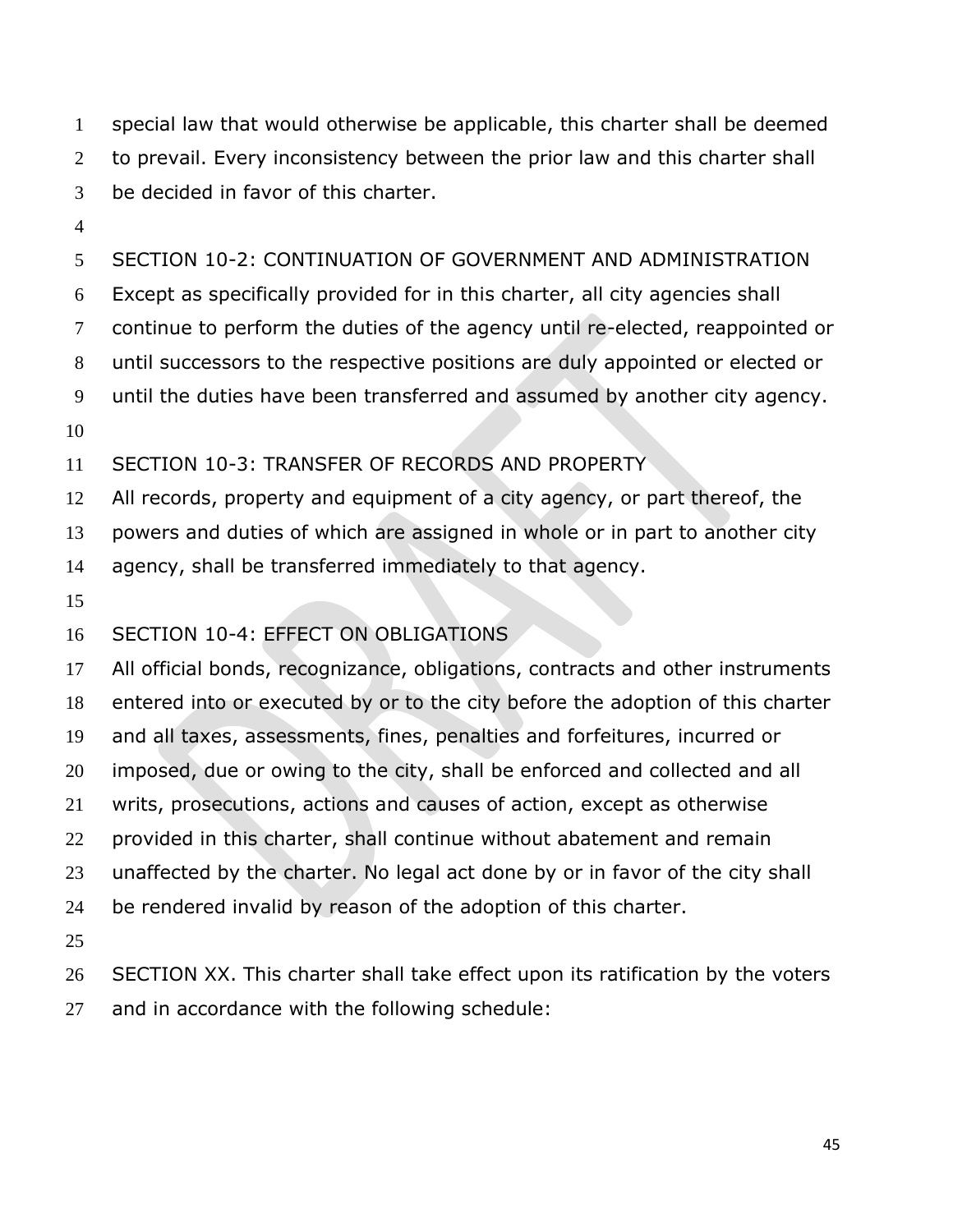(1) All city officers and employees shall continue to perform the duties of the 2 office in the same manner and to the same extent as previously performed prior to the ratification by the voters of this charter.

(2) The first election of officers under this charter shall be held on November

3, 2015, to elect a mayor for a 4-year term, members of the city council for

2-year terms, and 3 members of the school committee for 4-year terms. The

3 members of the school committee elected at the 2013 regular city election

shall continue to hold office for the remainder of the terms for which they

were elected. A preliminary election nominating candidates to be elected

 shall be held on September 15, 2015, if necessary, under article 7 of the charter.

(3) On January 4, 2016 the persons elected in November 2015 shall be

sworn to the faithful performance of their duties.

(4) Not later than 30 days following the date of the ratification of this charter

 by the voters, the city clerk shall give to each member of the general court who represents the city of Gardner or a portion thereof a copy of the vote

ratifying this charter.

 (5) Immediately after the election at which this charter is adopted, the city council shall appoint 4 persons to a committee to begin a review of the city 20 ordinances to prepare such revisions and amendments as may be needed or necessary to bring the ordinances into conformity with the charter and to 22 fully implement the charter. The city clerk shall be the fifth member of that committee. The committee shall submit a report, with recommendations, within 1 year following its establishment and may submit interim reports 25 with recommendations at any time; and provided, further that the city 26 solicitor, or special counsel appointed for this express purpose, shall serve as an advisor to the committee.

(6) Not later than September 30, 2015, the mayor shall promulgate a series

of administrative orders under article 5 of the charter.